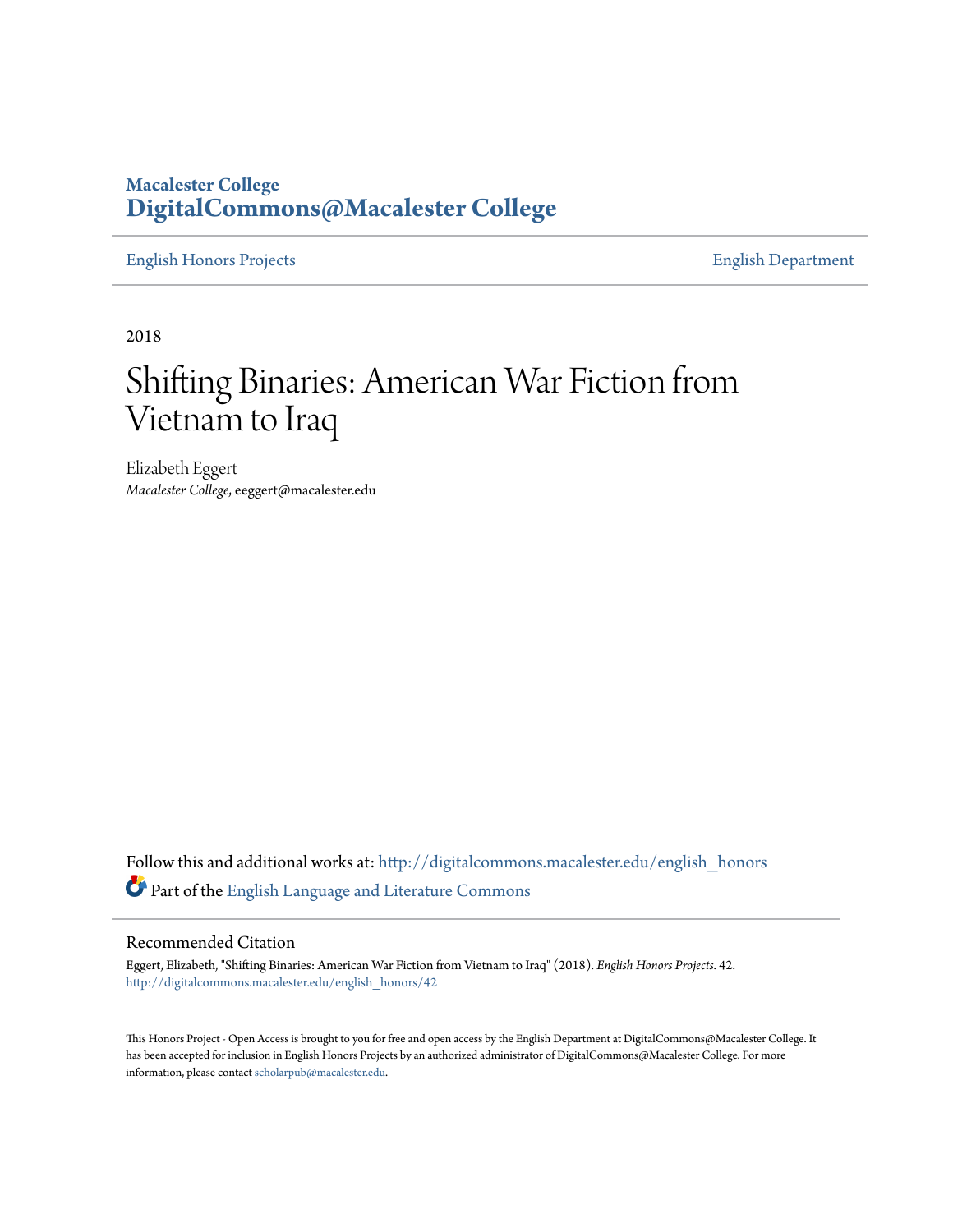**Shifting Binaries: American War Fiction from Vietnam to Iraq**

By Elizabeth Eggert

Honors Thesis Presented to the Macalester College English Department Faculty Advisor: James Dawes April 5, 2018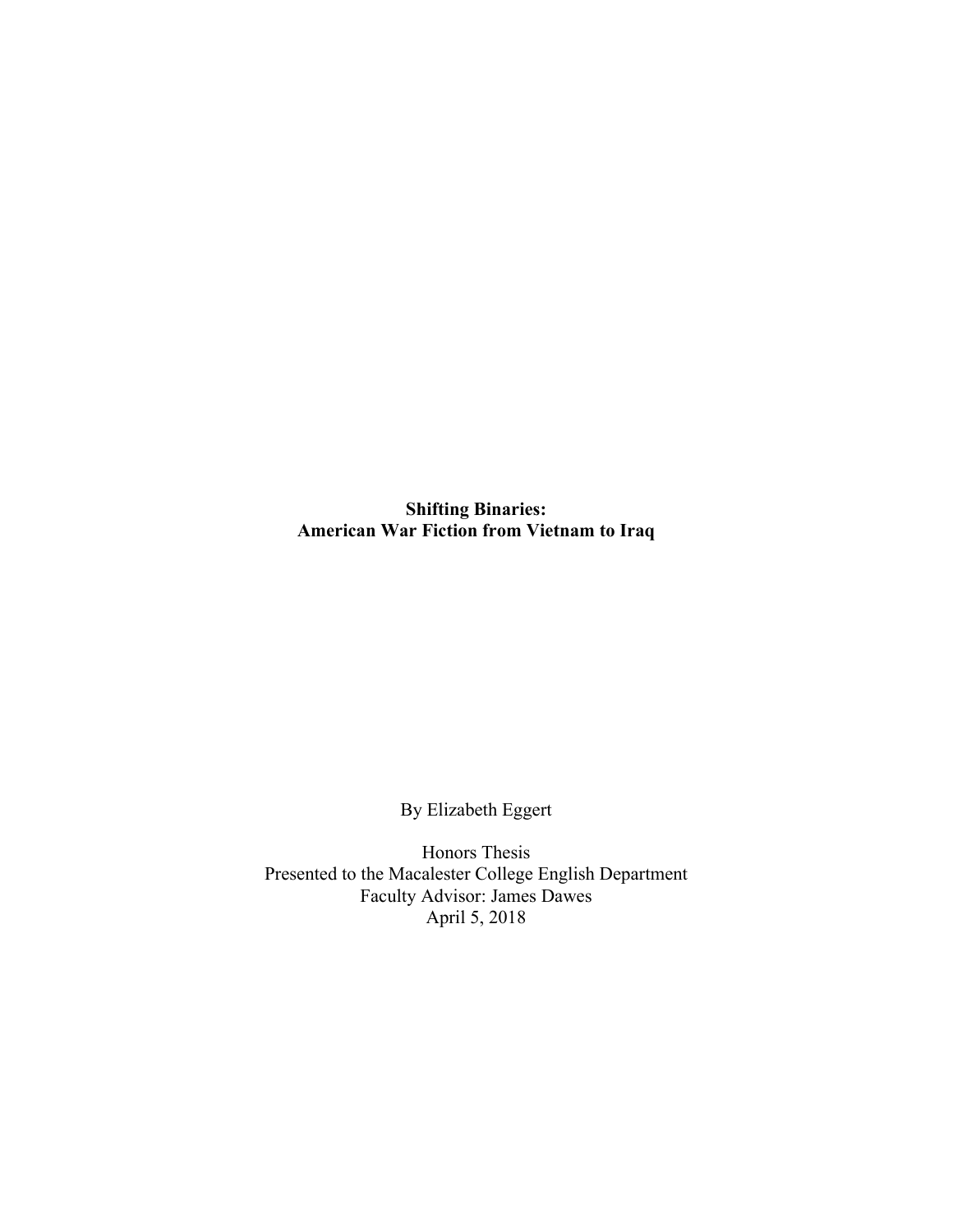## **Acknowledgements**

First and foremost, thank you to my advisor, Jim Dawes, for his support in the development, editing, and completion of this project. I would also like to thank Penelope Geng and Karin Aguilar-San Juan for the time they spent reading and commenting on this paper. Finally, I want to thank my family and friends for their support, encouragement, and listening during this lengthy process.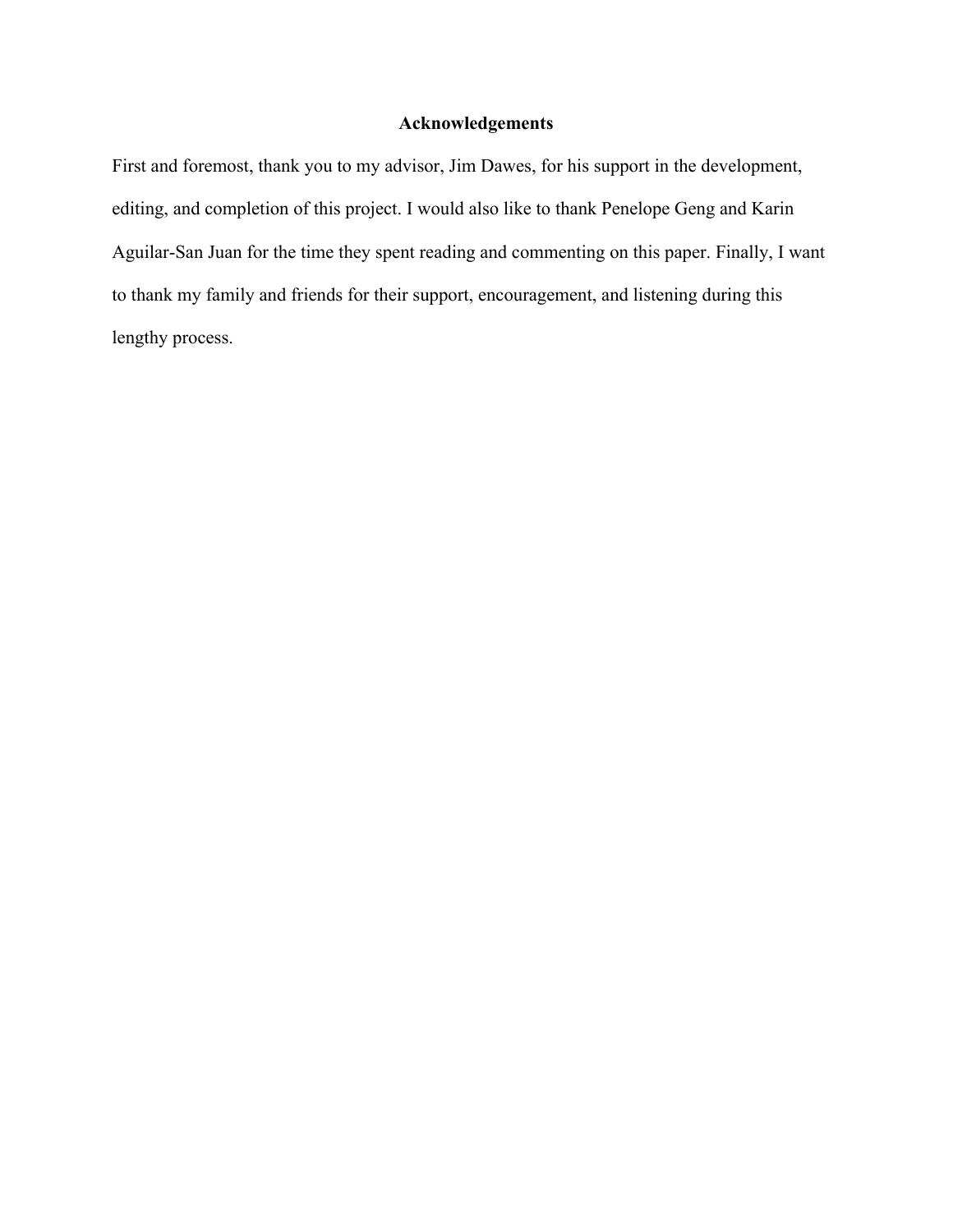# **Contents**

| Introduction                                                      |     |
|-------------------------------------------------------------------|-----|
| Chapter One: The Boundaries of Empathy in The Things They Carried | 11  |
| Chapter Two: <i>In the Lake of the Woods</i> and Memory           | 22. |
| Chapter Three: Solipsism and the Absent Enemy in The Yellow Birds | 34  |
| Chapter Four: <i>Redeployment</i> and the Limits of the War Novel | 47  |
| Conclusion                                                        | 60  |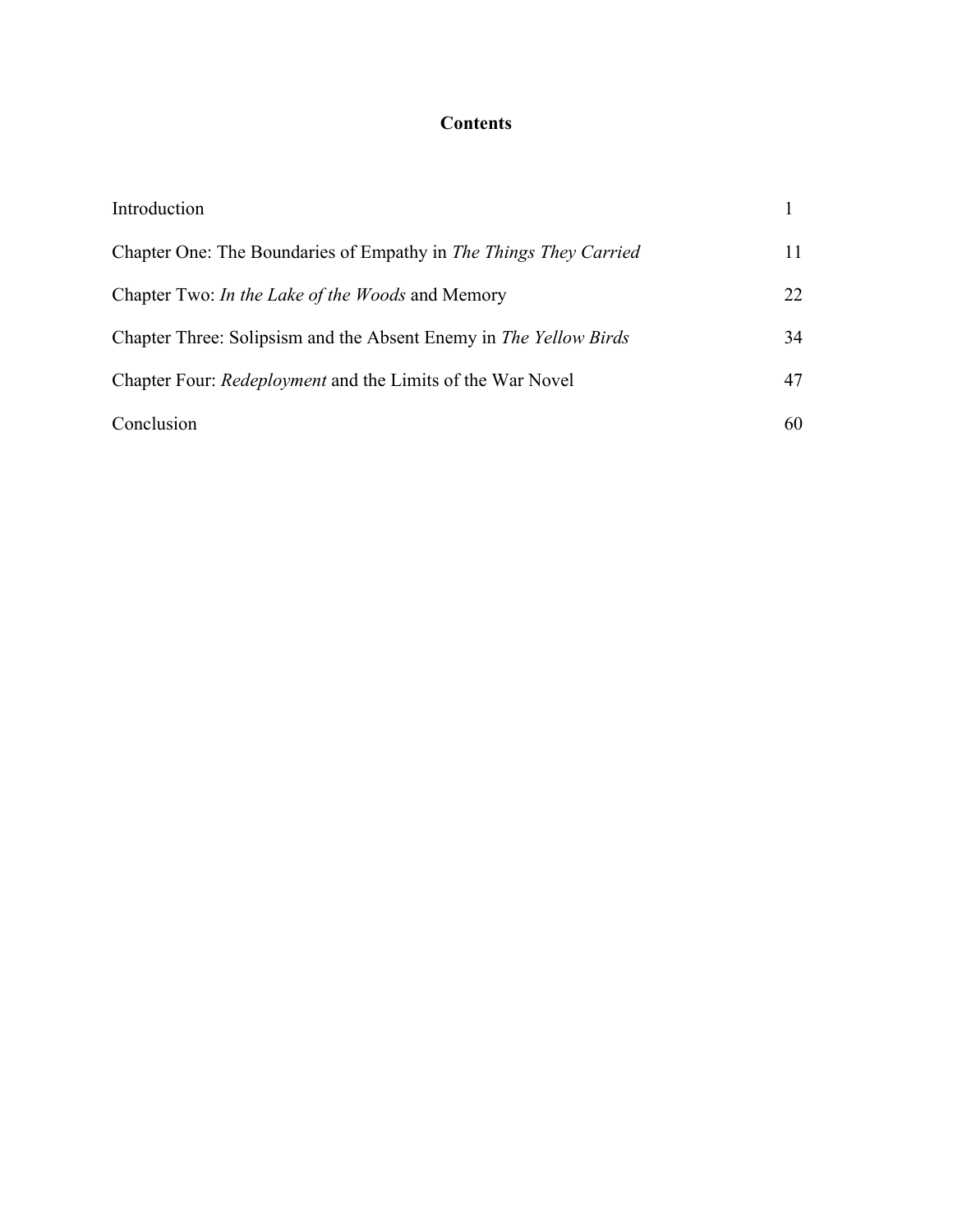### **Introduction**

Poet and Vietnam War veteran Yusef Komunyakaa's poem "Missing in Action" is constructed around a binary of an 'us' versus a 'them.' The poem appears in Komunyakaa's second full-length book of poetry, *Dien Cai Dau<sup>1</sup>* , which focused on his experiences serving in Vietnam. The poem does not use any names, but describes the actions of an unnamed 'they,' American civilians or politicians, and a group designated as 'we,' American soldiers in Vietnam. In the first stanza of the poem, Komunyakaa writes, "After they carve new names / into polished black stone, / we throw dust to the wind / & turn faces to blank walls" (Komunyakaa 59). 'They' memorialize the war, carving the names of dead soldiers into the Vietnam War memorial, while the 'we' of the soldiers fight in the war. The poem immediately differentiates between American soldier and civilian, separating the civilian's memorial from the soldier's blank wall. Komunyakaa also presents the us vs. them relationship as a one way interaction; after 'they' act, then the soldiers do, but the actions of the soldiers do not seem to impact the opposite way.

In addition to distinguishing between American soldiers and civilians, Komunyakaa also divides American soldiers from Vietnamese civilians. He writes that "Peasants outside Pakse City / insist the wildflowers / have changed colors" (59). By categorizing the people as 'peasants,' he immediately others them as both foreign and not soldiers. Rather than labeling them farmers, a category American readers can relate to, he calls them peasants, which makes the people sound like relics from another time or place. Komunyakaa also separates the perspective of the people from his own or other soldiers'. Instead of saying that the wildflowers had changed colors, or even that the peasants told them the wildflowers had changed colors, he

 $<sup>1</sup>$  In Vietnamese, the title translates to 'crazy,' or 'crazy in the head,' a term often used to</sup> describe American soldiers during the war (*The Literature of War*).<br><sup>2</sup> An Arabic word for a ravine or valley which becomes a river or stream during the rainy season.

 $3$  Global War on Terrorism, a term that usually encompasses the United States' military actions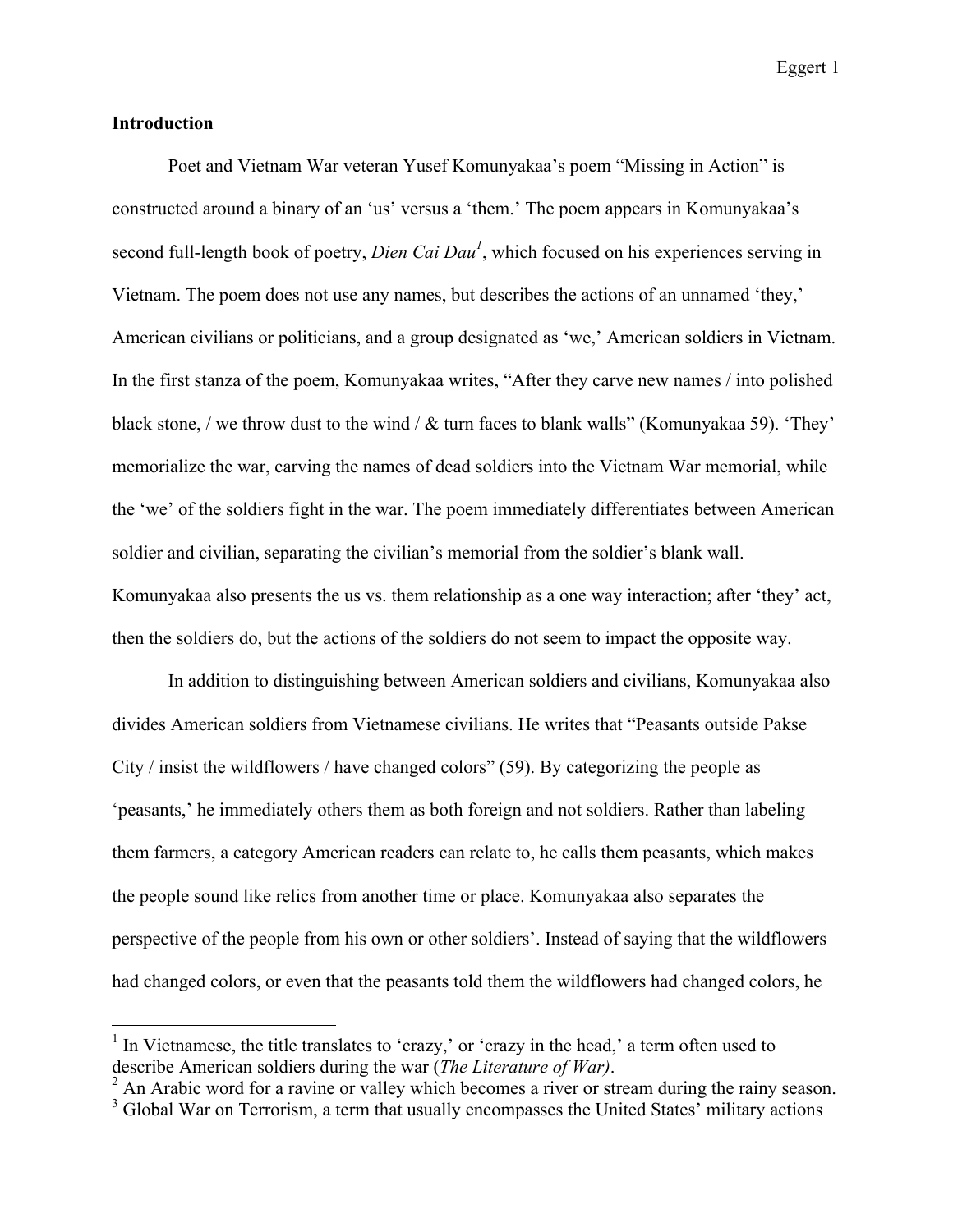writes that they 'insist' the flowers have changed. This implies resistance on the part of the people being told that the colors have changed, suggesting that the peasants are so different from the soldiers that the soldiers actually cannot see what they see.

The poem's ultimate binary, however, is death versus life. Komunyakaa describes how he and his fellow soldiers "splice voices on tapes" but "can't make one man / walk the earth again" (59). Their attempts at recreating their fallen comrades are futile because "not a single song comes alive / in the ring of broken teeth / on the ground" (59). This binary transcends Komunyakaa's original binary of soldier versus civilian; both groups are futile in the face of death. In burying the bodies, "they've left spaces / trees can't completely fill" while the soldiers learn that "pumping breath down tunnels / won't help us bring ghosts / across the sea" (59). Both 'they' and 'we' are useless at bringing the dead back. Ultimately, the dead are still dead, and nothing soldiers, civilians, politicians, Americans, Vietnamese, or anyone else, can do will change that.

Cultural and literary theorists find these binaries useful for developing theories of talking about war. Paul Fussell, himself a World War Two veteran, saw the First World War as a defining shift in aesthetic sensibilities, turning the generation of soldiers from romanticism to the harsher form of modernism. Fussell describes war, and war writing, as characterized by "gross dichotomizing," a "model of modern political, social, artistic, and psychological polarization" that divides everything about war into categories of 'we' or 'the enemy' (82, 83). Fussell stresses the moral judgments inherent in the binary categories, which entail "not…some Hegelian hope of synthesis involving a dissolution of both extremes….but…a sense that one of the poles embodies so wicked a deficiency or flaw or perversion that its total submission is called for" (86). The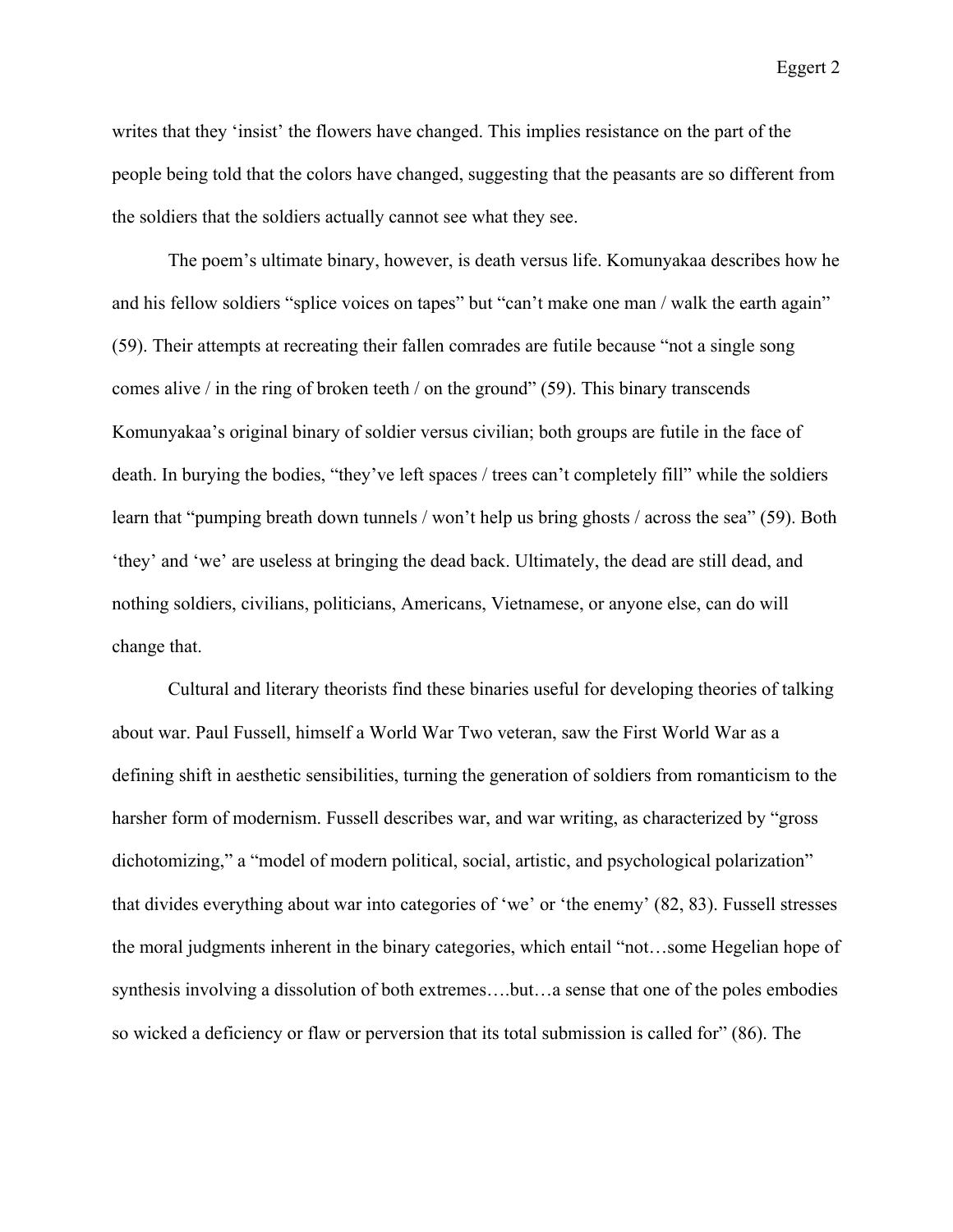creation of the other in war inevitably calls for the eradication of said other; the existence of an 'enemy' inherently threatens the existence of an 'us.'

Hannah Arendt writes after World War II that language and violence operate as binary opposites. Arendt was deeply informed by her experience as a German Jew who escaped the Nazis by leaving Europe in 1933. As such, the violence Arendt writes about always includes the total annihilation by the Nazi regime, even in works like *On Revolution*, which compares the American and French Revolutions. She imagines the relationship between language and violence as the physical architecture of a walled city-state. Outside the city-state, violence dominates, while inside, peace reigns, separated only by the wall of language that denotes order from chaos. Arendt posits that "where violence rules absolutely, as for instance in the concentration camps of totalitarian regimes, not only the laws…but everything and everybody must fall silent" (*On Revolution* 9). Arendt imagines the silence of total violence to be not just a suppression of protective or moral laws, but instead an obliteration of the very idea of speech. She believes that "violence itself is incapable of speech, not merely that speech is helpless when confronted with violence" (9). At the same time, however, Arendt recognizes the power of language to create and execute mass violence. Writing about the trial of Adolf Eichmann, Arendt describes the Nazi "language rules" which dereferentialized language to the extreme: "'extermination,' 'liquidation,' [and] 'killing'" became "'evacuation,'…'special treatment,'…'change of residence'…[and] 'resettlement'" (*Eichmann in Jerusalem* 85). Arendt acknowledges the necessity of this hyper-crafted language for mechanized mass extermination, stating that language rules "proved of enormous help in the maintenance of order and sanity in the various widely diversified services whose cooperation was essential" to the Nazi killing machine (85).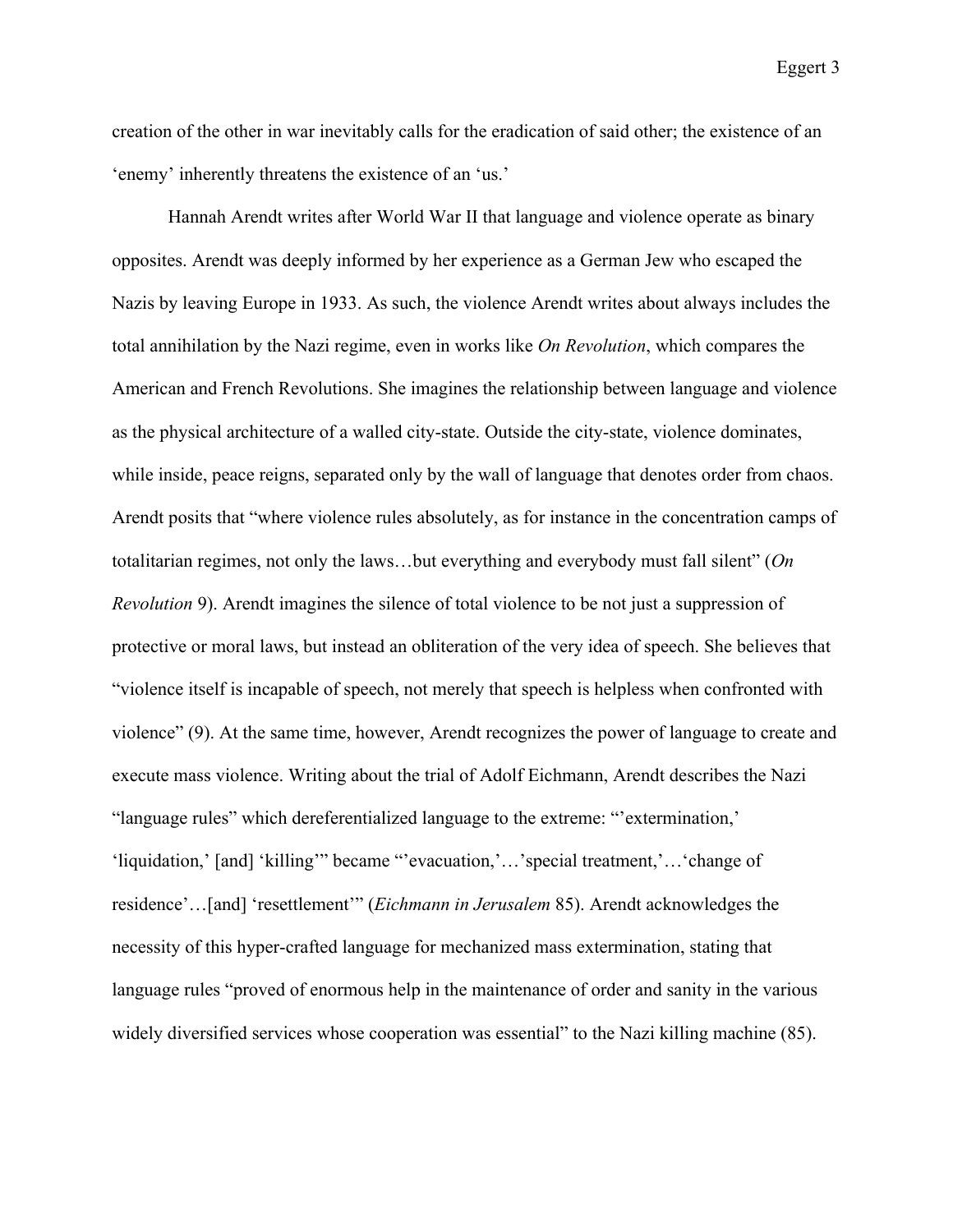Elaine Scarry expands Hannah Arendt's language-violence binary in the context of human rights law and torture. Scarry views the inexpressibility of physical pain as a defining crisis for humanitarian groups and law, such as Amnesty International, which rely on the general public believing the stories of pain they publicize. She posits that a photograph can more believably show pain than a piece of writing, perhaps giving hope for greater empathy in more digitized and publicized wars like those in Iraq and Afghanistan. Scarry describes physical pain as "anterior to language," returning people to the pre-language state of cries and groans, a fact that is "not simply one of [pain's] incidental or accidental attributes but is essential to what it is" (Scarry 4). Building off the inexpressibility of physical pain, Scarry theorizes that torture, or the deliberate infliction and appropriation of pain, is doubly destructive in that it "inflicts bodily pain that is itself language-destroying" but also "mimes…this language-destroying capacity in its interrogation, the purpose of which is not to elicit needed information but visibly to deconstruct the prisoner's voice" (19-20). Scarry, too, refers to the "mounting unreality of language" as a crucial component of making war, in that it removes previous signifiers from words to allow governments or armies to redefine language to support themselves and their goals (134).

James Dawes further binarizes the capacity of language as it relates to war. He examines the relationship between language and violence through two models: the emancipatory model, "which presents force and discourse as mutually exclusive," and the disciplinary model, "which presents the two as mutually constitutive" (Dawes 1). Dawes expands on the necessity of language for war, illustrating the ways war is "precisely dependent on speech" such as "negotiation, appeal, argument, propaganda, and justification" about "what it means to serve the cause, to kill the enemy, and to die with dignity" even as war "imposes silence upon groups and, through trauma and injury, disables the capacity of the individual to speak effectively" (14-15,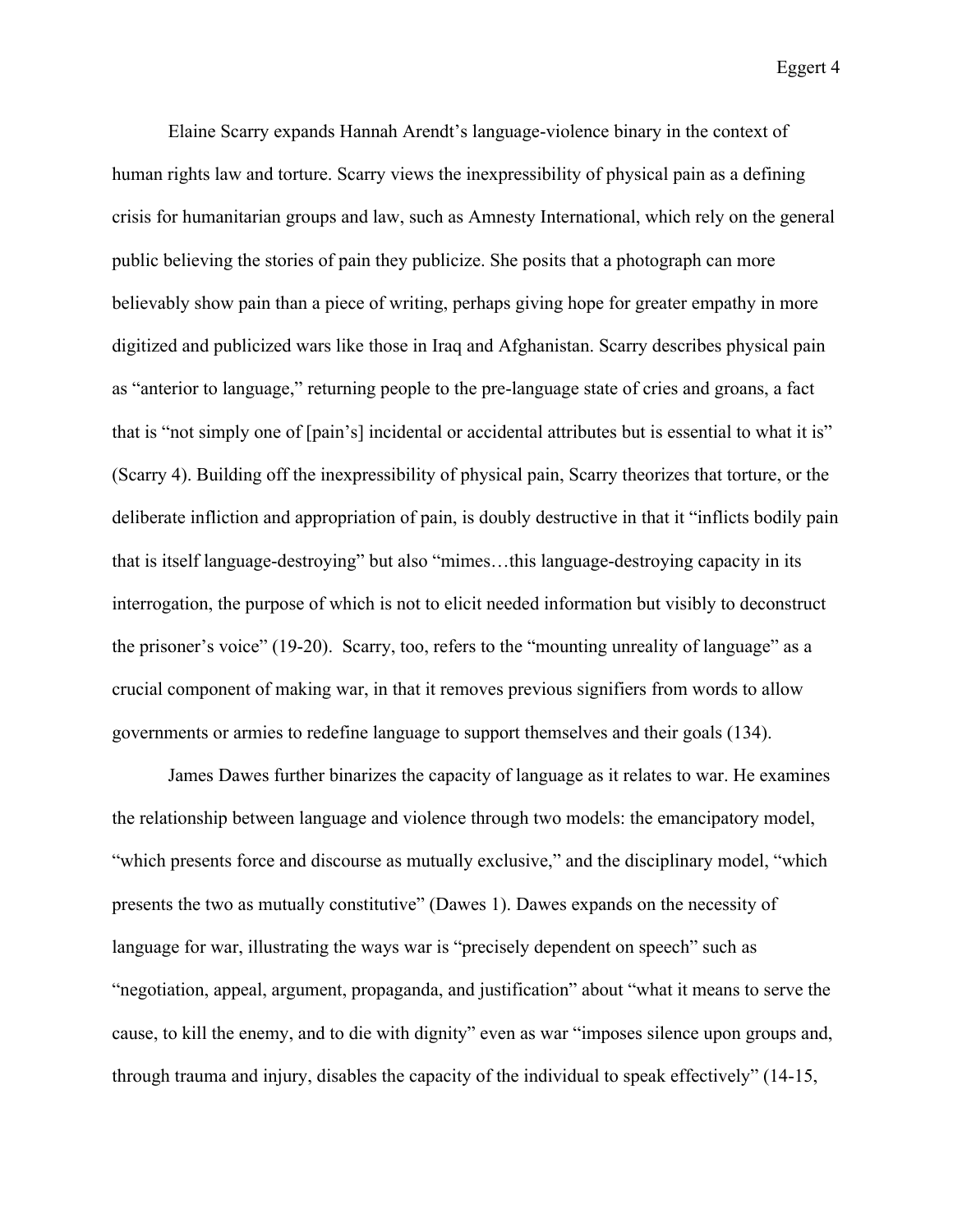2). In addition to the duality of whether or not language can express violence, Dawes argues that if language can capture war, it then becomes either a tool or a weapon. This "transformative capacity of language" can "[subtend] therapeutic and emergency responses to aversive stimuli, but can also serve as a mechanism of ideology complicit in the maintenance of violence" (103). Language can heal the psychological wounds of violence, but can also remove the understanding of violence to the extent of allowing physical violence to continue.

That these scholars organize their writing about war in terms of binaries is not merely incidental, or indicative of a human urge to categorize all of life, but a reflection of the deeper and fundamental structure of war. War relies on the construction of binaries—soldier versus civilian, combatant versus noncombatant, ally versus enemy, winner versus loser, dead versus alive. Beyond these, war operates through binaries within binaries. Thomas Aquinas, a thirteenth century Catholic priest, philosopher, theologian, and saint, ruminates on whether or not Christians can wage war. Aquinas builds his philosophy off the writings of Augustine of Hippo, an early Christian theologian and saint, who argued that while Christians should be pacifist in their philosophy, this need not preclude them from waging war for the pursuit of long-term peace. Aquinas expanded Augustine's philosophy to define what constitutes conditions under which Christians can go to war. In order for a war to be morally preferable to not waging war, he writes, war must fulfill three categories: it must be waged for a common, rather than personal, good; it must be waged by the proper authority, such as the state; and it must have the motive of peace even in the midst of war (*Summa Theologica*). Max Weber describes this authority to wage war as the defining characteristic of a state, which to him is "a human community that (successfully) claims the *monopoly of the legitimate use of physical force* within a given community" (Weber 1). This distinction between legitimate and illegitimate war is the defining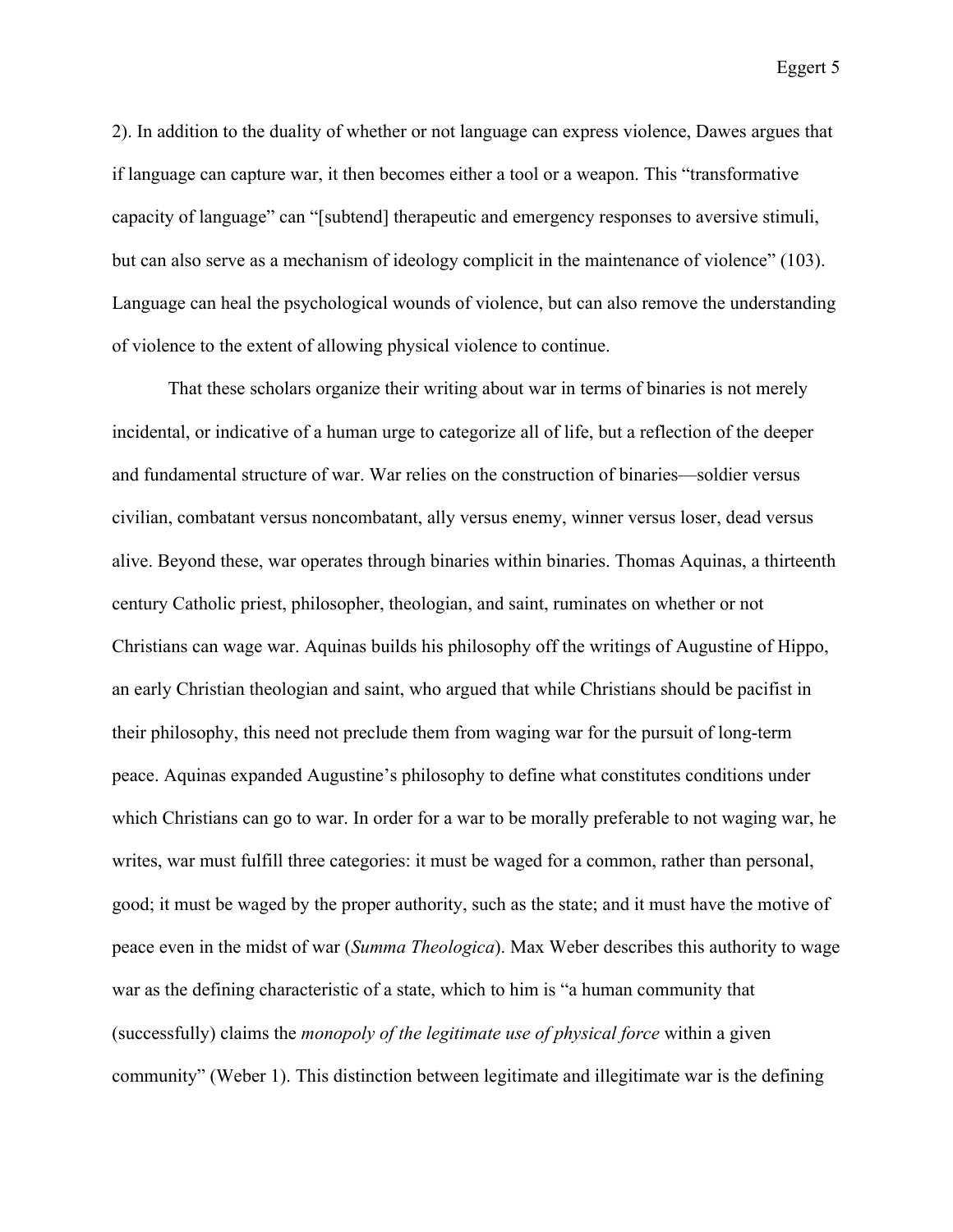boundary between state and non-state. I juxtapose Aquinas and Weber in order to demonstrate that these inter-war binaries are intrinsic to a western, Christian-influenced understanding of what war is and should be.

Beyond the historical reasons for waging war, this idea of a just war can be further subdivided. Michael Walzer writes that "war is always judged twice, first with reference to the reasons states have for fighting, secondly with reference to the means they adopt" (Walzer 21). The two categories he describes are jus ad bellum, the justice of waging war, and jus in bello, justice as war is being waged. The latter designation is the basis for international humanitarian law. Walzer argues that "it is perfectly possible for a just war to be fought unjustly and for an unjust war to be fought justly" (21). Walzer argues that doctrines about just and unjust wars are not creating new ethical principles, but rather simply holding soldiers and politicians to the preexisting principles they claim to embody; he questions why war is allowed to be a site where moral laws break down, when instead moral laws should be the defining rationale for all behaviors in war.

The concept of just wars and laws within war have had an enormous impact on shaping modern conventions and requirements of war. The Geneva Convention, now considered one of the foremost moral requirements of war, designated the upholding of binaries, in particular combatants versus noncombatants, as a crucial moral aspect of war. The first Geneva Convention, in 1864, specified that medical personnel and facilities must be designated from soldiers, and treated as neutral. The Convention for the Amelioration of the Condition of the Wounded in Armies in the Field mandated that "ambulances and military hospitals shall be recognized as neutral, and as such, protected and respected by the belligerents as long as they accommodate wounded and sick…Hospital and ambulance personal…shall have the benefit of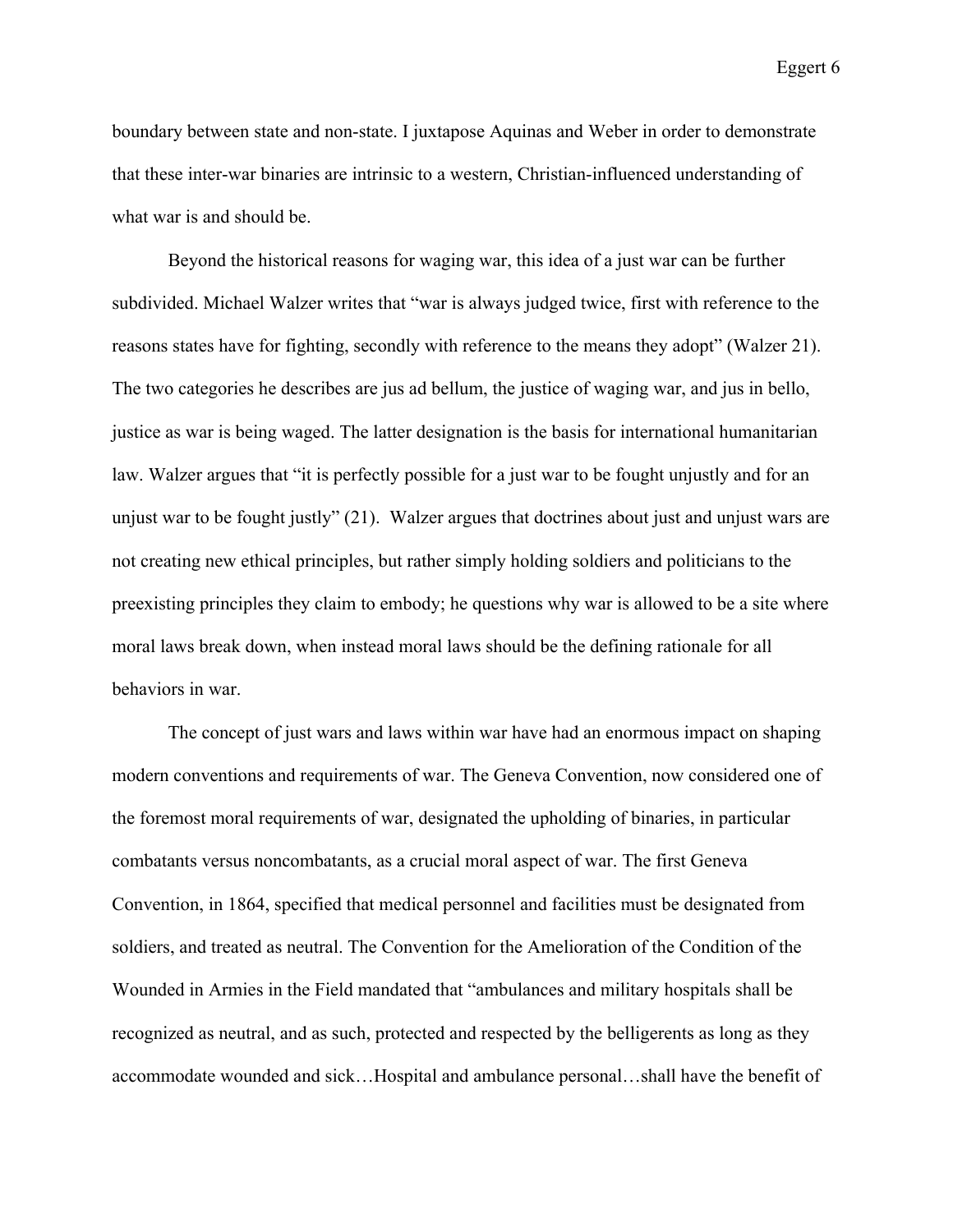the same neutrality" (Geneva Convention 1864). Later Geneva Conventions expanded the protected class of noncombatants to include civilians, injured or captured soldiers, or any "persons…who, at a given moment and in any manner whatsoever, find themselves, in the case of conflict or occupation, in the hands of a party to the conflict or occupying power of which they are not nationals" (Geneva Convention 1949). Even as they are designated as a protected class, noncombatants are identified as "not nationals" of one "party to the conflict," and thus nationals of the other; they exist as a subcategory of either one's side or the enemy, rather than outside the binary altogether.

The idea of humanitarian aspects or requirements for war influences war philosophy and policy. Carl von Clausewitz, a Prussian military theorist and general in the Rhine Campaigns, emphasizes most of all the unpredictability of war, comparing it to a game of cards. Clausewitz's philosophy focuses on the theoretical capabilities of war more so than the physical implications or effects, arguing that war executed with total violence and without moral stipulations actually reduces both the duration and likelihood of war. Clausewitz writes about war as a series of binaries in crisis, "war and politics, attack and defense, intelligence and courage…are never absolute opposites; rather one flows into the other" (Clausewitz 16). While these labels are opposed, Clausewitz argues that the boundaries between them are not as rigidly defined as Arendt's physical wall of language; rather they become in flux during the ambiguity and chance of war. While Clausewitz sees binaries begin to break down in the interiority of war, he still views war as an irrevocably different state than non-war. He writes, "the great uncertainty of all data in War is a peculiar difficulty, because, all action must, to a certain extent, be planned in a mere twilight, which in addition not unfrequently—like the effect of a fog or moonshine—gives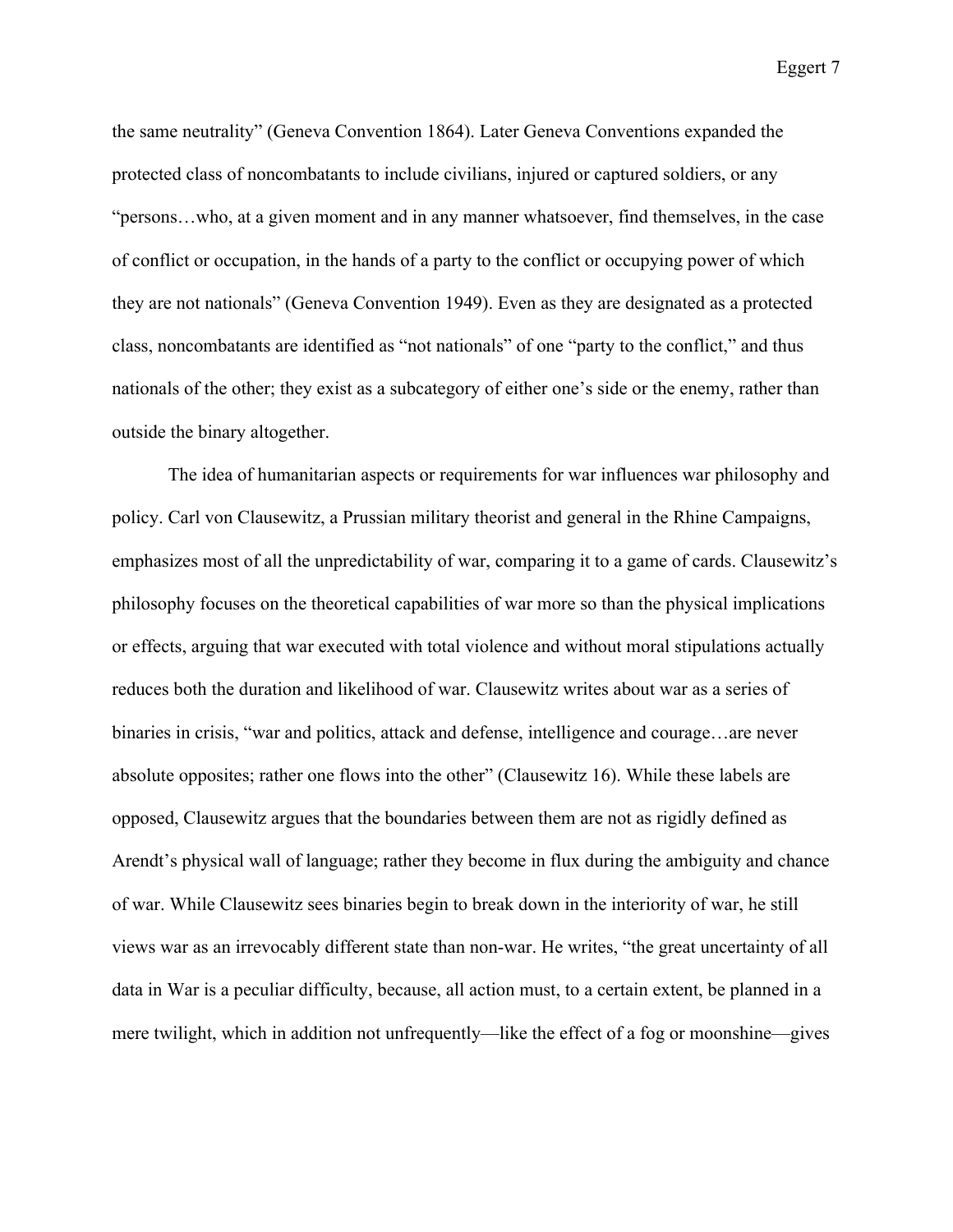to things exaggerated dimensions and an unnatural appearance" (54). Clausewitz describes war as a fog that distorts one's vision, and thus one's actions.

These binaries influence not just thinking about war generally, but specifically thinking about the self and the enemy. Carl Schmitt describes the friend-enemy binary as both referential and mutually constitutive. Schmitt's writings, particularly regarding his idea of consolidating power through defining an enemy or stranger, are controversial due to his close affiliation with Nazism, but are nevertheless an important contribution to the trend of binarizing in war philosophy. He writes that the enemy is "the other, the strange; and it is sufficient for his nature that he is, in a specially intense way, existentially something different and alien, so that in the extreme case conflicts with him are possible" (Schmitt 27). Schmitt's enemy is self-referential; your enemy is whatever the opposite of you, rather than some inherent fixed definition; your enemy "need not be morally evil or aesthetically ugly" as long as he is other (27). However, even is your enemy is defined by being not you, Schmitt posits, you are also defined by being not your enemy. War begins when "each participant is in a position to judge whether the adversary intends to negate his opponent's way of life and therefore must be repulsed or fought in order to preserve one's own form of existence" (27). In so much as one's enemy is defined through their attempts to break down one's way of life, one's way of life is defined through its distinctiveness from the ways of one's enemy.

In this project, I build off historical and literary war theories about binaries to interrogate whether the nature war of writing has changed as war has changed. In particular, I analyze two Vietnam and two Iraq war novels for the ways they challenge or uphold the binaries of war. Essentially, I argue that the breakdown of a coherent 'enemy' due to the increase of a diffuse and decentralized insurgent force increasing from the Vietnam War to the Iraq War has begun to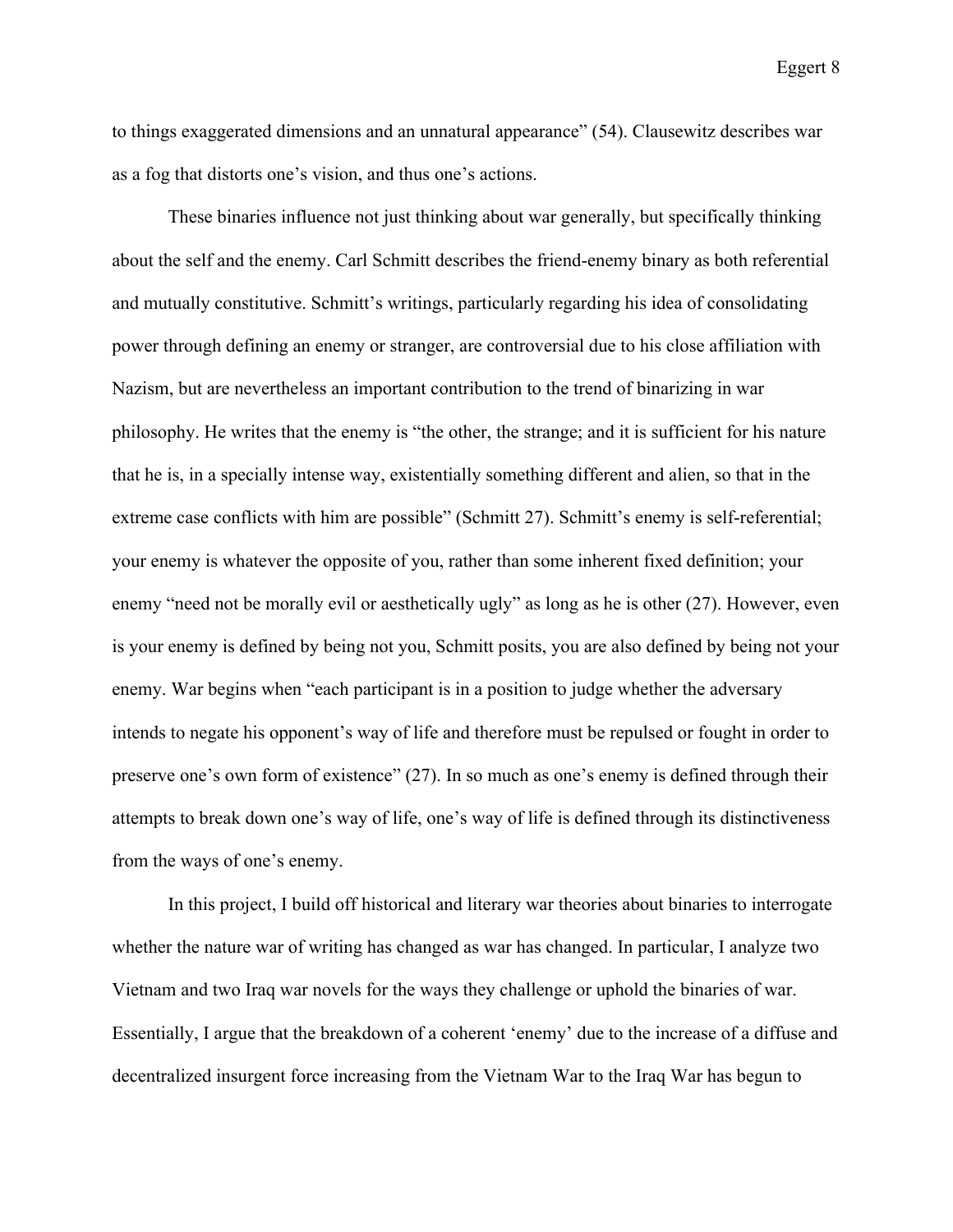break down the both the ally versus enemy binary and the combatant versus noncombatant binary in the countries in which the United States is waging war. At the same time, the elimination of the American draft has widened the gap between American soldiers and civilians as fewer and fewer Americans have served, or even know anyone who has served, in the military, leading to an increasingly polarized rhetoric surrounding American military projects.

In my first chapter, I examine the relationships between soldiers and civilians in Tim O'Briens *The Things They Carried*. While O'Brien's eponymous narrator tries to both relate to and humanely depict Vietnamese soldiers and civilians, he nevertheless portrays them perhaps not as enemies but certainly as 'other.' In one instance of trying to humanize a dead Vietnamese soldier, O'Brien paradoxically transforms the soldier into a different, but no less absolute other; the Vietnamese man becomes a feminized civilian to O'Brien's masculine soldier. At the same time, O'Brien's anger at the United States for waging war separates him from the people of his hometown, who he believes all support and are not impacted by the war. The narrator's solipsism obscures the true human cost of the Vietnam War, for both marginalized Americans who bore the brunt of the draft, and the Vietnamese.

In my second chapter, I examine the redefinition of the category of 'enemy' in Tim O'Brien's *In the Lake of the Woods*. The novel follows the moral and then political decay of John Wade, a would-be Senator whose political career collapses after his connection with the My Lai massacre is revealed and who becomes the primary suspect in his wife's disappearance. I examine Wade's reconception of what constitutes his 'enemy' during his term in Vietnam, and his eventual disregard for American versus Vietnamese categorization in favor of condemning the land and everyone in it. Ultimately, however, this redefinition hurts Wade as well, as his stint in Vietnam eventually leads to the same designation of him as enemy; Americans label Wade,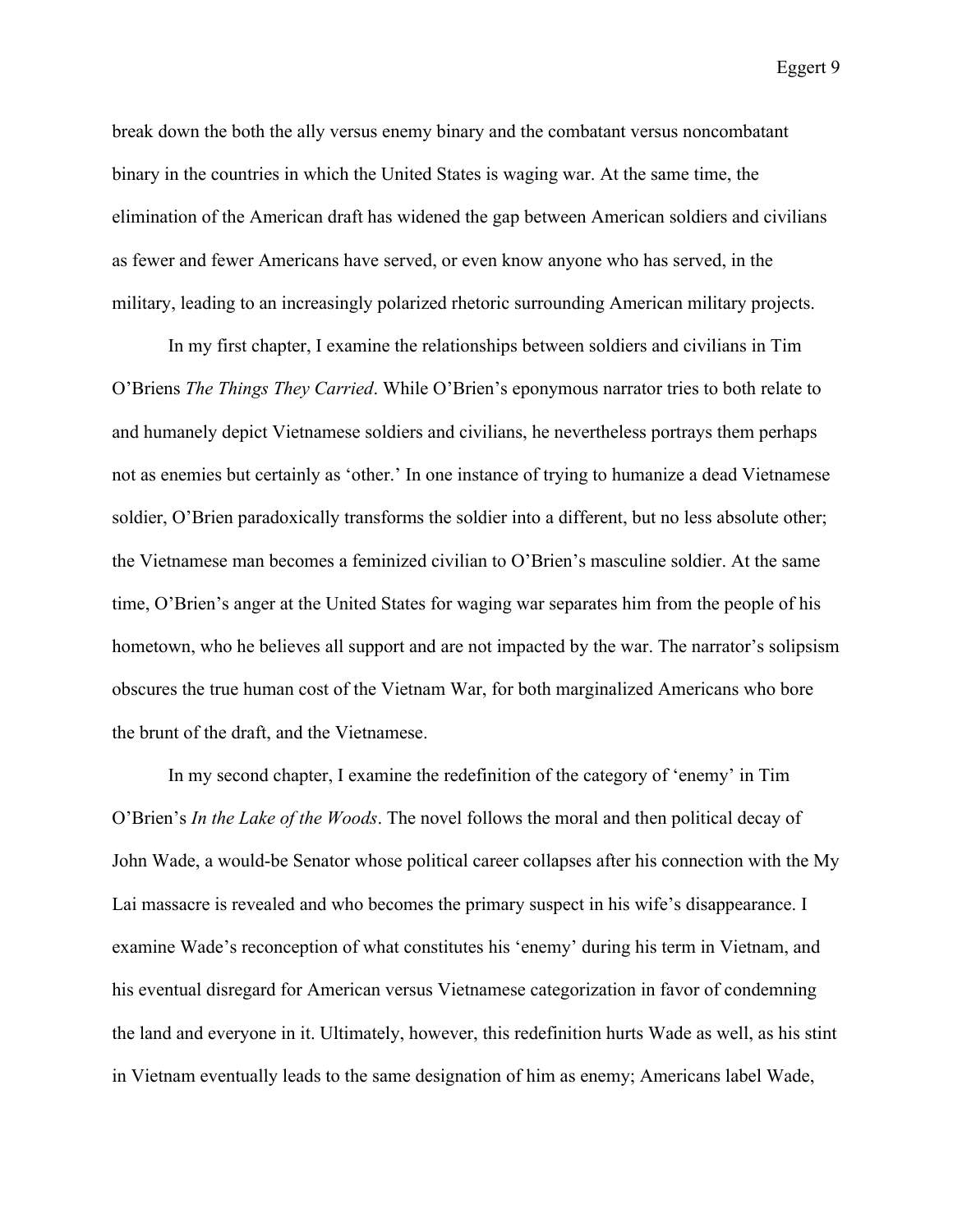rather than their own country which ordered or sanctioned his actions, as individually and uniquely evil.

In my third chapter, I shift to the Iraq War and the increasingly blurry boundaries between combatants and noncombatants abroad, and the duality of civilian reverence and loathing at home. Kevin Powers' *The Yellow Birds* continues a redefinition of the concept of 'enemies'; in this novel's narrator's case, the self versus enemy binary expands to include everyone except himself and his closest friend. Powers' white, middle-class narrator who has voluntarily enlisted in the military becomes the novel's ultimate victim—of both of his own subverted expectations of the nature of war, and his alienation from civilians. O'Brien's disappointment with his country for sending him to war transforms into Bartle's disappointment with himself for not acting as nobly as he imagines.

In my final chapter, on Phil Klay's *Redeployment*, I examine the fragmentation of the novel form itself. The short story collection highlights a multiplicity of perspectives, attacking the idea of a universal war story or experience. Despite the different narrators, I explore the common themes throughout the stories of purposelessness at war, and isolation at home. Ultimately, *Redeployment*'s fractured narrators, distant civilians, and technologically enabled physical distance from battlefields challenge the nature of war itself as a binary category that is separate from peace.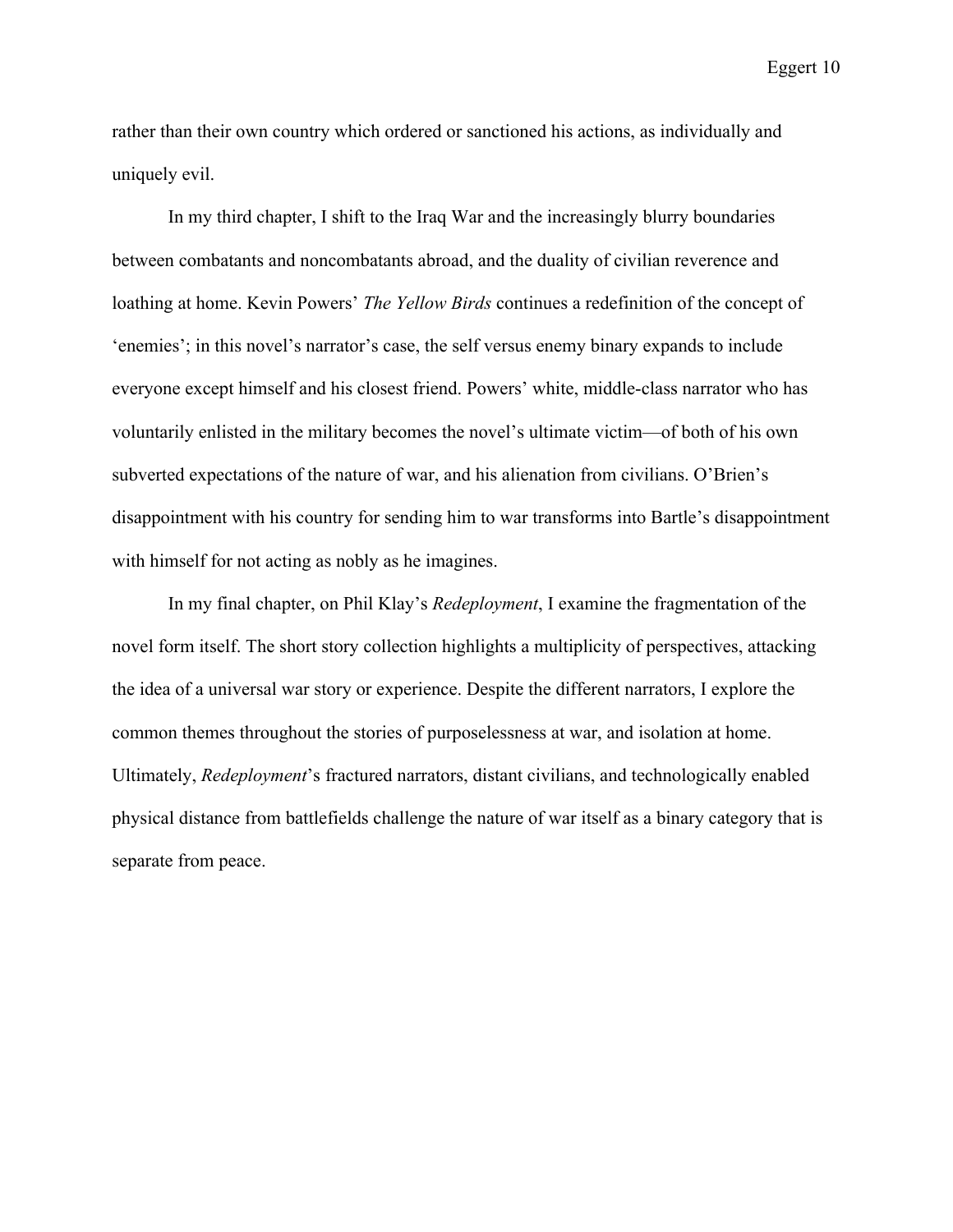## **Chapter One: The Boundaries of Empathy in** *The Things They Carried*

Forty-three years after the end of the war and twenty-eight years after its publication, *The Things They Carried* has emerged as one of the preeminent Vietnam War novels. Tim O'Brien's eponymous narrator tells and retells a series of interlocking, sometimes contradictory, stories, questioning the nature of stories, war, and ultimately truth itself. O'Brien portrays a deeply conflicted account of the war in which war is "nasty" but also "fun," "thrilling" yet "drudgery" (O'Brien 76). This divide about the basic nature of war extends to Tim and the other American soldiers' experience with Vietnamese people: while attempting to make genuine connections, Tim is nevertheless unable to bridge the divides between himself and the people he encounters, describing both soldiers and civilians as absolute others. Through Tim's position as a reluctant soldier, and his intertextual role as narrator and observer, he attempts to relay his experiences while neither condemning nor endorsing them, yet in doing so undermines his supposed critique of the war. At the same time, Tim's hyper focus on his own trauma at being forced to go to war obscures the demographic realities of who bore the brunt of the cost of the war; Tim views and portrays himself and other white soldiers as the war's ultimate victims.

The book's most substantial encounter with any Vietnamese person, a young soldier Tim may or may not have killed, comes in the story "The Man I Killed" and opens with a vivid description of the dead man's body in one long sentence. The narrator describes:

[The soldier's] jaw was in his throat, his upper lip and teeth were gone, his one eye was shut, his other eye was a star-shaped hole, his eyebrows were thin and arched like a woman's, his nose was undamaged, there was a slight tear at the lobe of one ear, his clean black hair was swept upward into a cowlick at the rear of the skull, his forehead was lightly freckled, his fingernails were clean, the skin at his left cheek was peeled back in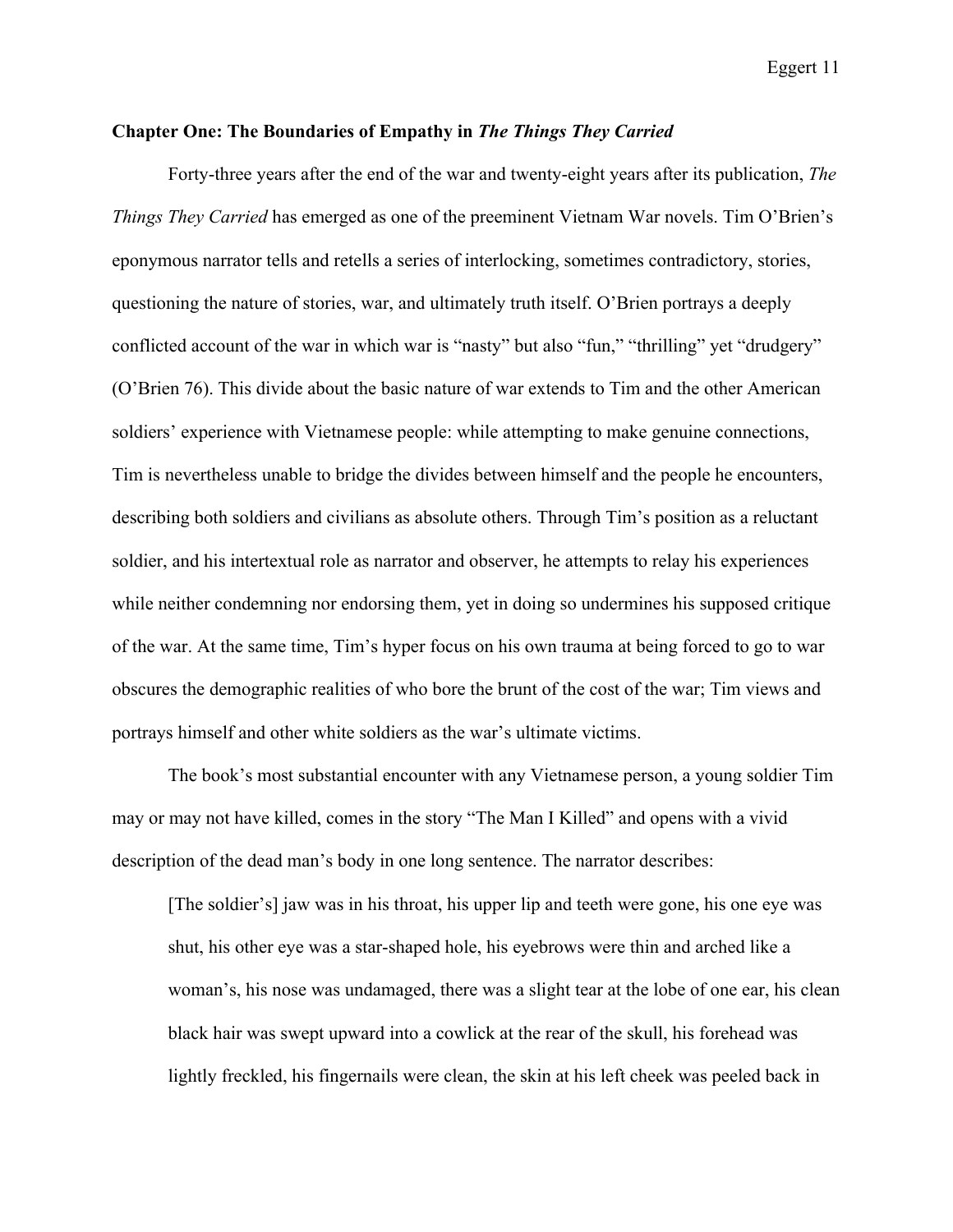three ragged strips, his right cheek was smooth and hairless, there was a butterfly on his chin, his neck was open to the spinal cord and the blood there was thick and shiny and it was this wound that had killed him (119).

The sentence mimics Tim's presumable inability to look away from the body, cataloguing all the places where it is damaged, before ending with the "wound that killed him" (119). While the description is one of visceral damage, Tim intersperses the man's injuries with the intact parts of the soldier's body. Despite the fact that one of the soldier's eyes is "a star shaped hole," and "the skin at his left cheek [is] peeled back in three places," his "eyebrows [are] thin and arched like a woman's," "his clean-black hair [is] swept upward," "his fingernails [are] clean," and, most poignantly, there is "a butterfly on his chin" (119). In witnessing the man's body, Tim immediately attempts to recreate the man in life.

He then goes on to imagine what the dead man's life was like while he was alive. Tim imagines that "he had been born, maybe, in 1946 in the village of My Khe near the central coastline of Quang Ngai Province, where his parents farmed, and where, during the time of the French, his father and two uncles and many neighbors had joined in the struggle for independence" (119). The Vietnamese man's "life was now a constellation of possibilities" (122). Perhaps "in his final year at the university, he fell in love with a classmate, a girl of seventeen...she liked his quiet manner; she laughed at his freckles and bony legs...they exchanged gold rings" (122). Tim humanizes the Vietnamese soldier by refusing to reduce the unknown man simply to the fact of his dead body; rather, he endows the man with a past and a future that he insists the reader care about. The man's death becomes a tragedy, rather than a fact of war.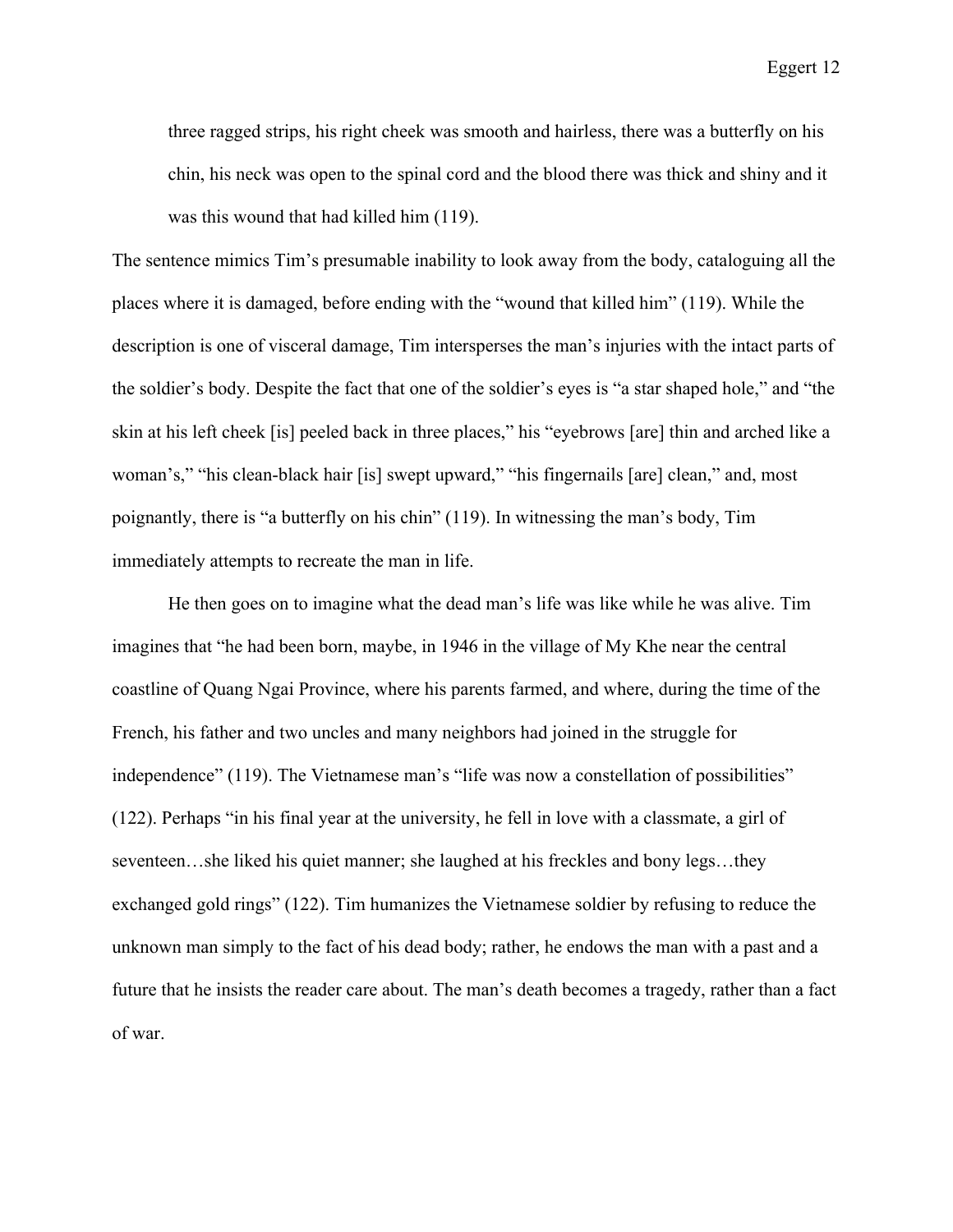Tim also imagines parallels between his own life and that of the dead soldier. He depicts a "the young man [who] would not have wanted to be a soldier and in his heart would have feared performing badly in battle" and who "beyond anything else…was afraid of disgracing himself, and therefore his family and village" (121). This echoes Tim's earlier anguished decision about whether or not to dodge the draft in Canada. He ultimately cannot make himself run away because of "all those eyes on [him]—the town, the whole universe—[he] couldn't risk the embarrassment…the mockery, or the disgrace, or the patriotic ridicule" (57). He realizes he "would go to the war—[he] would kill and maybe die—because [he] was embarrassed not to" (57). Tim pictures the dead Vietnamese man as a similar reluctant victim of familiar or cultural pressure to fight, another wasted youth. In placing himself in the position of the dead man, Tim harkens back to classical ideas of empathy as "the primary means for gaining knowledge of other minds" (Stanford Encyclopedia of Philosophy).

In his recreation of the dead man's life, however, Tim tries to make him as palatable a victim as possible, suggesting the perceived limits of his or his readers' empathy. He imagines the Vietnamese man's impetus for going to war: "He would have been taught that to defend the land was a man's highest duty and highest privilege…It was never open to question," but that "secretly…it also frightened him… he hoped in his heart that he would never be tested. He hoped the Americans would go away" (119). Tim decides the soldier "was not a communist. He was a citizen and a soldier" (119). He envisions the Vietnamese man "attending classes at the university in Saigon, where he avoided politics and paid attention to the problems of calculus" (122). Tim redefines the dead man as not a true enemy: he is not a communist, he is explicitly apolitical, he doesn't want to kill Americans, but would rather they just left. Furthermore, Tim looks at the man's "clean fingers, clean hair" and decides "he had been a soldier for only a single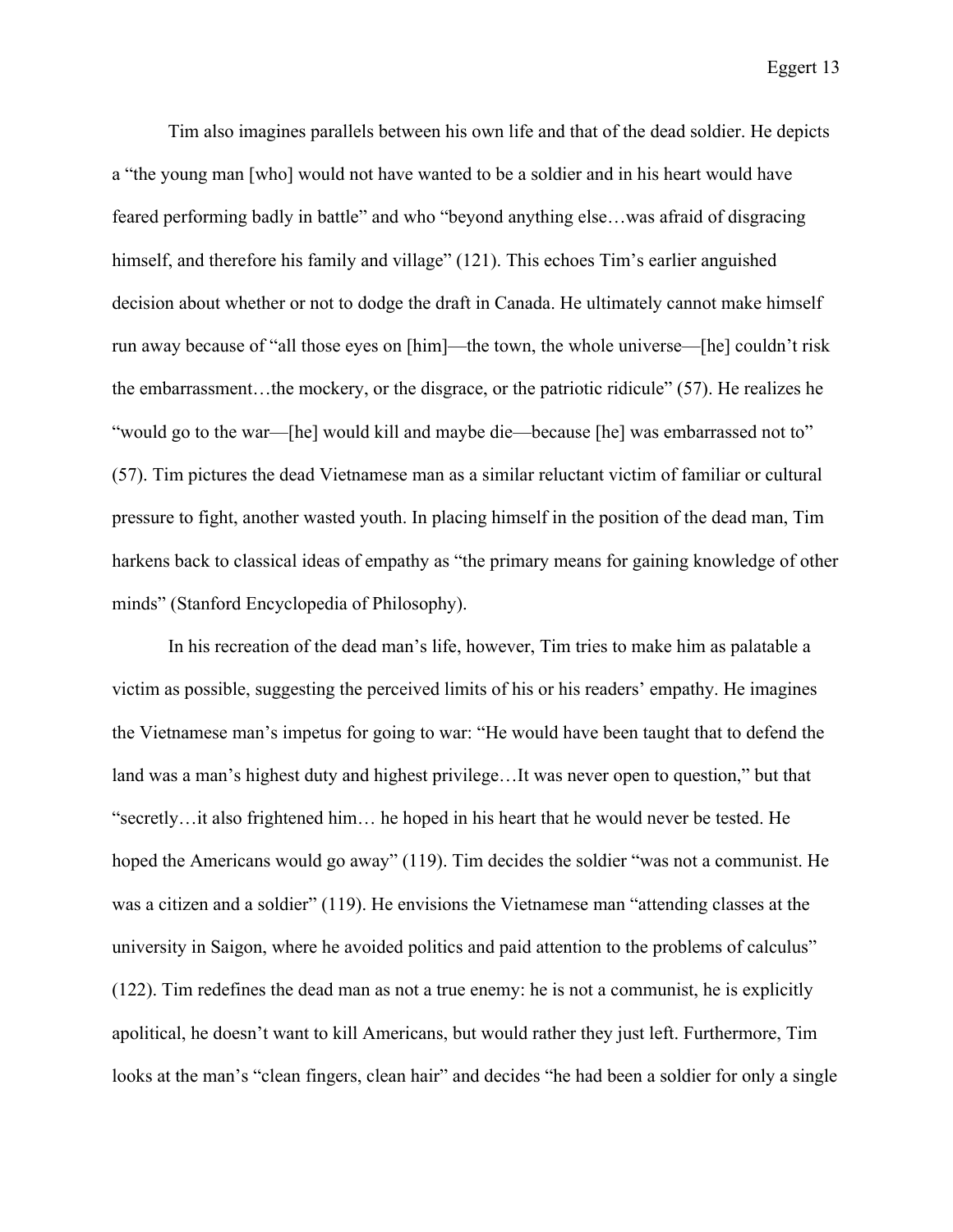day" (123). This young man, who is not a communist and is barely a soldier, who most likely did not have time to kill any Americans in his brief tenure as a soldier, is an acceptable Vietnamese victim for Tim—and his American readers—to mourn. Tim also emphasizes the dead man's femininity—he is "slim…almost dainty" with a "narrow waist" and "long shapely fingers" (118)—to further discredit his suitability for combat. This feminization, however, ends the comparisons between Tim and the dead soldier by "making [the dead man] absolutely other, that is, womanly" ("The Things Men Do" 23). Lorrie Smith argues that "recovery from this trauma (conceived explicitly in this story as regaining a voice) rests on asserting the living, masculine self in opposition to the dead, silent, feminine other" ("The Things Men Do" 23). As such, Tim's telling of the story itself furthers his separation from the dead man, ultimately ending the comparisons between them.

Despite narrating the chapter, Tim as a character is nearly entirely absent from the story. The word 'I' appears only three times in the chapter: once in the title, and twice more in the phrase "the man I killed" (119, 122). The majority of Tim as a character's actions are gleaned through his interactions with Kiowa, a Native American soldier who is the only American explicitly identified by race. Kiowa tells Tim, "What else could you do?...Nothing *anybody* could do…it's a *war*. The guy wasn't Heidi—he had a weapon, right?...I'll tell you the straight truth, the guy was dead the second he stepped on the trail…we all had him zeroed" (120, 123). He turns Tim's comparison between himself and the Vietnamese soldier on its head, asking him "You want to trade places with him? Turn it all upside down—you *want* that" (120). While in Tim's image of the parallels he and the dead soldier are both victims, Kiowa explicitly pits their survival against each other. By presenting Kiowa's excuses but not responding to them, Tim is simultaneously justifying and not justifying the death. Jen Dunnaway argues that Kiowa's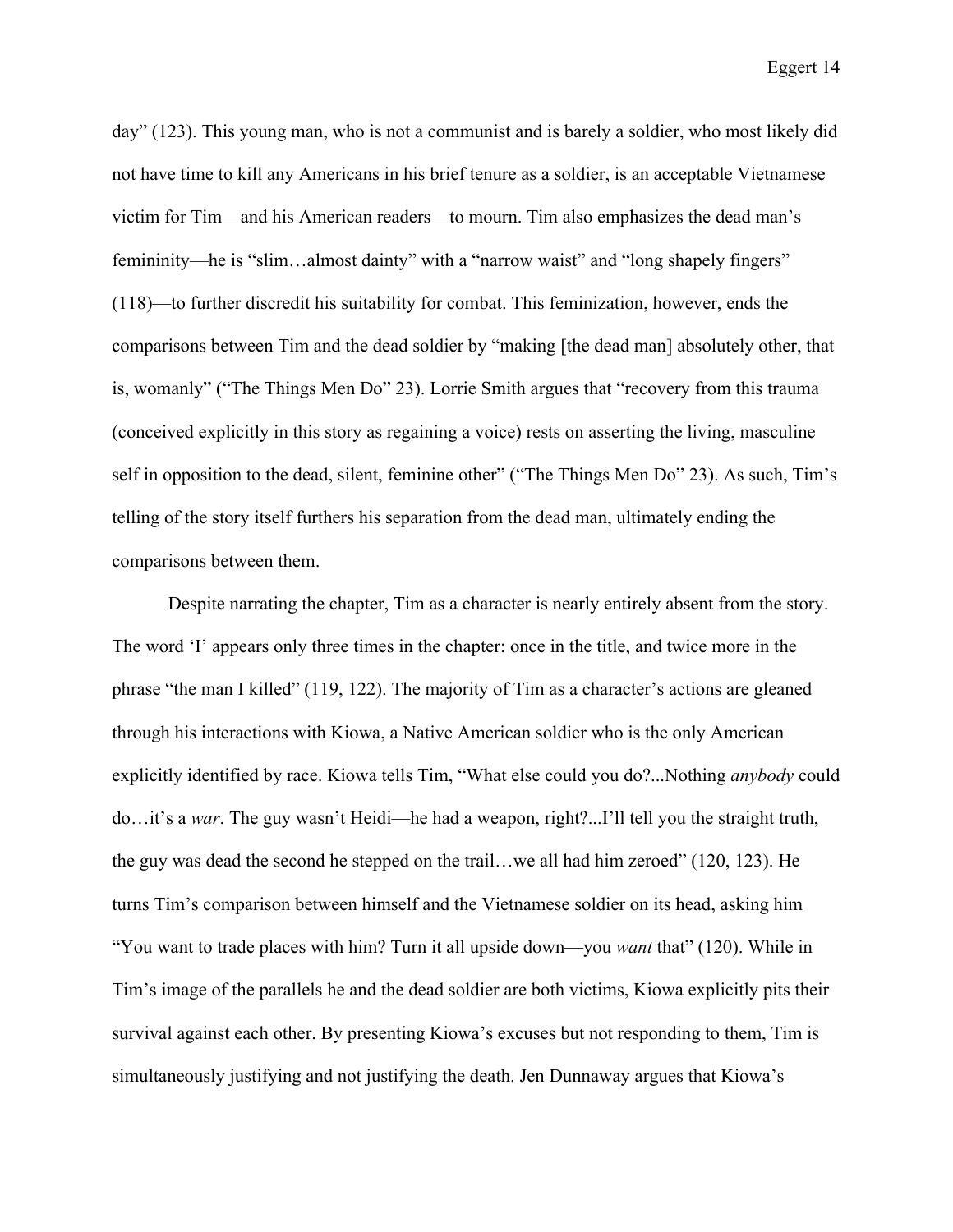position as "the voice of exculpation" for Tim allows the text to "enact a classic white forgiveness fantasy" wherein "whiteness is redeemed more generally for its presumed sins against racialized others" (Dunnaway 122).

Tim's main other interaction with Vietnamese people—soldiers or civilians—comes when the American soldiers set up camp in a pagoda, where they encounter a pair of monks who welcome them in. The monks are described in almost childlike terms: they "[giggle] when [the soldiers] stripped down to bathe" and "[smile] happily when [the soldiers] soaped up and splashed one another" (113-114). The monks also seem actively pleased to have American soldiers staying in their sanctuary, despite both the threat it presumably poses to their wellbeing and the desecration of their holy site it entails. The younger monk "[presents the soldiers] with four ripe watermelons from his garden" and stands "watching until the watermelons were eaten down to the rinds, then he smiled and made the strange washing motions with his hands" (114). The monks don't speak, and their only communication—hand gestures—are viewed as strange and incomprehensible. In an interview, Tim O'Brien defended the lack of Vietnamese characters and voices in his stories by saying that "one can't pretend to know what one doesn't…by and large, in American fiction that has tried to render the Vietnamese people, they have ended up as stereotyped cartoon figures or as puppets" (quoted in Christopher 234). Yet avoiding Vietnamese voices does not necessarily mean avoiding Vietnamese stereotypes, as O'Brien's smiling, silent monks prove.

The monks seem to do nothing except help and accommodate the American soldiers; they are accorded no thoughts, speech, or desires of their own. One day the older monk "[carries] in a cane chair for the use of Lieutenant Jimmy Cross, placing it near the altar area, bowing and gesturing for him to sit down…[he] seemed proud of the chair, and proud that such a man as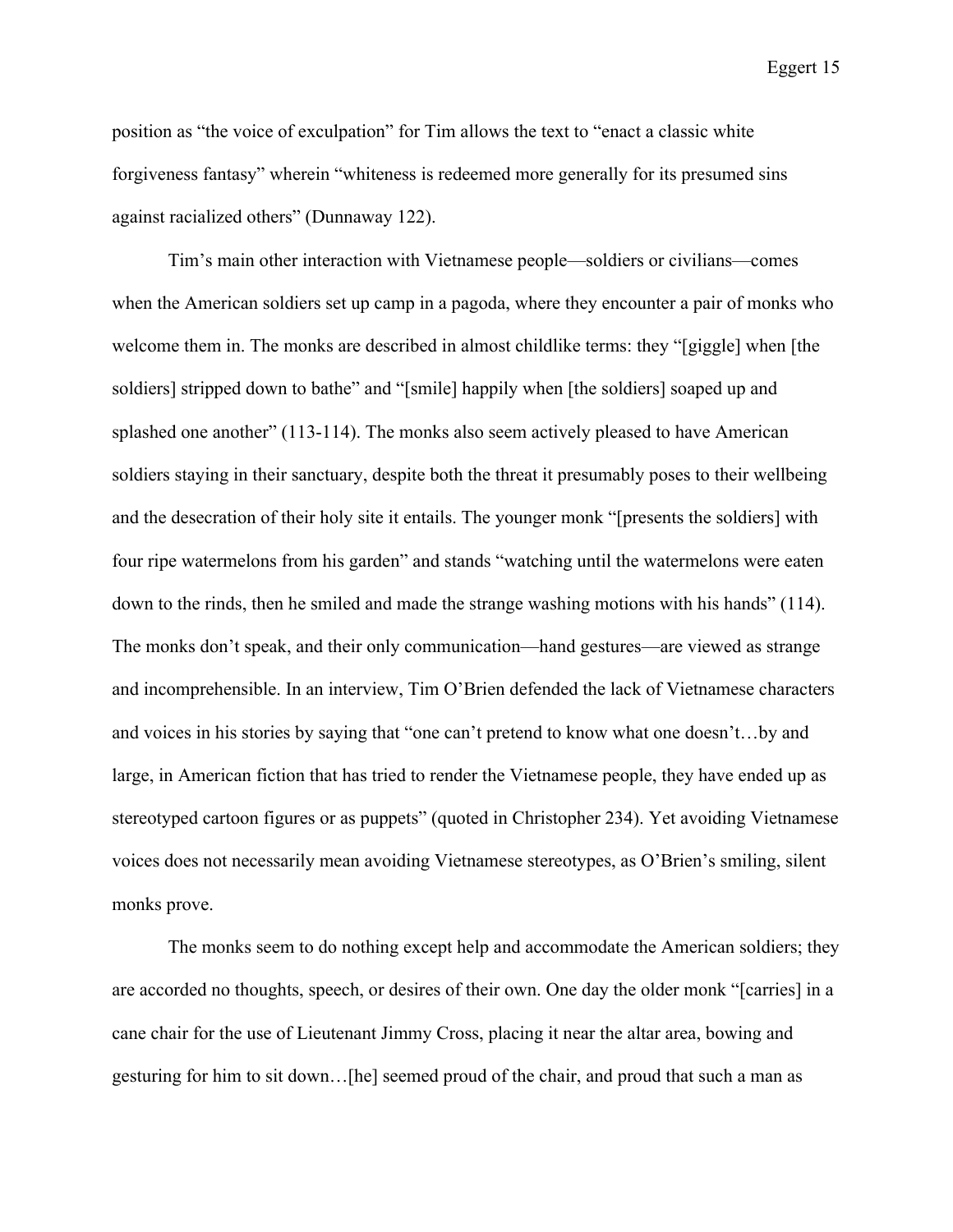Lieutenant Cross should be sitting in it" (O'Brien 114). The monks venerate Jimmy Cross by placing a chair for him to sit almost on their altar; Tim imagines that they see the American soldiers as godlike. The monks also help them with their weapons: "squatting quietly in the cool pagoda, they would help Dobbins, [one of the soldiers,] disassemble and clean his machine gun, carefully brushing the parts with oil…the three of them seemed to have an understanding…nothing in words, just a quietness they shared" (114). Though Tim presents this 'understanding' as equal between Dobbins and the two monks, Dobbins is able to talk to the other soldiers, while the monks are bound to this 'quietness.' Tim reiterates the monks' quietness, saying, "though they spoke almost no English, they seemed to have great respect for the conversation, as if sensing that important matters were being discussed" (115). Tim, knowingly or unknowingly, presents the monks as subservient foreigners who elevate the Americans to a status above their own. Their ultimate purpose is as a conversation starter between Kiowa and Dobbins on religion; they are more props than people.

The monks are also described and perceived through an overtly Christian lens; the soldiers make no effort to understand their religion or customs. Kiowa objects to the Americans turning the pagoda "into a little fortress," because he says "it's bad news…you don't mess with churches" (113). The monks take "a special liking for Henry Dobbins," and say to him: "Soldier Jesus…good soldier Jesus" (114). Not only do the American soldiers view the pagoda as a church, Tim describes the monks as using this Christian framework as well: to show their approval, the monks call Henry Dobbins 'Jesus.' When Dobbins considers joining up with the monks after the war, he says, "One thing for sure, I'd look spiffy in those robes they wear—just like Friar Tuck. Maybe I'll do it. Find a monastery somewhere. Wear a robe and be nice to people" (115). Even when acknowledging the universality of religion—"just being *nice* to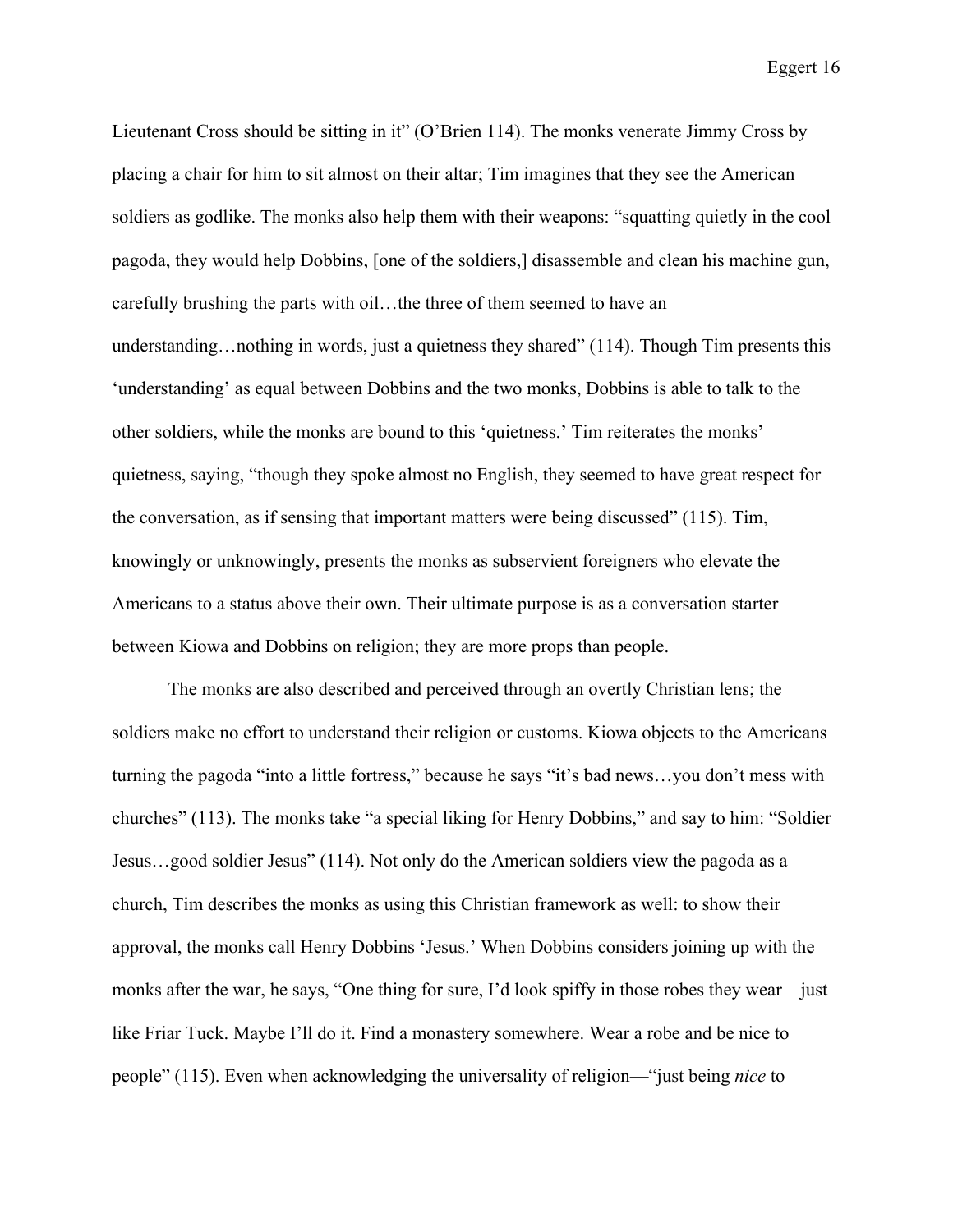people, that's all. Being decent"—Dobbins brings Christian imagery in, imagining himself in a robe not as a Buddhist monk but a Friar Tuck figure (115). When Kiowa is trying to protect the sanctity of the pagoda, he says, "this is all wrong…setting up here. It's wrong. I don't care what, it's still a church" (116). The story illustrates how "a foreign culture can be occupied, even in fantasy and imagination, by an American culture (or an American consciousness) committed to imposing its own worldview on others" (Clarke 136). The American soldiers use the terms they know to understand religion, but they also impose their western framework on the monks and the pagoda, and the text leaves this unchallenged.

Despite the fact that the American soldiers encounter the pagoda with the monks already there, it is the monks who leave at the end of the story. After Kiowa asserts the wrongness of setting up camp in a 'church' and the monks have "finished cleaning the machine gun," Dobbins "[hands] each of them a can of peaches and a chocolate bar," and tells them, "okay…*didi mau*, boys. Beat it" (O'Brien 116). They "bowed and moved out of the pagoda into the bright morning sunlight" (117). Kiowa seems to be making an argument for religious sanctity and tolerance, but it is the monks who leave the pagoda, rather than the soldiers. The soldiers' solution to the wrongness of setting up in a sanctuary is not leaving, but rather making the place no longer a sanctuary by driving out the monks. As such, the "apparent peace" of the story is "undercut by the fact that the American are ultimately turning the pagoda into a fortress—not just a military fortress, but a solipsistic linguistic and cultural fortress as well" (Clarke 137). The American soldiers physically possess the pagoda by the end of the story, but they have also redefined it.

Tim's position as simultaneous narrator and character allows him to sidestep condemnation of his fellow soldiers' behavior. In the novel's final story, "The Lives of the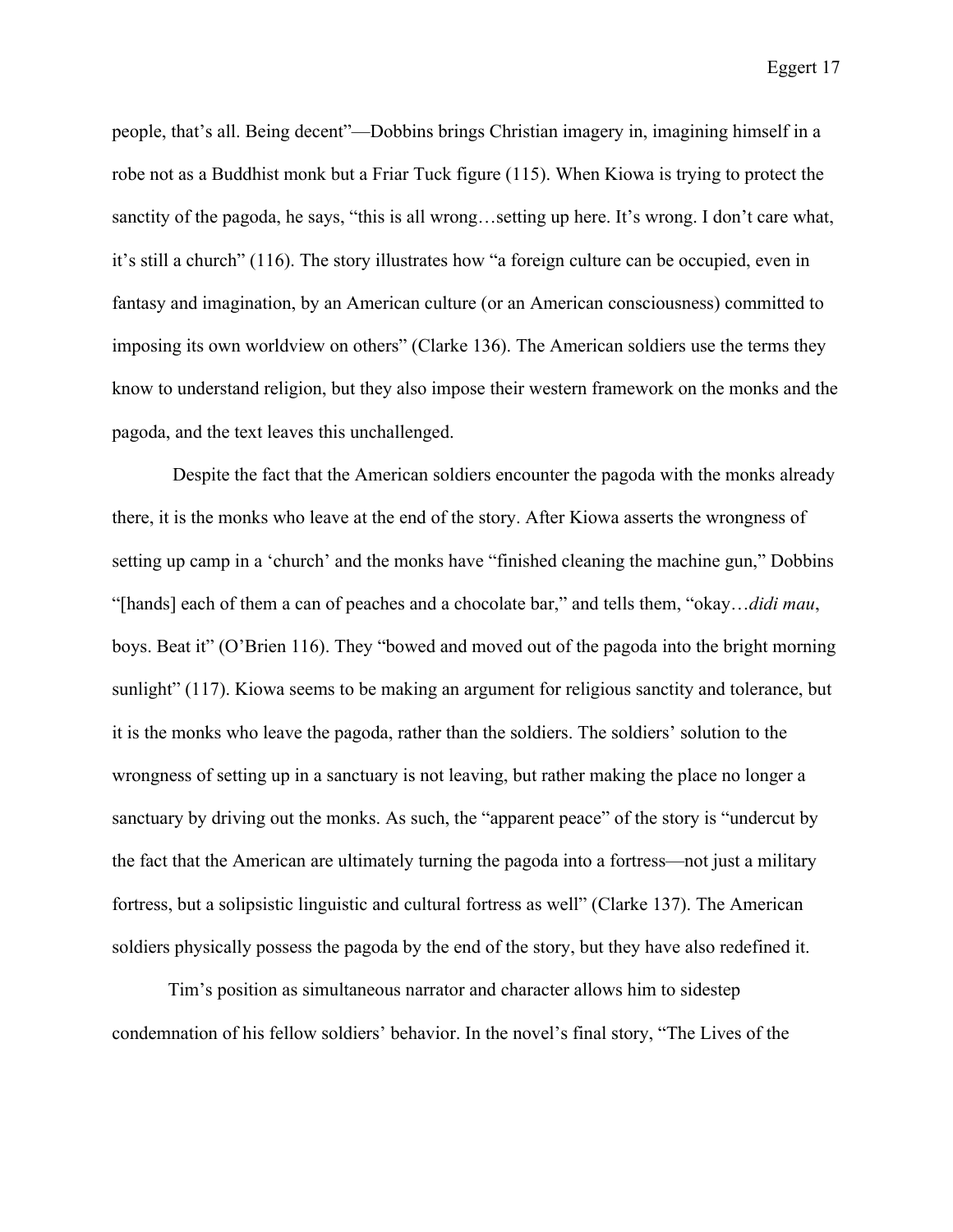## Dead," Tim relays a story told to him by a fellow soldier, Rat Kiley. Rat, in turn, is

memorializing the actions of a different soldier, Curt Lemon, now deceased. In Rat's story, Curt:

sneaks into a hootch with that weird ghost mask on. Everybody's asleep, right? So he wakes up this cute little mama-san. Tickles her foot. 'Hey, Mama-san,' he goes, real-soft like. 'Hey, Mama-san, trick or fuckin' treat!' Should've seen her face. About freaks. I mean, there's this buck naked ghost standing there, and he's got this M-16 up against her ear and he whispers, 'Hey Mama-san, trick or fuckin' treat!' Then he takes off her pj's. Strips her right down. Sticks the pajamas in his sack and tucks her into bed and heads for the next hootch (O'Brien 227).

Rat ends his story by musing on Curt Lemon's character, calling him a "class act" (227). Tim's distance from the events of the story—he is being told at least second, if not third, hand—allow him to avoid commenting on the morality of Lemon's actions. Yet by moving from the character who is listening to the story to the narrator who is recording it, Tim's avoidance of the issue is its own form of endorsement. He ends the section not with Rat's words, but his own, musing how "to listen to the story, as Rat Kiley told it, you would never know that Curt Lemon was dead" (227). To the narrator, the most important part of Rat's story is not that Curt Lemon threatened a Vietnamese civilian with rape and murder—standing naked over her bed, holding a gun to her head, forcing her to strip—but that he is mythologized in doing so. Tim's critiques of the Vietnam War ultimately fall short because, though he condemns the war in abstract terms, he doesn't actually denounce the atrocities he witnesses or his friends commit. He is willing to criticize the war, but not anyone actually in it.

Even before he goes to Vietnam, Tim's disapproval of the war is ultimately solipsistic; he thinks the war is misguided and wasteful, but most importantly, he personally does not want to fight in it. When Tim's draft number is called up in June of 1968, he says he "was drafted to fight a war he hated" because "blood was being shed for uncertain purposes" and he did not think the country had "reasonable confidence in the justice and imperative" of the war (39). While Tim states his critiques of the war, as well as his "modest stand" against it, his ultimate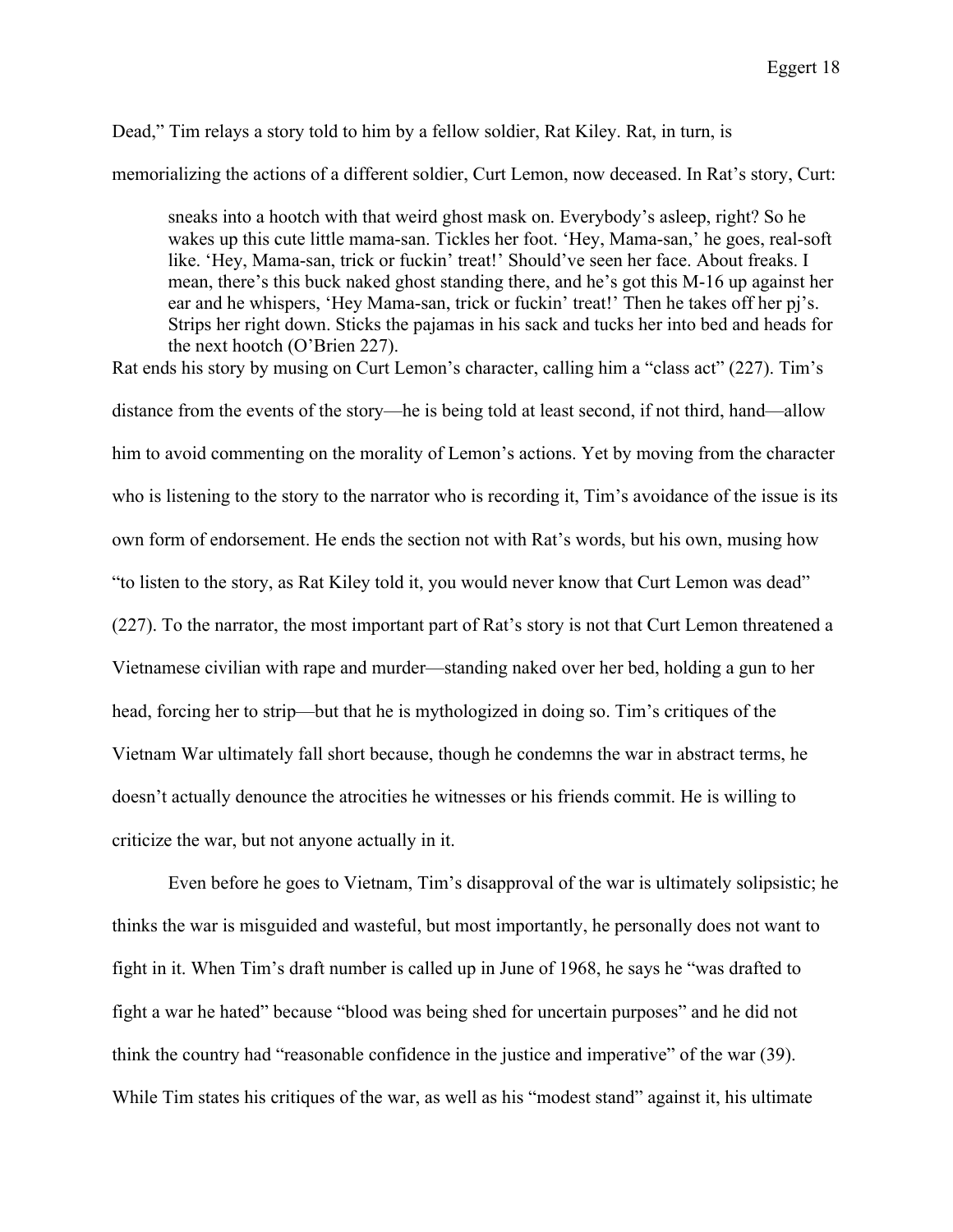opposition to the war is that he believes he is "too *good* for this war…too smart, too compassionate, too everything" (39). Tim's story "[foregrounds] the individual (white) soldier's angst and [sets] the war in a political vacuum that ultimately inhibits a full understanding of the complicated events surrounding US intervention in Indochina" ("Back Against the Wall" 115). His ultimate problem with the war is not that it is occurring, but that he has to fight in it. This solipsism is most present in his resentment with the social pressure from his town, who he believes to be "sending [him] off to fight a war they didn't understand and didn't want to understand" (O'Brien). From Tim's retelling, he seems to be the only person in the entire town to be drafted. By 1968, over one million Americans had served in Vietnam, and roughly 37,000 had died; over 11,000 Americans died in 1967 alone ("Vietnam War U.S. Military Fatal Casualty Statistics"). Yet Tim experiences the war as an event that happens solely to him.

O'Brien asserts that political elites did not bear the burden of the war; however, he fails to extend this assertion in the opposite direction, namely that lower-income individuals did. He says that the country should send "LBJ's pretty daughters, or Westmoreland's whole handsome family—nephews and nieces and baby grandson" to war, with the implication that the politicians making decisions about the war are not the ones affected by it. Yet O'Brien positions the political elite, those not affected by the war, opposite people like him, who are. While Tim and his family are certainly impacted by his being drafted, he doesn't acknowledge that the war was overwhelmingly fought by poor people and people of color who did not receive graduate school deferments, couldn't afford to escape to Canada to dodge the draft, or didn't know how to manipulate military regulations to receive draft deferments. Roughly eighty percent of the 2.5 million Americans who served in Vietnam were from poor or working class backgrounds (Appy 6). In his essay, "What Did You Do in the Class War, Daddy?", James Fallows asks "why, when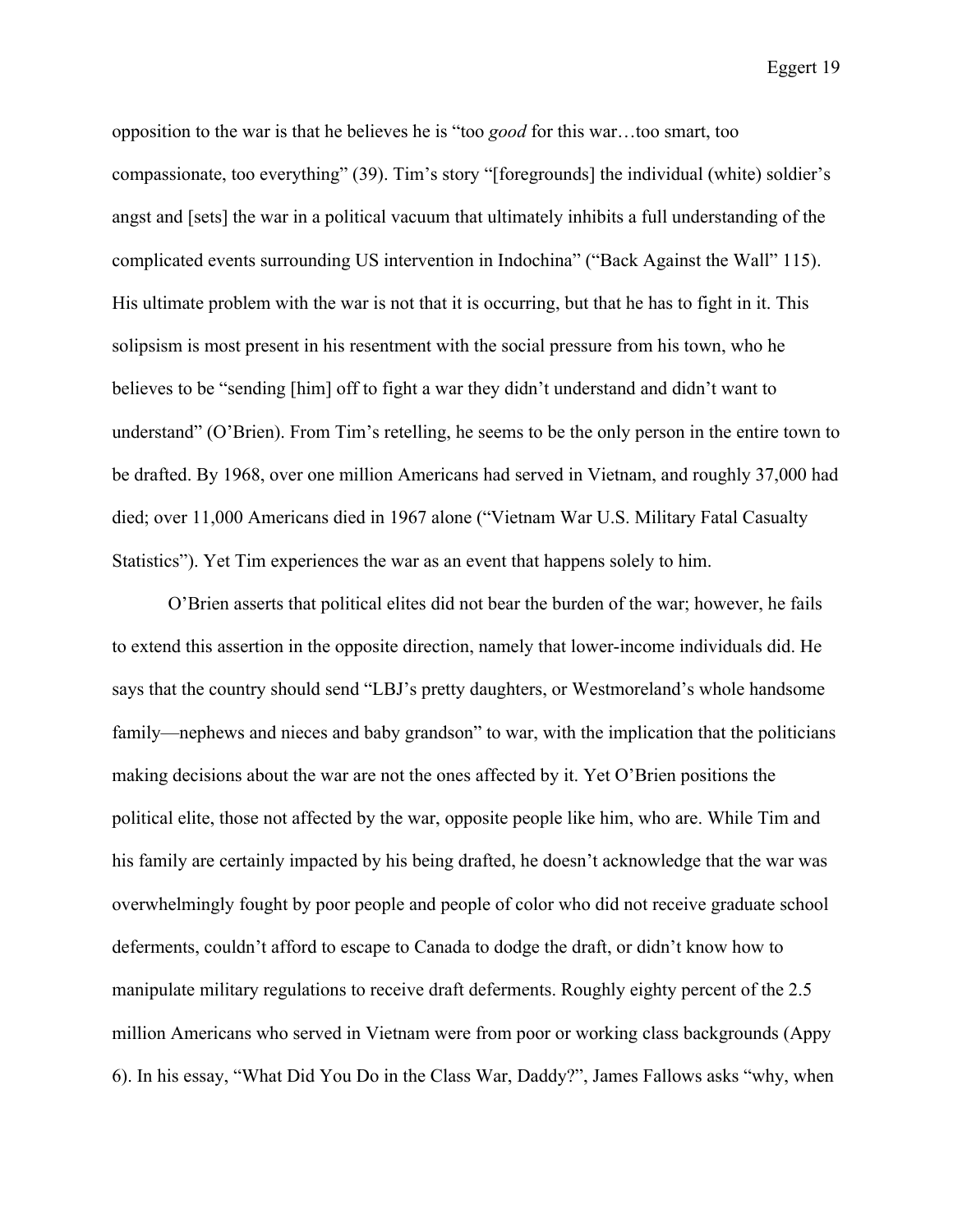so many of the bright young college men opposed the war, so few were willing to resist the war, rather than simply evade it?" (Fallows 216). He also questions why so many middle and upperclass "well-educated presumably human young men…so willingly took advantage of this most brutal form class discrimination" by letting people who were unable to avoid the draft, such as "the boys from Chelsea," a predominantly working class area of Boston, be "sent off to die" (216). While O'Brien was not a draft dodger, his position as a middle-class, college graduate drafted relatively late in the war informs how he experiences the war and how he chooses to portray it; of the numerous other American soldiers Tim serves with, none are identifiably working class and none, except for Kiowa, are explicitly non-white. O'Brien's 'default' soldier is not representative of the actual demographics of the war.

O'Brien's focus on middle class, racially unclassified soldiers is especially apparent in his depictions of life after the war. Kiowa, the only explicitly racialized soldier, died in Vietnam; the only post-war journeys O'Brien depicts are his own and Norman Bowker's. Of his own experience post-war, Tim writes about his "smooth glide" back into civilian society, "sliding gracefully from Vietnam to graduate school, from Quang Ngai to Harvard, from one world to another" (151). Norman Bowker experiences more difficulty readjusting to America; he writes a letter to Tim describing "the problem of finding a meaningful use for his life after the war" (149). Norman tries to go to college but finds the coursework "too abstract, too distant, with nothing real or tangible at stake, certainly not the stakes of a war"; eight months after sending Tim the letter, Norman commits suicide (149). While Norman's struggles should certainly not be discounted, and his lack of description of PTSD does not preclude his suffering from it, even Norman, who Tim portrays as the unsuccessful post-war veteran in contrast to his own success, ultimately struggles with internal, rather than external problems. He describes a feeling of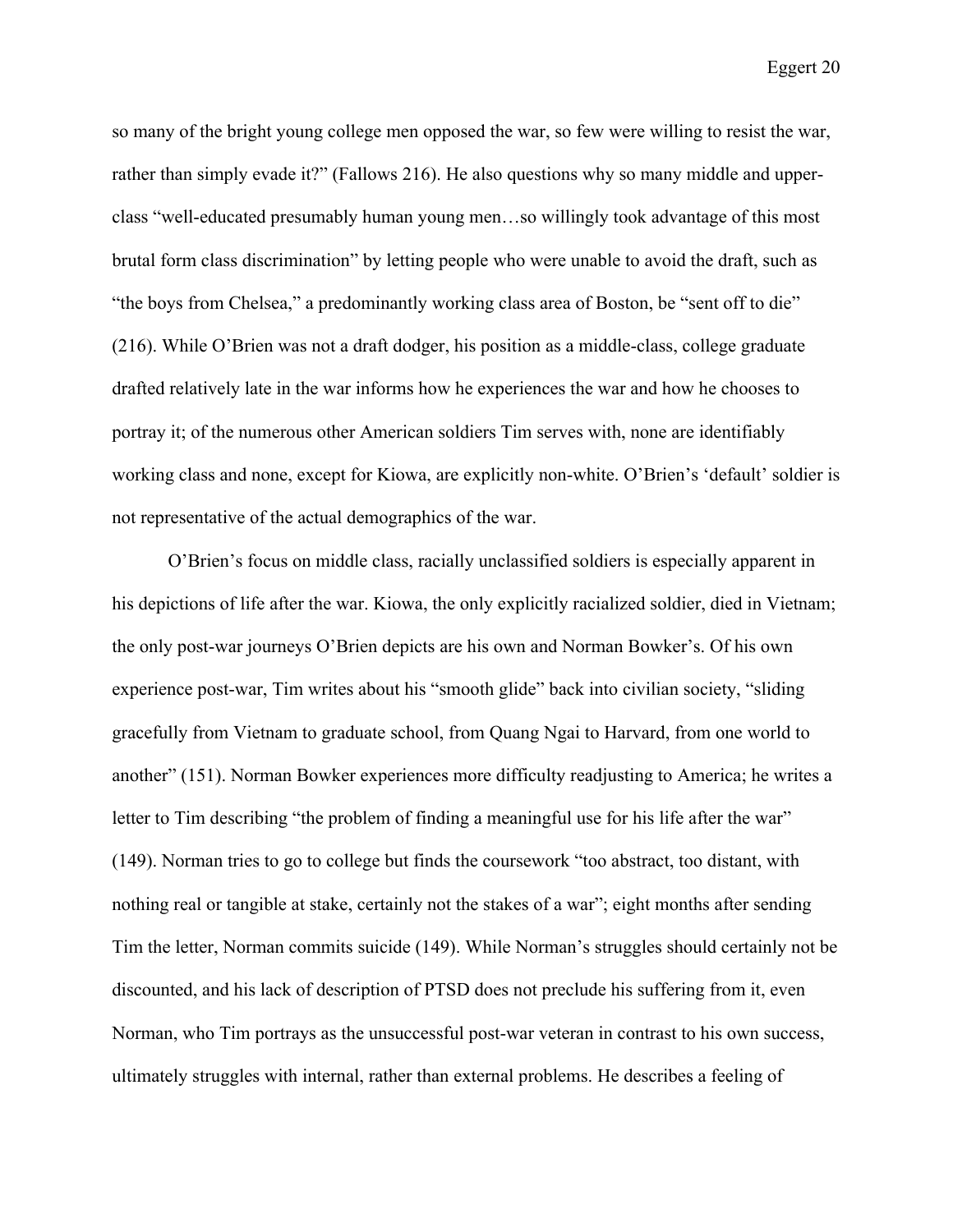uselessness, stagnancy, and a lack of personal satisfaction with his life. Notably, however, Norman does not describe abuse or disgust from civilians, poverty, homelessness, joblessness, or other issues suffered by many Vietnam veterans, especially working class and racial minorities. That Norman doesn't experience any of these issues speaks to his positionality as a white, middle-class veteran; as Marita Sturken writes, "the treatment of the veterans was a direct result of who the veterans were—not the white, middle-class men who had graduate school deferments, but working class blacks, Latinos, Guamanians, and Native Americans" (Sturken 65). Tim's representation of Norman as the veteran who struggles the most presents the Vietnam veteran as a depoliticized and decontextualized figure.

In an interview with NPR on a twenty-year publication retrospective of *The Things They Carried*, Tim O'Brien said that one thing he wants his readers to take away from the book is that "in war, there are no winners" ("The Things They Carried,' 20 Years On"). While a true statement on the ultimately destructive nature of war, O'Brien's musing also flattens the differences between different experiences of the war, a problem that pervades the novel. In trying to relate to the Vietnamese people he encounters, O'Brien either tries to make them like Americans, as in the Christian-centric encounter with the monks in the pagoda, or actually others them further, as in his retelling of the dead soldier's story. Because of O'Brien's overall anger at the US government for sending American soldiers, and himself specifically, to war, O'Brien fails to either critique the abusive actions of his fellow soldiers, or acknowledge the discriminatory impacts of the draft. *The Things They Carried* ultimately tells the story of a personal, rather than national, tragedy.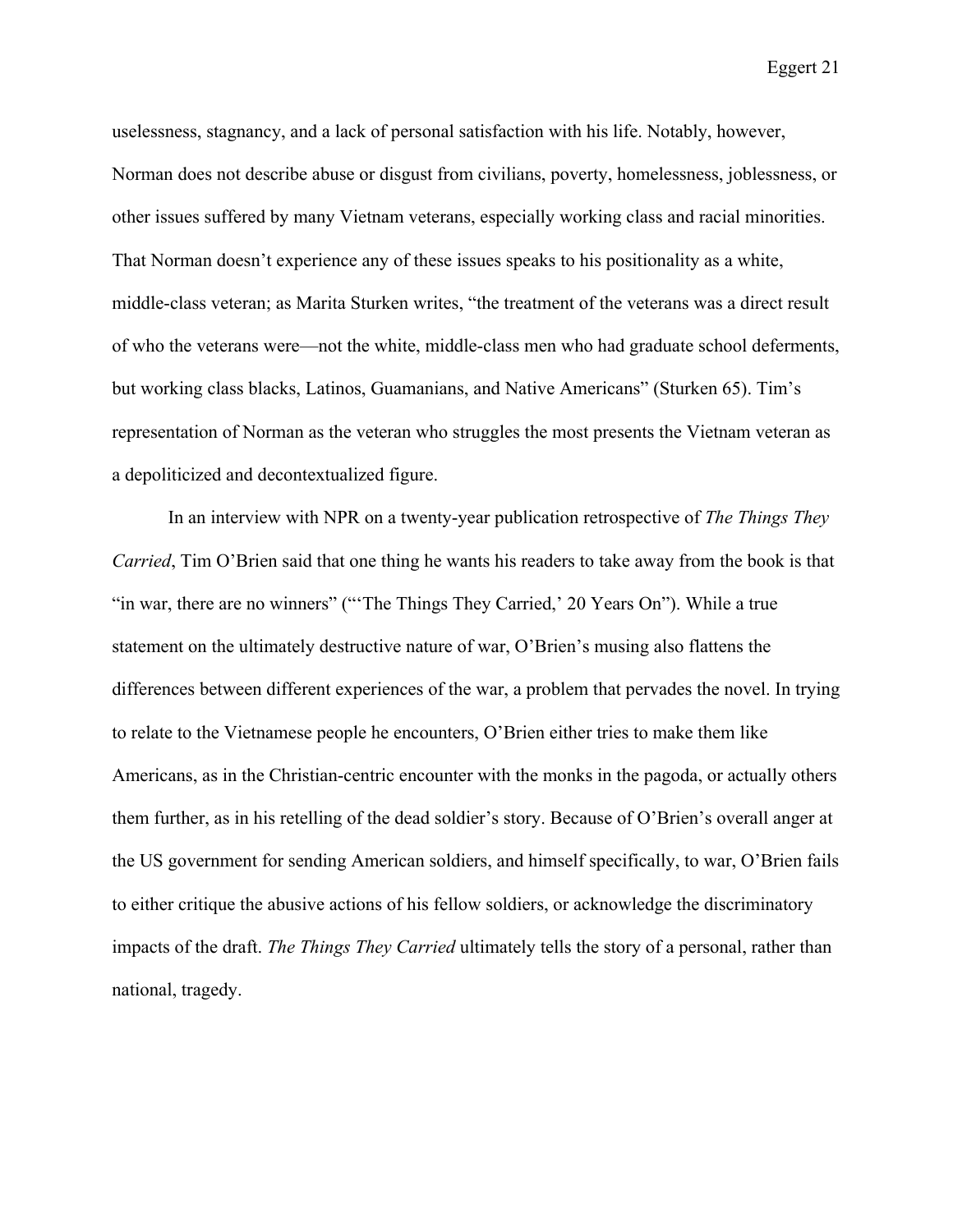#### **Chapter 2:** *In the Lake of the Woods* **and Memory**

*In the Lake of the Woods*, Tim O'Brien's third Vietnam War novel, is set in 1986 in an America that has not dealt with or moved on from the traumas and atrocities of the Vietnam War, some twenty years later. This tension is epitomized in the figure of John Wade, a Minnesota senator hopeful who loses his election in a landslide after his involvement with the My Lai massacre is revealed. Wade, who fabricated his army records to place himself in a different company, and his wife, Kathy, retreat to the North Woods to recuperate from the loss and rehabilitate their marriage; during this trip, Kathy disappears. Wade is tormented by resurfacing memories of Vietnam he has attempted to bury, and cannot remember what happened to her. The novel presents several possibilities in chapters titled "Hypothesis"—that Wade killed Kathy, that she left, that she drowned accidentally, or that the couple planned in advance to run away from their debts and failures—but is ultimately inconclusive.

An initial reading of John Wade's character seems to reveal a cold-blooded man who sees Vietnam as an opportunity for advancement and everything and everyone else a trick that can be manipulated. His revisionism of his past seems an effort to escape any consequence for atrocities he commits. Wade's initial perceived callousness breaks down in part to reveal a profoundly traumatized psyche struggling not to simply glibly escape consequences of his past actions, but also to forget horrors he can never truly erase. Through Wade's amnesia and the inconclusive ending, the novel critiques America's historical amnesia towards atrocities like the My Lai massacre and desire to neatly wrap up history by scapegoating individual veterans.

The novel must also be read within the context of historiography—the way we think and write about the past. Samuel Cohen describes two modes of understanding and representing war, the triumphalist and the traumatic. By his definition, "the traumatic is informed by a recognition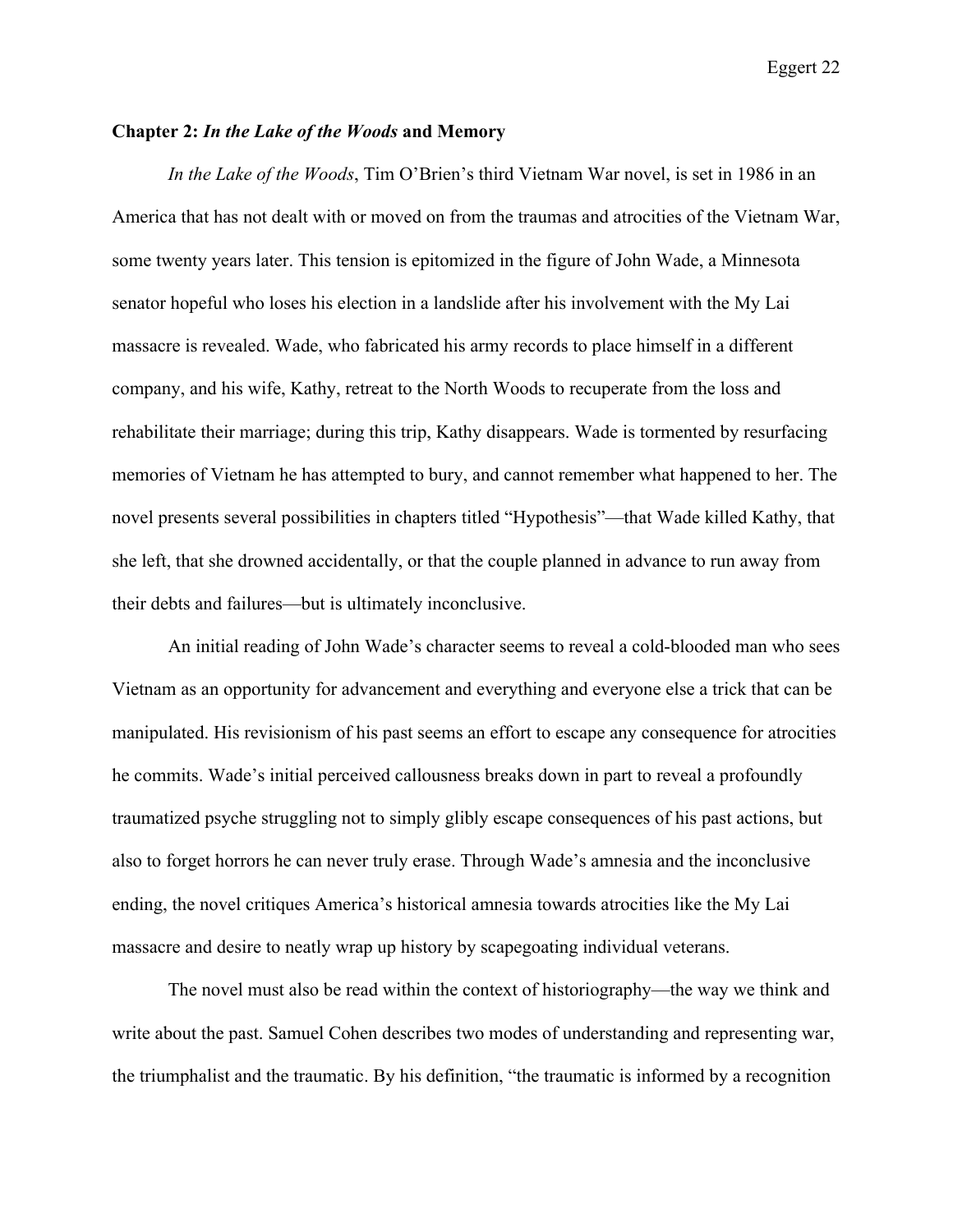of the lasting psychological effects of violence not just on its victims but also on those who witness and commit it, while the triumphalist is built on a refusal to accept the latter because it contradicts our official national story of innocence, virtue, and victory" (Cohen 220). In this sense, O'Brien blurs the boundaries between the two modes: while Wade himself can be read through the traumatic mode, the public outpouring against him after the revelation of his involvement with My Lai do not affirm the event's negative psychological impact on him as trauma, but rather use it to scapegoat him for his wife's supposed murder. By marking Wade as inherently psychotic rather than traumatized, the public ascribes anything negative to him as a personal defect rather than an effect of the war, thereby removing his 'stain' from the nation as a whole and paradoxically reinforcing the triumphalist model.

While in Vietnam, Wade becomes "Sorcerer," a cunning trickster who treats the war as an opportunity for manipulation and advancement. His alter ego initially emerges when he performs tricks for the other soldiers, but gradually the other men come to believe in his powers, and Wade encourages their superstition. Wade's craving for their belief in him takes him beyond simple card tricks; he "[puts] on [displays] of his power, doing a trick or two, using the everyday objects all around him…much could be done, for example, with his jackknife and a corpse" (O'Brien 38). Wade's mutilation of corpses and the other soldier's presumable enjoyment of it is so unremarkable to him as to be undescribed; the bodies are simply 'everyday objects.' Sorcerer's tricks then escalate to "[displaying] an ordinary military radio and [whispering] a few words and [making a] village disappear…there was a trick to it, which involved artillery and white phosphorous, but the overall effect was spectacular" (65). Sorcerer describes "a fine, sunny morning" where "everyone sat on the beach and oohed and ahhed at the vanishing village" (65). Wade sees the bombing not as a war tactic, but a way to further cement his power in the eyes of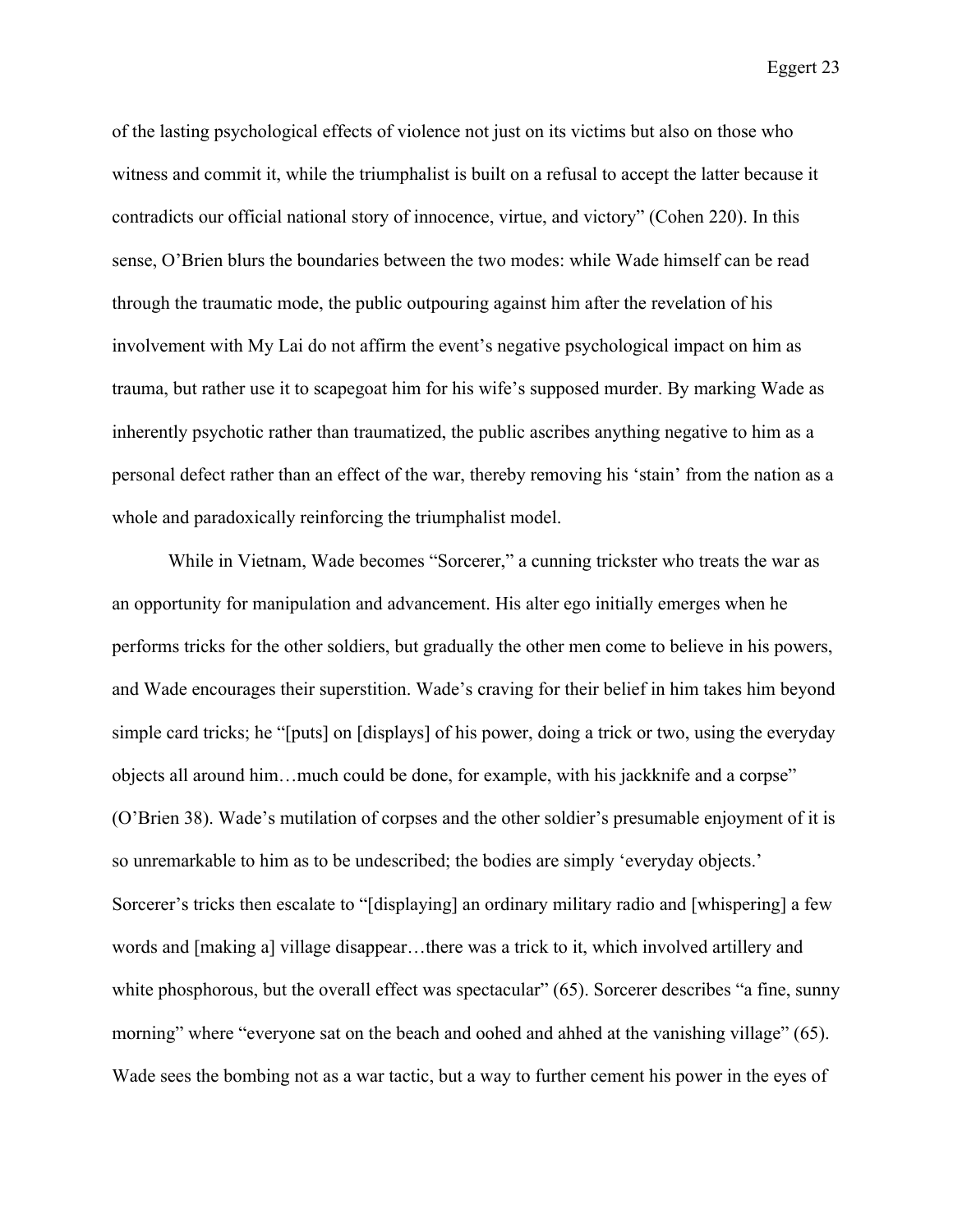his fellow soldiers. It is "spectacular" and causes everyone to "ooh and ahh," an 'everyone' which presumably does not include the villagers watching their village being destroyed. Peter Martinsen, an American interrogator during the war, described to the International War Crimes Tribunal, "[interrogations] where you beat the fellow to get an effect, and then you beat him out of anger, and then you beat him out of pleasure" (Foster). For Sorcerer, bombing villages and killing Vietnamese are not a question of right versus wrong, but rather useful versus not useful. He uses these atrocities for personal, rather than national or political, gain.

His disregard for Vietnamese civilians is exacerbated when the divide between who is and is not the 'enemy' breaks down. Sorcerer is "in his element" in Vietnam, which he describes

as:

a place where decency mixed intimately with savagery, where you could wave your wand and make teeth into toothpaste, civilization into garbage—where you could intone a few syllables over a radio and then sit back to enjoy the spectacle—pure mystery, pure miracle—a place where every object and every thought and every hour seemed to glow with all the unspeakable secrets of human history. The jungles stood dark and unyielding. The corpses gaped. The war itself was a mystery. No one knew what it was about, or why they were there, or who started it, or who was winning, or how it might end. Secrets were everywhere—booby traps in the hedgerows, bouncing betties under the red clay soil. And the people. The silent papa-sans, the hollow-eyed children and jabbering old women. What did these people want? What did they feel? Who was VC and who was friendly and who among them didn't care? These were all secrets. History was a secret. The land was a secret. There were secret caches, secret trails, secret codes, secret missions, secret terrors and appetites and longings and regrets. Secrecy was paramount. Secrecy *was* the war (72-73).

Sorcerer's language of magic and trickery recurs here—he again describes bombings as

spectacles for enjoyment, even going further to call them miracles. However, his focus turns

from gaining the trust or belief of his fellow soldiers, and more to the unknowability of anything.

He describes all the Vietnamese people he encounters as equally inscrutable—"Who was VC and

who was friendly and who among them didn't care?"—with no divide between Viet Cong

combatants and innocent civilians (73). This secrecy goes beyond the Vietnamese, however, and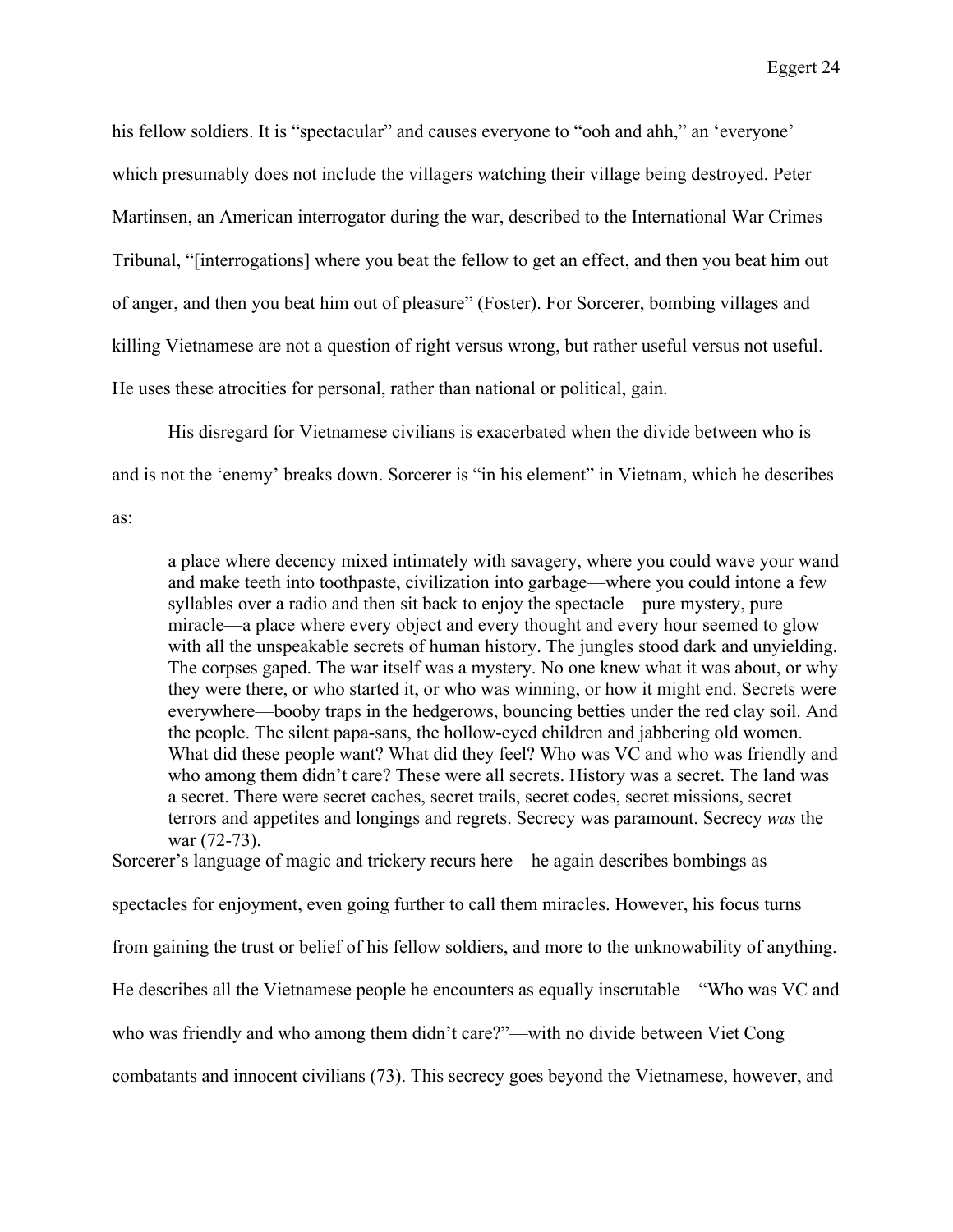begins to permeate every part of the war; "the war itself was a mystery" (72). Everything is a secret to Sorcerer: "History was as secret. The land was a secret…Secrecy *was* the war" (73). Nothing is distinguishable from anything else; the binaries between decency and savagery, civilization and garbage, soldier and civilian, enemy and friend, are all crushed under the weight of overwhelming secrecy. Sorcerer's impression of overwhelming, pervasive secrecy corresponds to the misinformation surrounding the war from the US Government, as revealed by the leak of the Pentagon Papers in 1971, which "exposed the sensitive inner processes by which the Johnson Administration had abruptly escalated the nation's most unpopular—and unsuccessful—war," all the while denying to the public that they were doing so ("Pentagon Papers: The Secret War").

These breakdowns culminates in Sorcerer's killing of a fellow American, PFC Weatherby. Sorcerer sees "no enemy to shoot," so he "[shoots] without aim and without any desire except to make the terrible morning go away"; when Weatherby finds Sorcerer at the bottom of an irrigation ditch he "[starts] to smile, but Sorcerer [shoots] him" (63, 64). The inverse of everything outside Wade becoming his enemy is that nothing other than selfpreservation and his own feelings matter. Wade-as-Sorcerer "thought he could get away with murder. He believed it" (68). Wade "tricked himself into believing [killing PFC Weatherby] hadn't happened the way it happened…he pretended he wasn't responsible….he pretended he couldn't have done it and therefore hadn't…he pretended it didn't matter much" (68). Wade believes that everything in the war is a secret, therefore PFC Weatherby's death is just another secret, minute under the weight of all the other secrets. Wade tries to justify Weatherby's death not by saying that no one will find out, but that it does not matter. However, his exercise is ultimately self-defeating; he "[pretends]," but does not fully believe, "he [can] fool himself"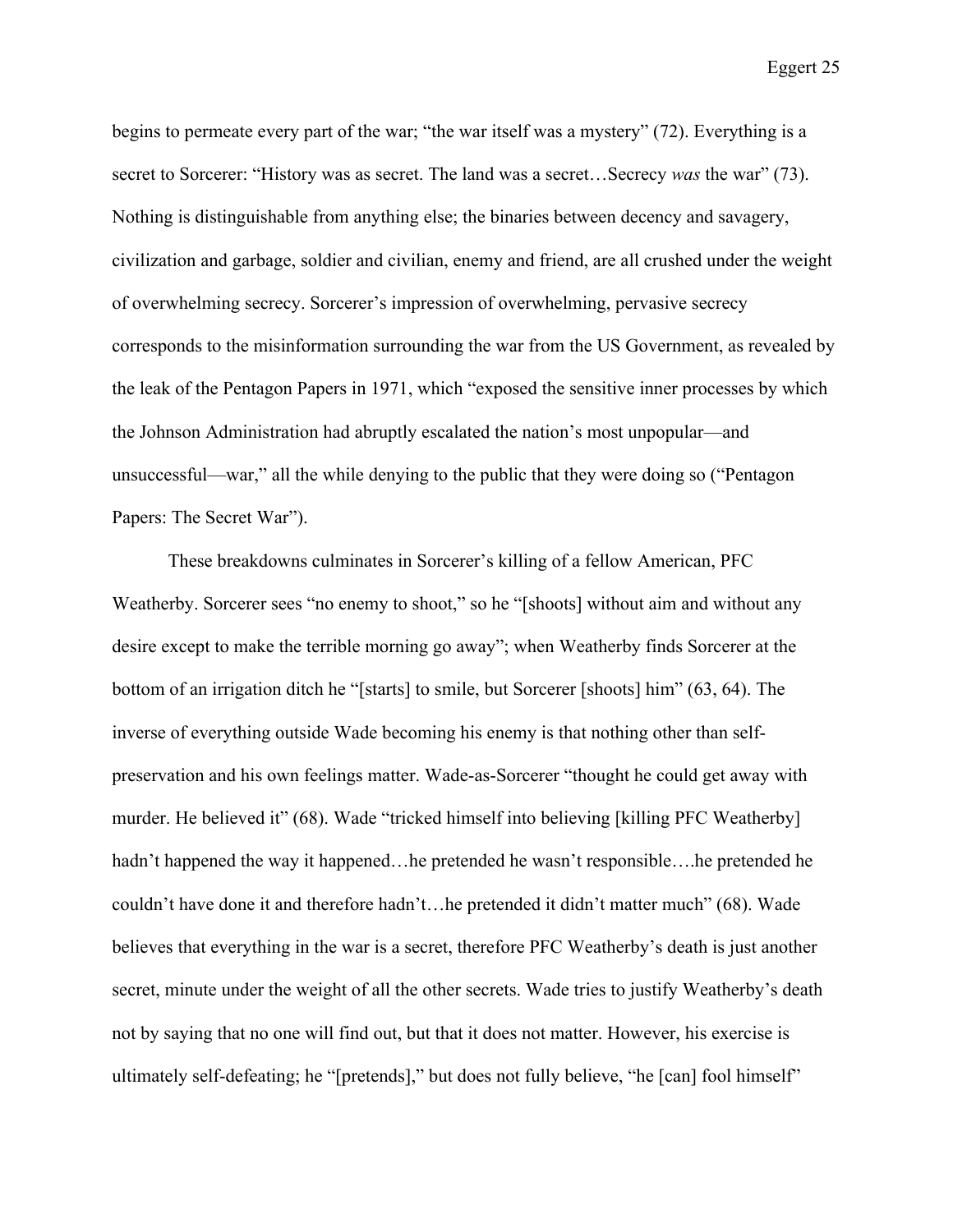(68). While soldiers have killed their comrades or superiors in every war, this phenomenon increased during the Vietnam War to the extent that it became nicknamed 'fragging,' after the fragmentation grenades soldiers often used in an attempt to pass the deaths off as accidental or combat-related; the increase in fragging or attempted fragging incidents in the later years of the Vietnam War has been attributed to the unpopularity of the war, "the morale and discipline of the military, the rage against superiors, racial tension, and drug use" (Reinhold 101).

However, while these events show a breakdown in Wade's individual morality, the conflation of Vietnamese soldier with Vietnamese civilian is not unique to Wade, but rather deliberately instilled and encouraged by his superior officers and pervasive throughout the American troops. Lieutenant Calley, the head of Charlie Company, describes the whole of the country of Vietnam as their enemy. He commands them, "Kill Nam…Kill it…Grease the place…Kill it" and "[points] his weapon at the earth, [burns] twenty quick rounds," then reloads and "[shoots] the grass and a palm tree and then the earth again" (103). In one of the chapters labeled 'Evidence,' a member of Charlie Company, Fred Widmer, is quoted saying, " [I]n the end, anybody that was still in the country was the enemy" (259). In another 'Evidence' chapter, during his court-martial, Lieutenant Calley is asked, "What were they firing at?" and responds, "At the enemy"; when the questioner attempts to clarify, "At people?" Calley again responds, "At the enemy" (141). When the questioner asks, "They weren't human beings?" Calley responds, "Yes, sir" (141). Calley also says, "I didn't discriminate between individuals in the village, sir. They were all the enemy, they were all to be destroyed, sir" (141). In his history of the My Lai massacre, Michal Belknap writes, "far from checking the men's passion for revenge, Charlie Company's officers encouraged it, and even participated in the abuse of civilians" (Belknap 56). To Calley, and thus to the soldiers he commands, the Vietnamese men, women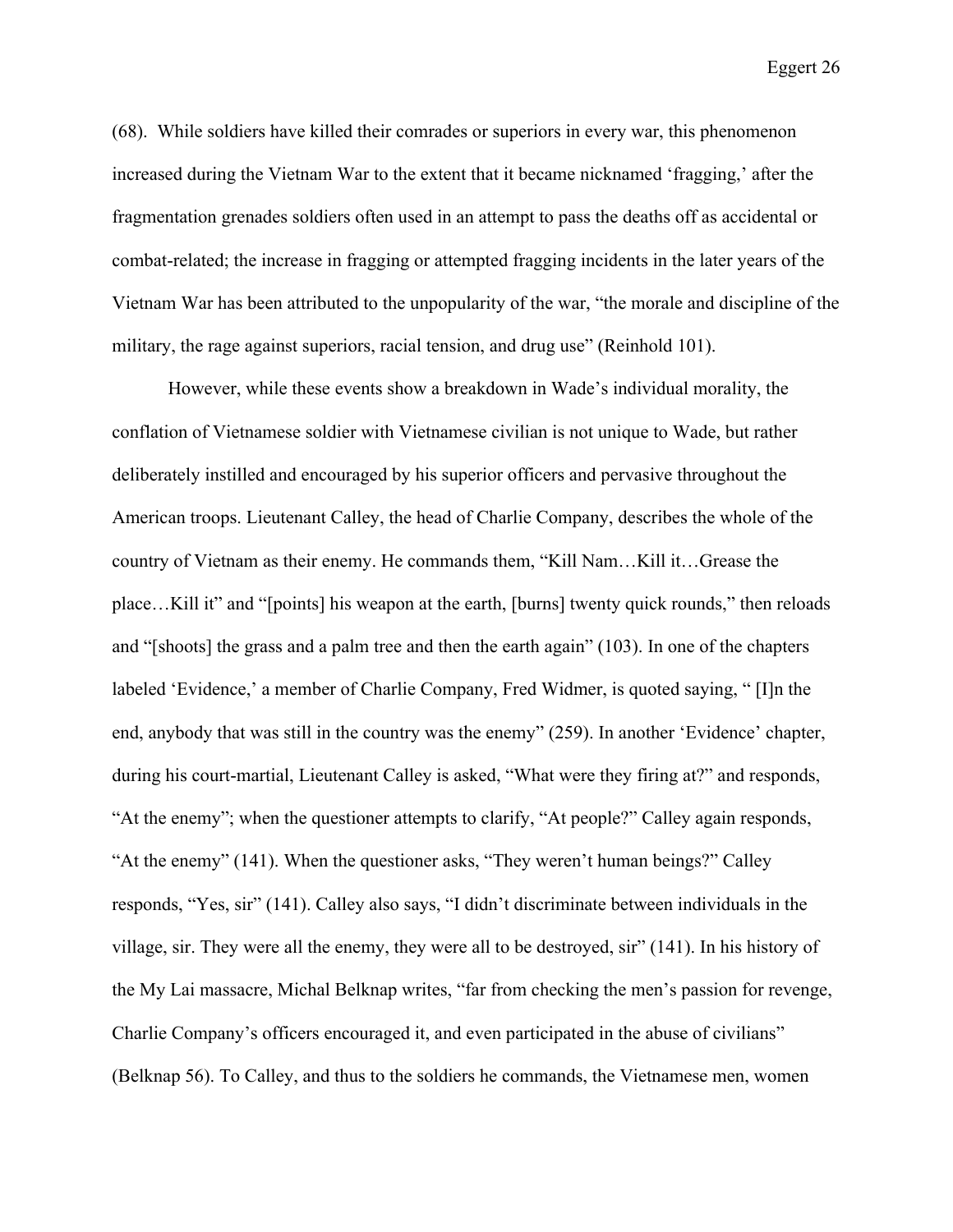and children are not just Viet Cong, but an amorphous 'enemy' that ultimately strips them of their status as innocents, and even humans.

Despite the encouragement of his superior officer in the dehumanization of Vietnamese civilians, Wade does not actually take part in the slaughter at My Lai. Sorcerer wakes to the immediate knowledge that "something was wrong" (104). He sees "Weatherby shoot two little girls in the face"; he hears "people dying loudly inside the L-shaped hooch" (106). Wade's first action is a protest; he says "No," and "then after a second," he says "Please!", "meaningless sounds" (107). Wade describes the killing as "brightly mobile figures engaged in murder," a specifically moral judgment (107). He sees, "Simpson...killing children," "PFC Weatherby...killing whatever he could kill," "Meadlo and the lieutenant...spraying gunfire into a crowd of villagers," "the lieutenant [shooting] down a dozen women and kids and then [reloading] and [shooting] down more and then [reloading] again" (107). Wade is relentless in his narrative assignation of specific crimes to specific people; he refuses to let his fellow soldiers become faceless blurs in the slaughter. Wade understands that "this was not madness…this was sin" (107). He clarifies that the slaughter is not a mistake in the heat of battle, but deliberately immoral actions. Despite his attempts to protest the massacre, however, Wade takes no substantive actions to halt the atrocities of his fellow soldiers; he is the "bystander" whose silence, Holocaust survivor and Nobel Laureate Elie Wiesel writes, "hurts the victim most" (Kristoff).

Wade cannot stop the slaughter, so he attempts to banish it from his memory even as it is happening. It occurs to him "that the weight of this day would ultimately prove too much, that sooner or later he would have to lighten the load" so he "[gives] himself over to forgetfulness" (108). He says "Go away," then "[says] it again, firmly, much louder and the little village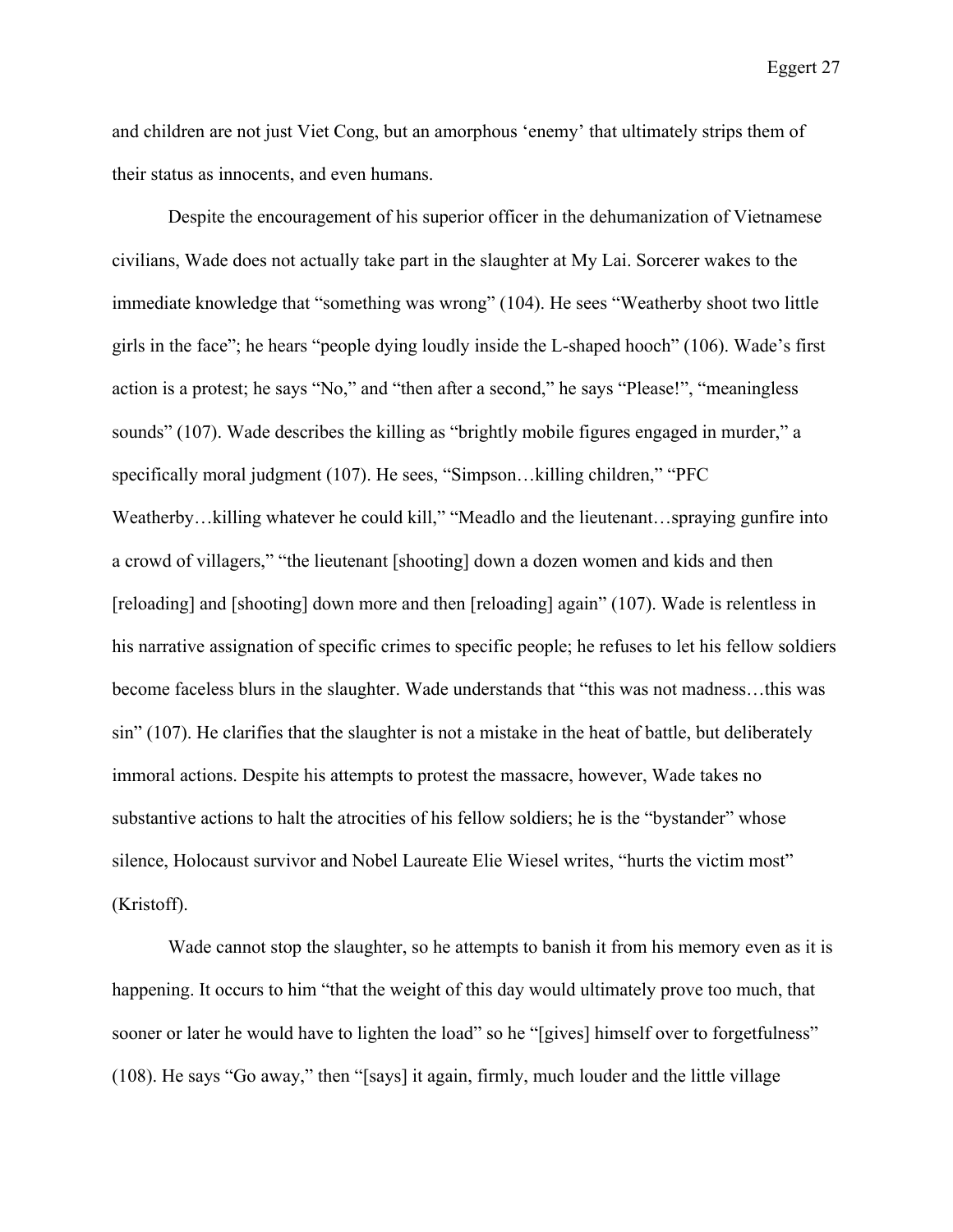[begins] to vanish inside its own rosy glow" (108). Over time, Wade comes to "remember Thuan Yen the way chemical nightmares are remembered, impossible combinations, impossible events, and over time the impossibility itself would become the richest and deepest and most profound memory," since "this could not have happened…therefore it did not" (109). In this way, Wade mirrors the eventual reaction of many Americans to My Lai, which was to "repress the entire Vietnam war experience in both their own minds and the nation's collective memory" because "the event itself was so painful to recall" (Anderson 12). Wade's deliberate disappearance of Thuan Yen from his own memory is both an attempt to shield himself from material or emotional repercussions from his actions and a way to survive trauma and disillusionment; the latter response cannot function without the former.

However, even when Wade can almost make himself forget what he has witnessed, he cannot forget his own actions. Wade would "remember forever how he turned and shot down an old man with a wispy beard and wire glasses and what looked to be a rifle" but "was not a rifle" and instead was "a small wooden hoe" (109). In particular, "the hoe he would always remember…in the ordinary hours after the war...Wade would sometimes look up to see the wooden hoe spinning like a baton in the morning sunlight" (109). Wade hyper fixates on the hoe because it is the piece that both redeems and condemns him—he thought the old man had a weapon, which distinguishes him from the other American soldiers relentlessly killing civilians they knew were harmless, but the weapon is ultimately not a weapon, meaning that he too has killed an unarmed civilian. Reread through the lens of Thuan Yen, Wade's killing of Weatherby also seems less a cold-blooded murder and more a shock response; he is "at the bottom of an irrigation ditch" with "many bodies, maybe a hundred" (110). Instead of a meaningless,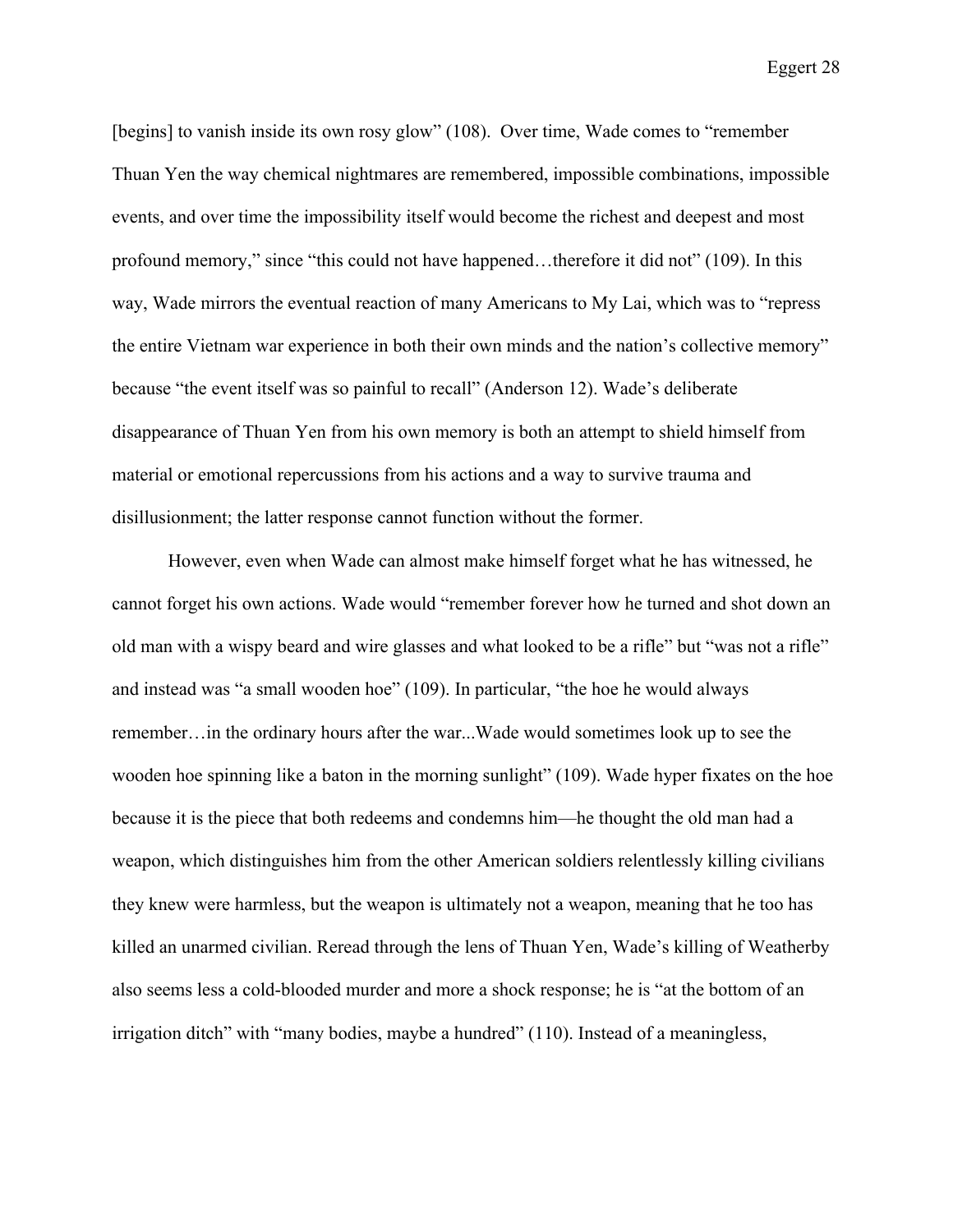thoughtless murder, Wade has instead been sought out by one of the men he is hiding from, so that he does not have to witness Weatherby happily slaughter innocent villagers.

Despite attempting to disappear Thuan Yen from his own head, Wade initially speaks out against Lieutenant Calley's revisionism of the massacre. A few hours after the killing stops, Calley tells Wade "you can tell [Thinbill] it was a slick operation. Lock an' load and do our chores" (205). He tells Wade that nothing out of the ordinary happened, a regular "search and waste," and Wade responds, "Except there weren't any weapons to speak of. No incoming. Women and babies" (205). Calley asks him, "No which babies are these?" and Wade falters, "The ones…you know" (205). He is unable to describe the atrocities he witnessed, which means that he cannot hold the other soldiers accountable for them. When the platoon is ordered to return back to Thuan Yen, Calley forces the soldiers to pretend they have not heard or seen anything criminal. He "[scoops] up a handful of flies" that are buzzing around the corpses and "[holds] them to his ear," saying "You *hear* this? Fuckin' flies, they're claiming something criminal happened here. Big noisy rumor. Anybody else heard it?" (210). Calley forces Wade and Richard Thinbill, the other soldier protesting the massacre, to say they haven't heard anything; as their commanding officer, Calley essentially cuts off any chance the soldiers might have of reporting the atrocities.

Wade's experiences in Vietnam are scattered throughout the novel; it opens after his political career has been ruined by the news that he was in the company that committed the My Lai massacre. However, before his involvement with Thuan Yen is revealed, Wade's military history seems to help his career. During the 2004 presidential race, John Kerry's military record distinguished him from his opponent, incumbent George Bush, who was alleged to have used his father's influence to join the Texas National Guard and thus avoid being drafted to Vietnam;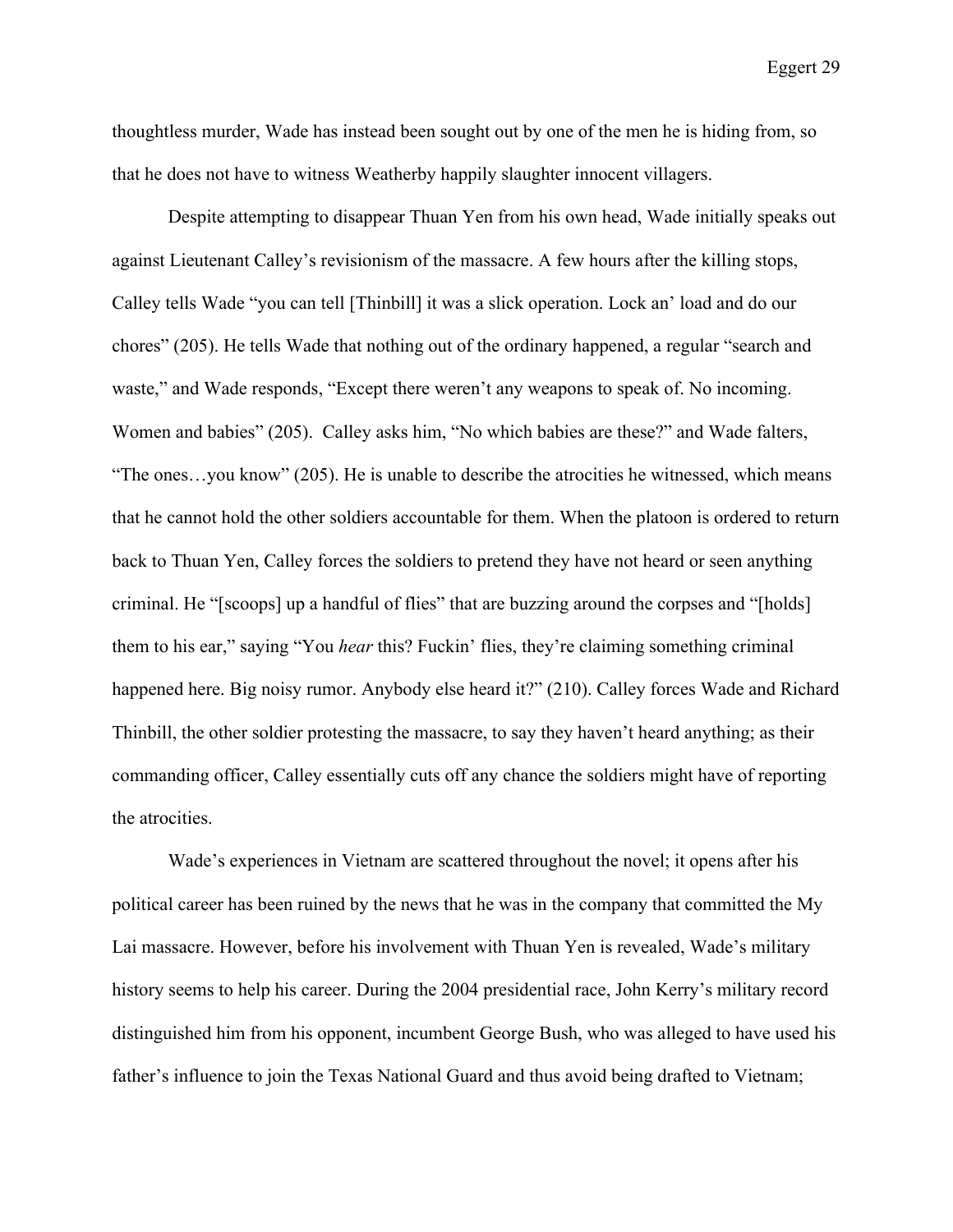despite the continuing unpopularity of the war, military service was still a political advantage (Goldenberg and Burkeman). When discussing campaign strategy with his political consultant, Tony Carbo, Tony asks, "So what's the pitch? War hero?" (150). While Wade at this point is not known as a war criminal, he also hasn't won any medals or been recognized for any particular valor. After Wade's connection with Charlie Company is revealed, however, the "polls went sour and in the press there was snide chatter about issues of character and integrity" (48). This introduction to Wade's campaign reveals the hair-trigger line between venerating veterans and scorning them; while the Thuan Yen massacre is justifiably different than ordinary military service, it still reveals the instability of public opinion even years after the war.

In large part because of the widespread news of his involvement with the massacre at Thuan Yen, Wade is the primary suspect in Kathy's death. While there are other factors that predicate this suspicion—he was the last person she was with, someone saw them arguing, many female murder victims are killed by their intimate partners, etc.—Wade's military history certainly plays a large role. Claude Rasmussen, the owner of the cabin Wade and Kathy were staying in when she disappears, tells him, "No matter what, you were in for a lynching. People make assumptions and pretty soon the assumptions turn into fact and there's not a damn thing you can do about it" (279). He also tells Wade that even if the police don't find anything, he will still be assumed to have killed her: "no win, no tie. They don't find anything, you're still a sinner. After what happened with the election, all the garbage that leaked out…" (244-245). Wade is presumed guilty, and nothing can prove him innocent to the court of public opinion. However, the condemnation of Wade and the corresponding resurgence of public attention to the massacre at My Lai focuses exclusively on "stories about [an] American, rarely dwelling for long upon the toll of lives, limbs, health, families, communities, resources and history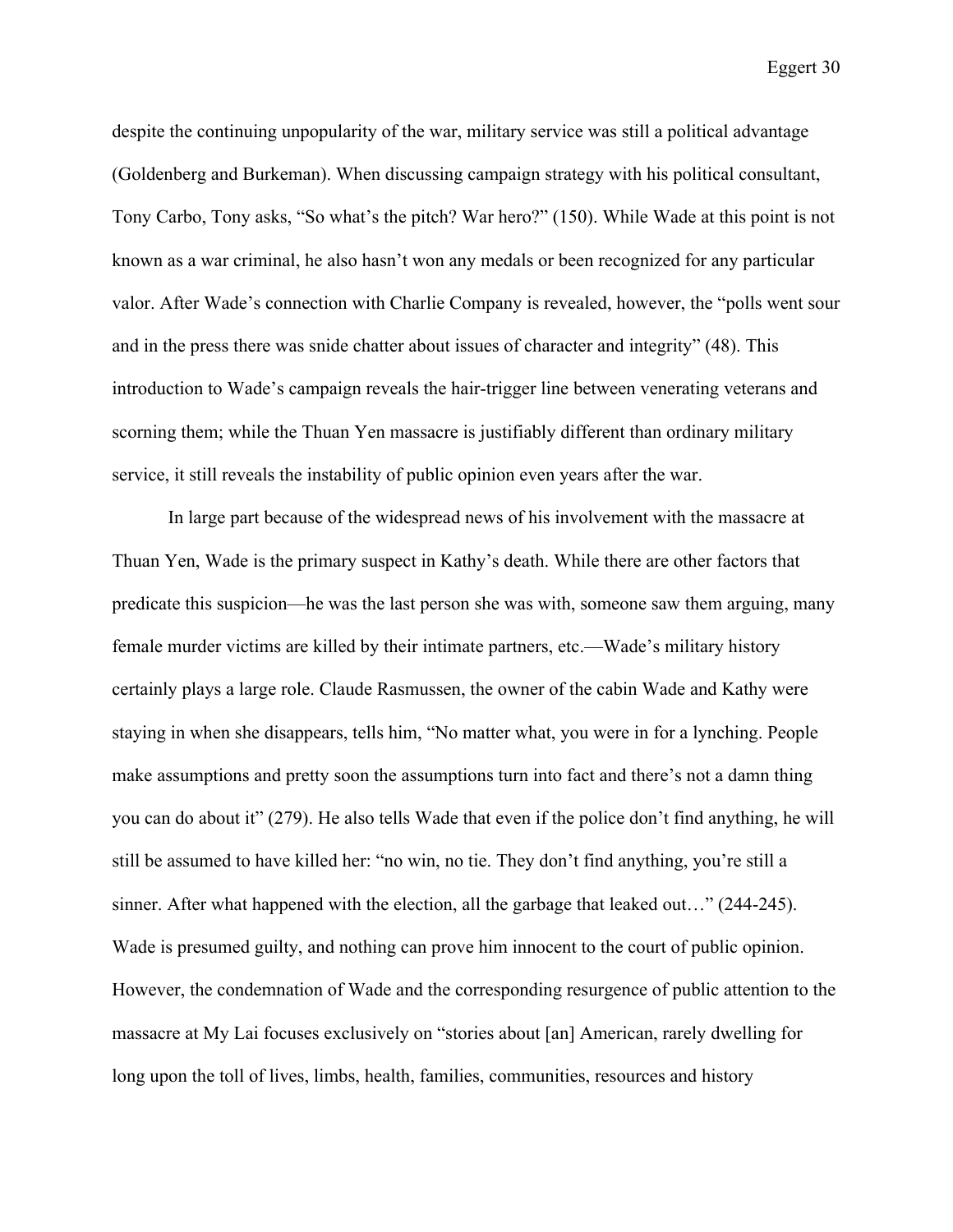experienced by the massacre's actual victims" (Oliver 250). The focus of the public outcry is on Wade and his actions, rather than their impacts on the victims.

The impulse to unhesitatingly blame Wade for Kathy's death reflects a broader scapegoating of Vietnam veterans in American culture. Marita Sturken described this phenomenon in that "the scapegoating of the veteran as a psychopath absolved the American public of complicity [in the war] and allowed the narrative of American military power to stand" (Sturken 66). Furthermore, many veterans "were labeled social misfits and stereotyped as potentially dangerous men liable to erupt violently at any moment" (66). As such, Wade is typified as psychopathic—and liable to kill his wife—because he was in the war, which paradoxically absolves the public of culpability for his actions during the war, because he is psychopathic. Despite this revulsion for Wade, however, the nation as a whole fails its "litmus test for American values, a question not only of who was to blame for My Lai, but how America should conduct war and what constitutes a war crime" through the outcome of the My Lai trials (Raviv 62). Of the roughly 200 soldiers who participated in or witnessed the massacre at My Lai, only 23 were charged with criminal offenses, and only Lieutenant Calley was convicted; he was sentenced to life in prison for the premeditated murder of 22 Vietnamese civilians, but served only four years (62).

This scapegoating is both subverted and upheld by the fact that the most vehement insister that Wade killed his wife is Vincent (Vinny) Pearson, a cop who is himself a Vietnam War veteran. Before the narrative shows Vinny meeting Wade, his testimony appears in one of the chapters labeled 'Evidence': "The fucker did something ugly" (30). From their first meeting, Vinny has already decided that Wade is guilty of something. Art Lux, the sheriff, introduces Vinny to Wade by saying, "Vinny here, he's another Nam type. Marines," to which Vinny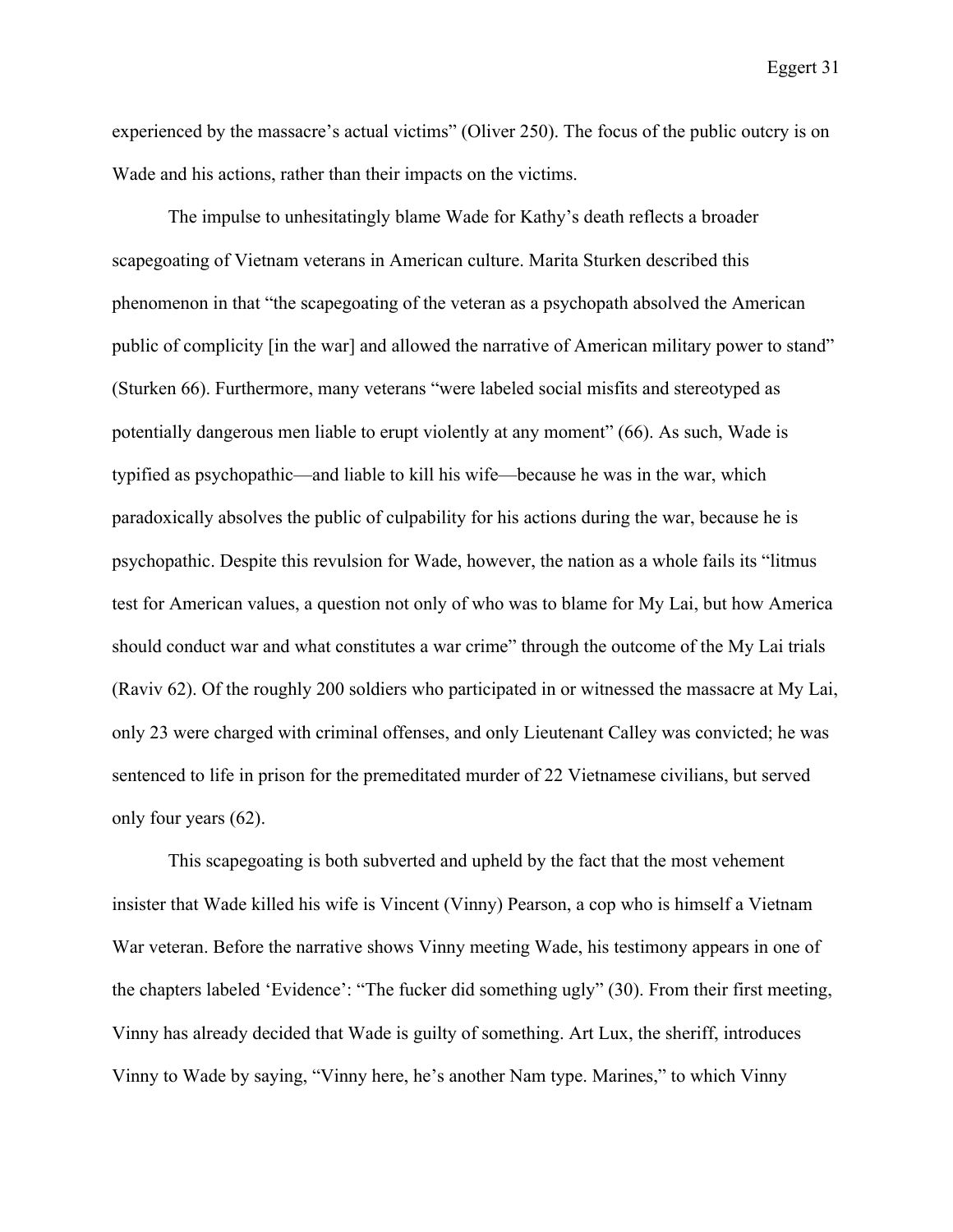"[frowns] without looking up" and responds, "Didn't kill no babies" (125-126). In another 'Evidence' section, Vinny says, "Something was wrong with the guy. No shit. I could almost smell it" (146). Even at the end of the novel, when the police officers failed to find Kathy's body or any evidence incriminating Wade after thoroughly searching the cabin, lake, and surrounding woods, Vinny still remains sure in Wade's guilt. He says, "My guess? I don't need to guess. He did it. Wasted her. That stare of his, the way he didn't even feel nothing…Who cares if we didn't never find no evidence? All it means is he sunk her good and deep" (296). While Vinny is certainly not alone in suspecting Wade, and particularly so because of his Vietnam connections, his particular insistence beyond anyone else that Wade is undoubtedly guilty seems to come as a result of his own position as a fellow veteran. Like the rest of the country, Vinny is unable to admit that the military or even the United States as a whole is culpable for the Thuan Yen massacre, particularly because it would assign blame to him specifically, as a veteran. Instead, he persists in his belief that Wade is individually guilty of both the massacre and Kathy's death, and that he, Vinny, is nothing like Wade.

In addition to noting the hypocrisy of the way the public responds to Wade, the novel links Wade's amnesia to a greater historical amnesia. Wade's forgetting of both his last night with Kathy and his actions during the war is "a way of representing the status of collective memory in contemporary American culture" because "Wade's individual case of amnesia is inseparable from more serious collective memory failures (Melley 121). In particular, the chapters titled 'Evidence' pull back specifically from Wade's life and whether or not he killed Kathy to tackle the Vietnam War as whole, and eventually all of US History. In one such section, multiple soldiers testifying regarding the My Lai/Thuan Yen massacre reiterate the theme of amnesia: "I am struck by how little of these events I can or even wish to remember"; "Look, I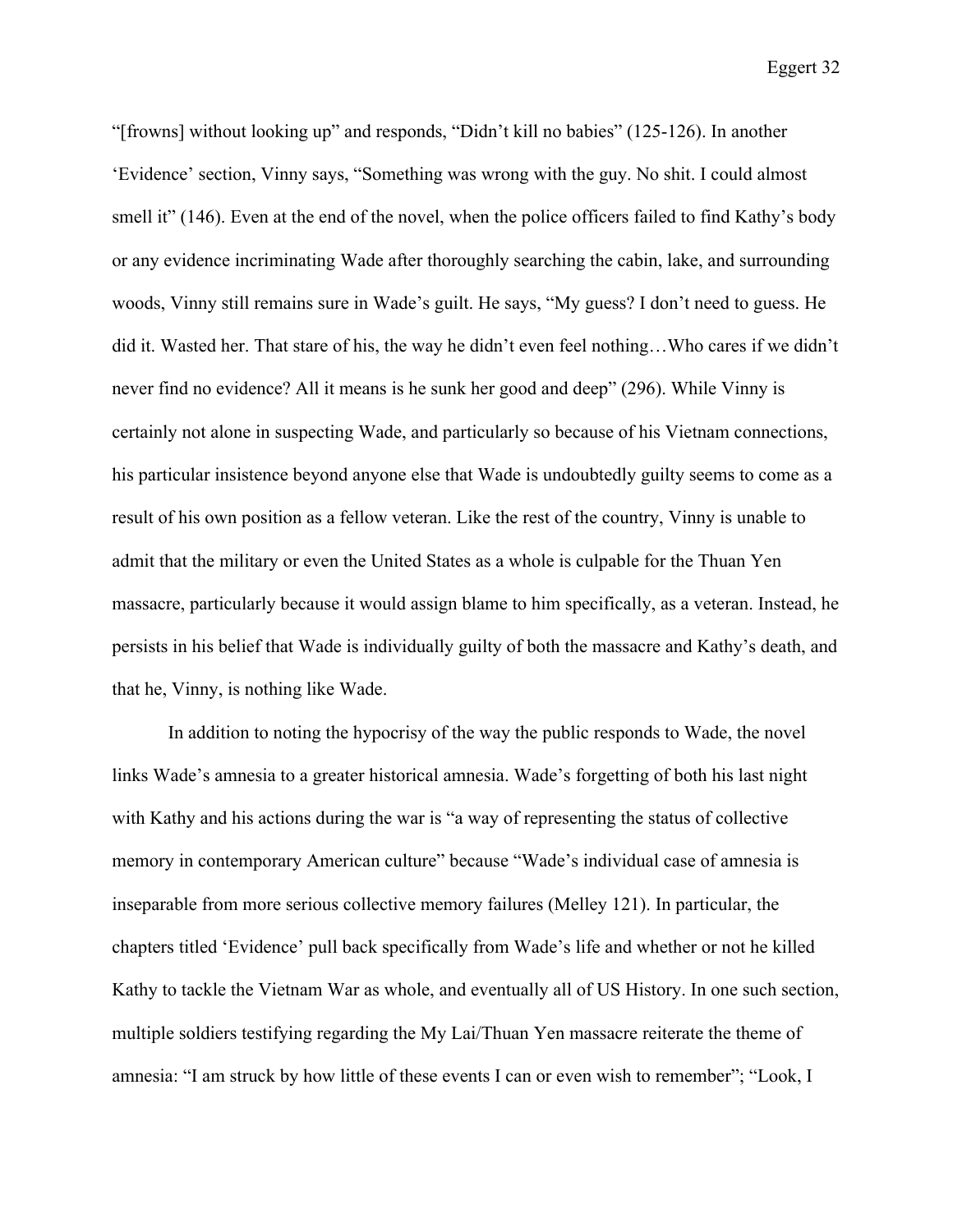don't remember"; "I can't specifically recall"; "I can't remember" (O'Brien 137-138). The juxtaposition of these comments "depicts an entire society committed to the terms of forgetting and 'deniability' that have defined American political leadership since the presidency of Ronald Reagan" who "established the proving ground of historical amnesia" (Melley 121-122). The combination of Wade's personal amnesia and the political amnesia in the court-martial transcripts depict a society committed to willful forgetting from the individual to the governmental scale.

Finally, the novel's inconclusive ending thwarts triumphalist attempts at codifying the past. The unnamed narrator posits many hypotheses as to Kathy's fate throughout the novel, but refuses to endorse any of them as the truth. This frustrates readers who want to be able to proclaim 'yes, Wade killed his wife,' or perhaps even, 'no, he didn't,' but don't want to wrestle with the ambiguity. In this way, the novel "can be understood to call attention to the persistence of our desire to close these gaps, to capture the truth about the past and move on" because "in causing readers to recognize their need to close the gaps between evidence and hypothesis, fact and narrative, and to focus on their frustration at the novel's refusal to allow them to do so, the novel historicizes the way we historicize (Cohen 225). The novel "forces us to enact the drive for closure that has animated the way so many Americans have thought about the nation's long history of wars of one kind of another, from the Massachusetts Bay Colony to the Communist Reds, finding new enemies to fit into this old storyline" (236). Whether the reader (and the public) trusts or abhors Wade, the novel ensures that we cannot simply close the book on his story, and its implications for America as a whole. Like the Vietnam War itself—which Wolfgang Schivelbusch writes was "never settled"—Wade's story refuses to wrap up into neat history that can accumulate dust.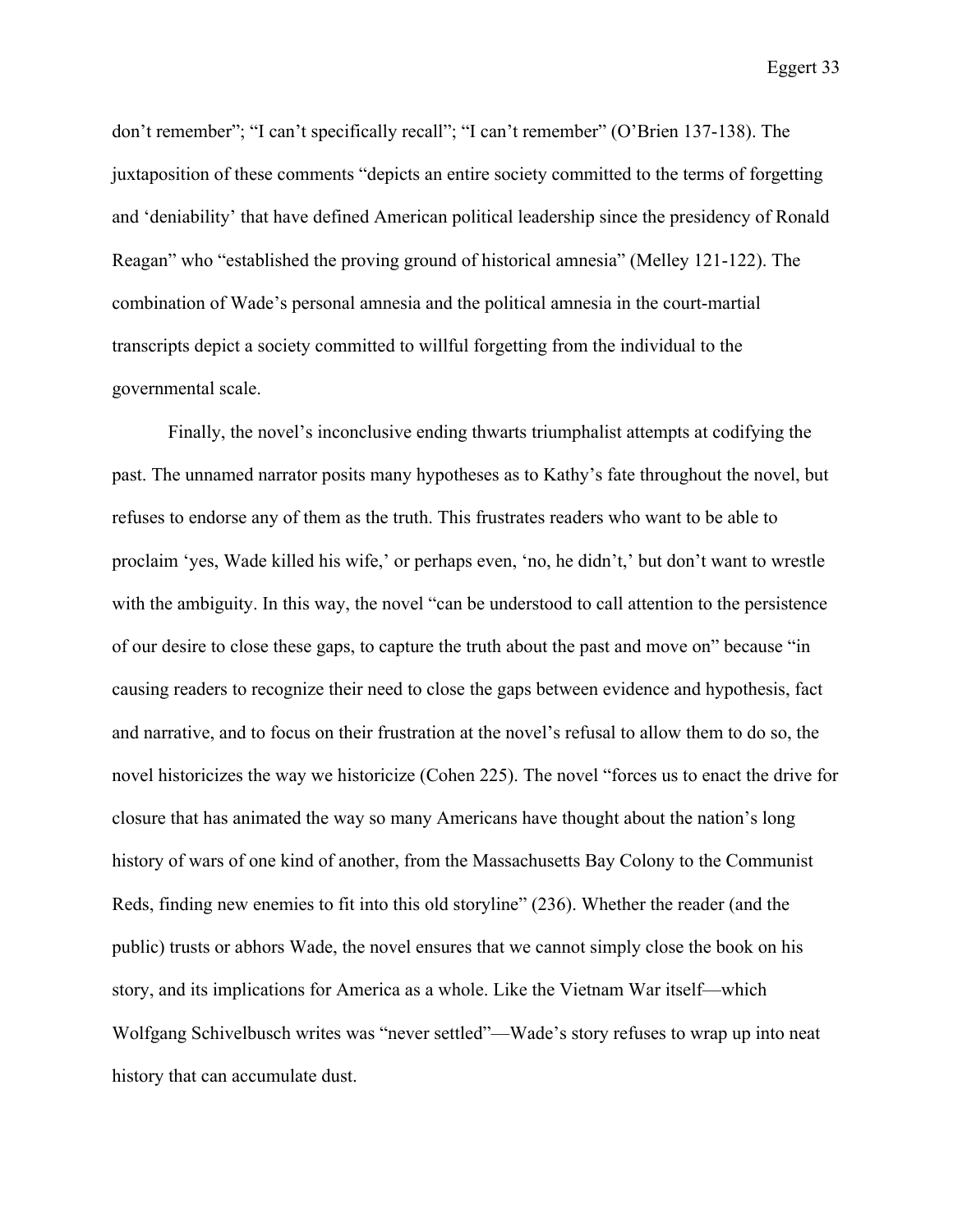## **Chapter Three: Solipsism and the Absent Enemy in** *The Yellow Birds*

Kevin Powers began to think about writing *The Yellow Birds* two years after he returned from a one-year deployment, March 2004-2005 (LeGro). The title of the novel comes from a traditional U.S Army marching cadence, which begins, "A yellow bird / With a yellow bill / Was perched upon / My windowsill" and ends, "I lured him in / With a piece of bread / And then I smashed / His fucking head" (Powers). While writing, Powers came to see the figure of the yellow bird—unsuspectingly lured in, then brutally attacked—as a representation for soldiers themselves. He thought of "the lack of control soldiers have over what happens to them" because "the war proceeds, no matter what you think or do…you're powerless, and powerlessness itself becomes the enemy" (Crown). The novel follows Private John Bartle, who enlists in the army to escape his small town. During basic training, Bartle befriends Private Daniel Murphy, a younger soldier, and promises Murphy's mother that Bartle will bring Murphy home safe. Once they are deployed, however, Murphy's mental health begins to deteriorate, and he eventually wanders off base during a skirmish, is captured by insurgents, tortured, and killed. After Bartle and his sergeant find Murphy's body, they attempt to protect his family by covering up what was done to him: they dispose of Murphy's body, kill the Iraqi civilian who helped them find it, and then Bartle writes a letter to Mrs. Murphy posing as her son, an action that eventually lands Bartle in military prison after Mrs. Murphy becomes suspicious about the nature her son's death.

Murphy's death is the central rupture of Bartle's world, and the entire focus of his war story. Bartle sees his true enemy not as the Iraqi insurgents he is supposed to be fighting, or even the ones who kill Murphy, but his own powerlessness at his inability to save Murphy. Set in 2004, the novel "represents a phase of the Iraq war when the occupation began to unravel catastrophically and the US home front's indifference to the wars became clear" (Deer 320). This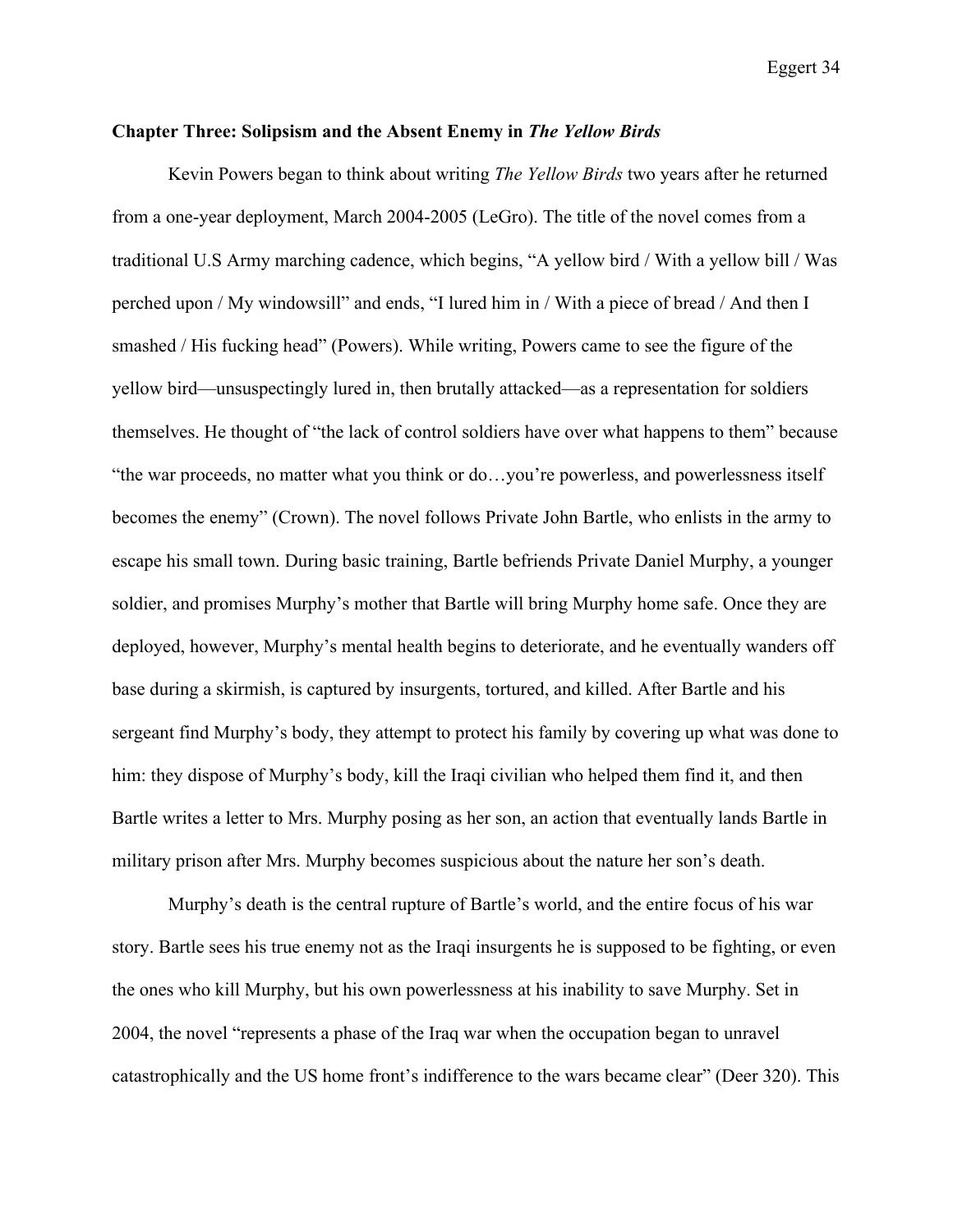hopelessness pervades every aspect of the novel: Bartle doesn't know why he's in Iraq, who he's fighting, or what to do with himself when he comes home. Even as he attempts to sympathetically portray soldiers, however, Powers' focus on a white, middle class man who voluntarily enlists out of boredom rather than economic necessity limits the book's scope of who is considered worthy of sympathy, and who is not.

From the beginning of the novel, Bartle identifies his ultimate enemy not as Iraqi combatants or citizens, but as the war itself. The first sentence of the book reads, "the war tried to kill us in the spring" (Powers 3). Further down the page, "then, in summer, the war tried to kill us as the heat blanched all color from the plains" (3). The war "would take what it could get" and its "sole purpose [was] to go on, only to go on" as it "tried its best to kill [them] all…man, woman, child" (4). This description of a personified war with a mind of its own removes blame from American soldiers: they, along with Iraqi insurgents, are equally victims of the uncontrollable war. The cyclical nature of the war Bartle describes—literally tied to the seasons—calls to mind Paul Saint-Amour's 'perpetual interwar,' a war characterized by "the real time experiences of remembering a past war while awaiting a future one that may or may not arrive" (Saint-Amour 167). Stacy Peebles and Aaron DeRosa expand on this concept, describing "the condition of late modernity not in terms of a binary position of wartime versus peacetime, but rather through the felt sense that another war is always coming and another war is always here" (DeRosa and Peebles 208). The war that Bartle experiences is both perpetually attacking and perpetually preparing to attack; the soldiers exist in a liminal space between the war they are currently fighting and the war they anticipate fighting in the future. James Dawes argues this is a return to older notions of war; instead of the "medieval natural-law tradition" where "peace was viewed as the natural condition of humanity" and "war was an exception that required ethical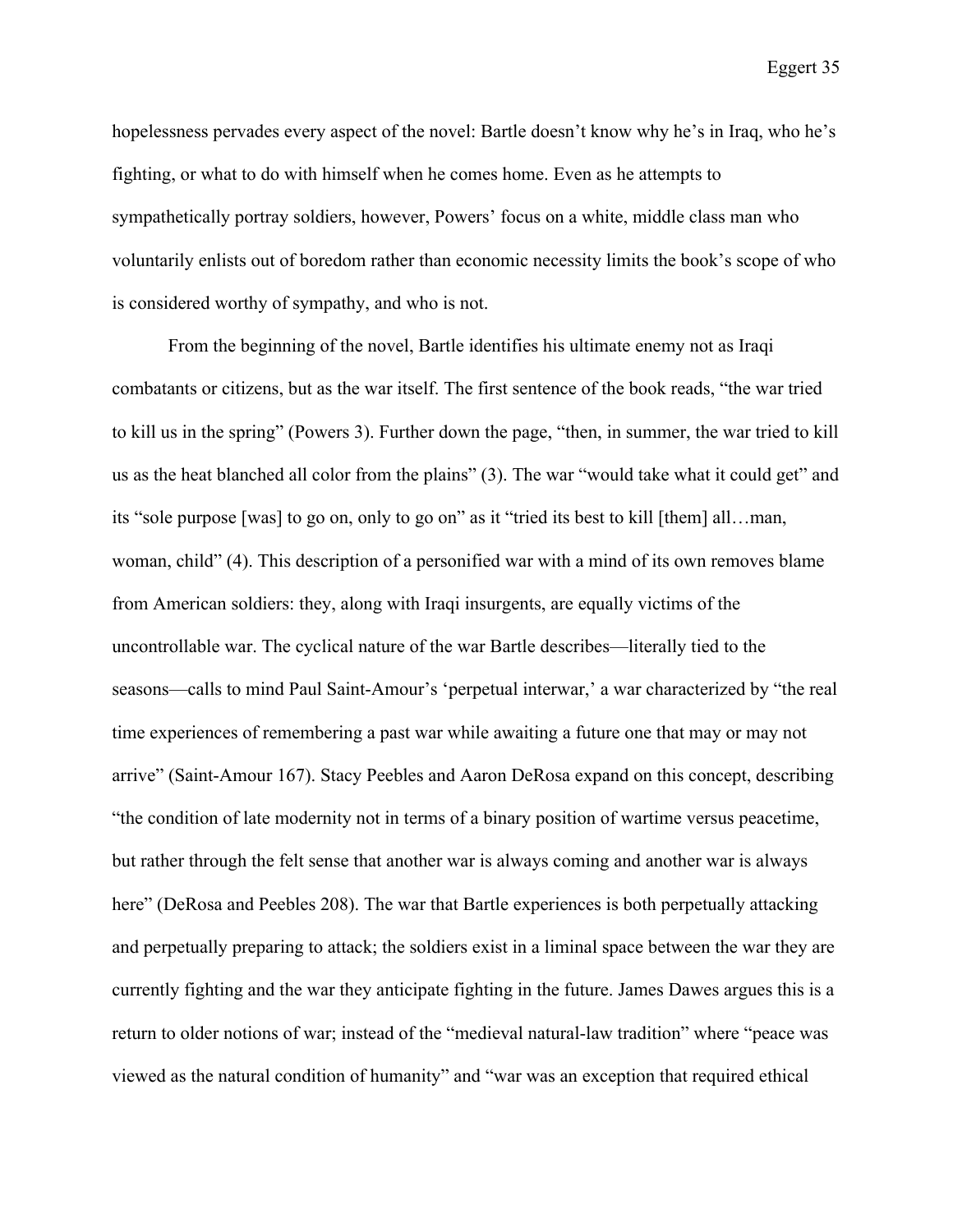justification," the United States' war on terror actually espoused a "countertradition, reaching

back to Greece and early, expansionist Rome" which "viewed international relations as a

permanent state of war" (Dawes 400-401).

The cyclicality is heightened by Bartle's narration of the purposelessness of the war. He compares his war to "his grandfather's war" which had "destinations and purpose" (Powers 91). In contrast, he imagines:

How the next day we'd march out under a sun hanging low over the plains in the east. We'd go back into a city that had fought this battle yearly; a slow, bloody parade in fall to mark the change of season. We'd drive them out. We always had. We'd kill them. They'd shoot us and blow off our limbs and run into the ills and wadis<sup>2</sup>, back into the alleys and dusty villages. Then they'd come back, and we'd start over by waving to them as they leaned against lampposts and unfurled green awnings while drinking tea in front of their shops. While we patrolled the streets, we'd throw candy to their children with whom we'd fight in the fall a few more years from now (91).

Just as the soldiers know the war will loop back around but hasn't yet, so too will these children become their enemies, but they still attempt to break out of the cycle by befriending the children they anticipate fighting in the future. This liminality is further heightened by the location of the narrative within Iraq; it occurs in Al Tafar, in Nineveh Province. While Nineveh is an actual governorate in Iraq, Al Tafar is a fictionalized city, an inversion of the real city of Tal Afar. This fictionalization "identifies [Al Tafar] as a non-place, an unknown region on the edge of foreign territory where war permeates both landscape and cityscape unequivocally" (Mann 343). This non-place seems to lack both real people and real enemies. The soldiers "see no enemy" and "[make] up none out of the corners of [their] eyes" (Powers 91). The soldiers' sense of uselessness of the war is exacerbated by this near total lack of enemy appearances; they are bombed from afar or encounter the strewn remnants of dead bodies.

 $2 \text{ An Arabic word for a ravine or valley which becomes a river or stream during the rainy season.}$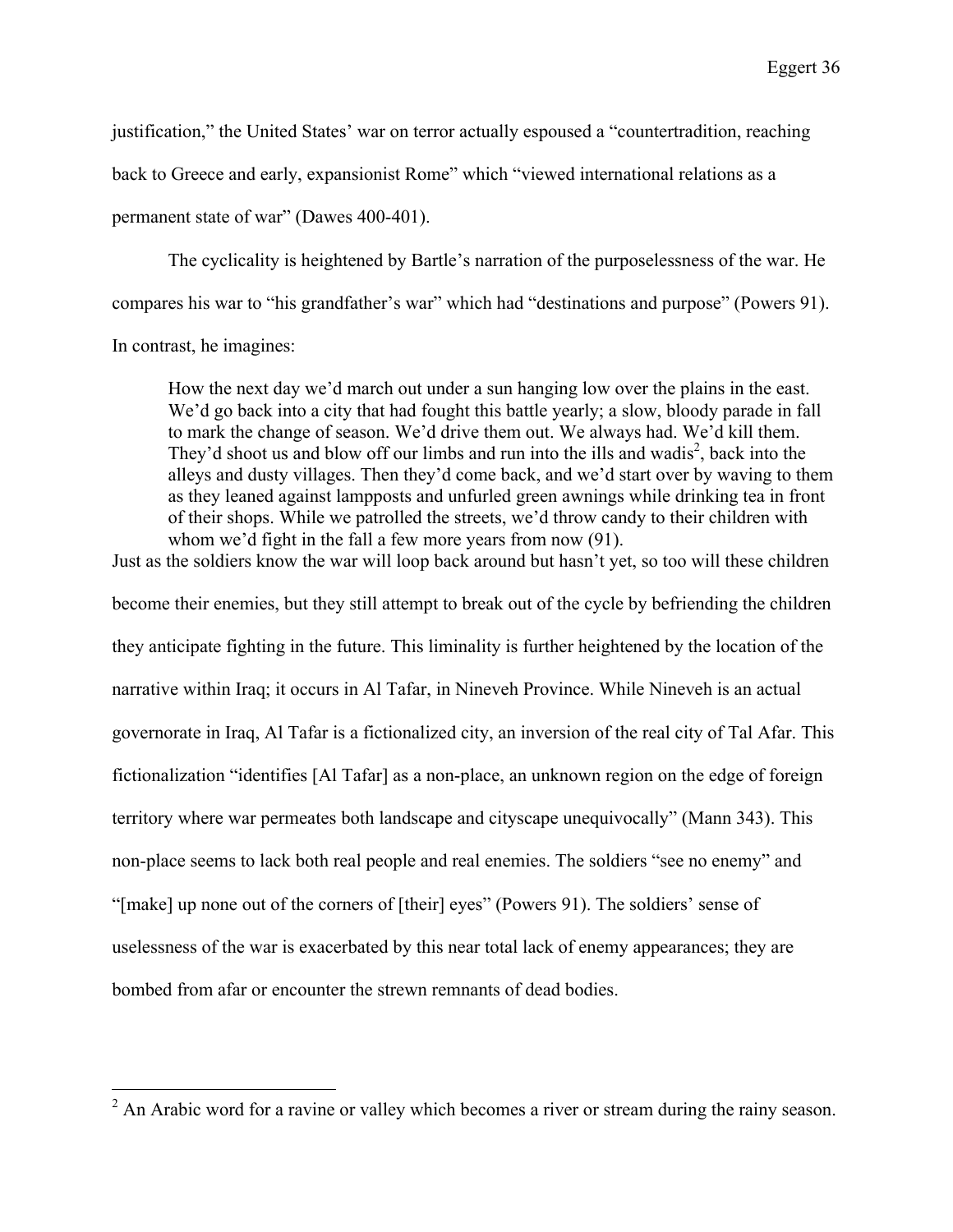While few Iraqi characters play a significant role in the narrative, neither is Bartle completely blind to their suffering. Bartle hears a "soft keening" that he imagines is from "women around the campfires…[pulling] their hair crying out in mourning" (85). Whether or not the sound is actually mourning, however, Bartle deems it "wrong not to listen," a feeling so strong that it persists even in his recollection of the sound (85). While the only named Iraqi character, Malik, is killed nearly immediately after he is introduced, before his death he forces Bartle to contemplate their differing experiences of Iraq. Bartle "[tries] to imagine living [in Al Tafar] but [cannot], even though [the soldiers] had patrolled the same streets Malik was talking about and drank tea in the small clay hovels and [Bartle had] had [his] hands wrapped in the thinly veiled hands of the old men and women who lived in them" (10). Malik serves as the catalyst for Bartle's realization of the American troops' lack of true understanding of Iraq. This conversation reminds Bartle of "a woman…who'd served [them] tea in small, finely blemished cups"; he remembers "how she'd blushed and smiled, how impossible it was for her to not be beautiful, despite her age, a paunch, a few teeth gone brown and her skin appearing like the cracked, dry clay of summer" (14). Bartle's encounter with Malik reminds him of one of his few truly human encounters with Iraqi civilians, an encounter that places him, the US soldier, and the old Iraqi woman as equals. However, after his death, Malik is never mentioned again, suggesting that however much Iraqis might influence Americans, their impact is only temporary.

Bartle then tries to recreate another encounter out of the remains of a suicide bomb victim. The man is first described as a "body bomb," a weapon and a victim all in one (124). Bartle sees "a wet spot where the body had been and its remnants were scattered in pieces, some small and some large, others appearing infinite like the pieces we found near our feet: a piece of skin and muscle, entrails…others were larger, an arm and bits of legs closer to where he'd been"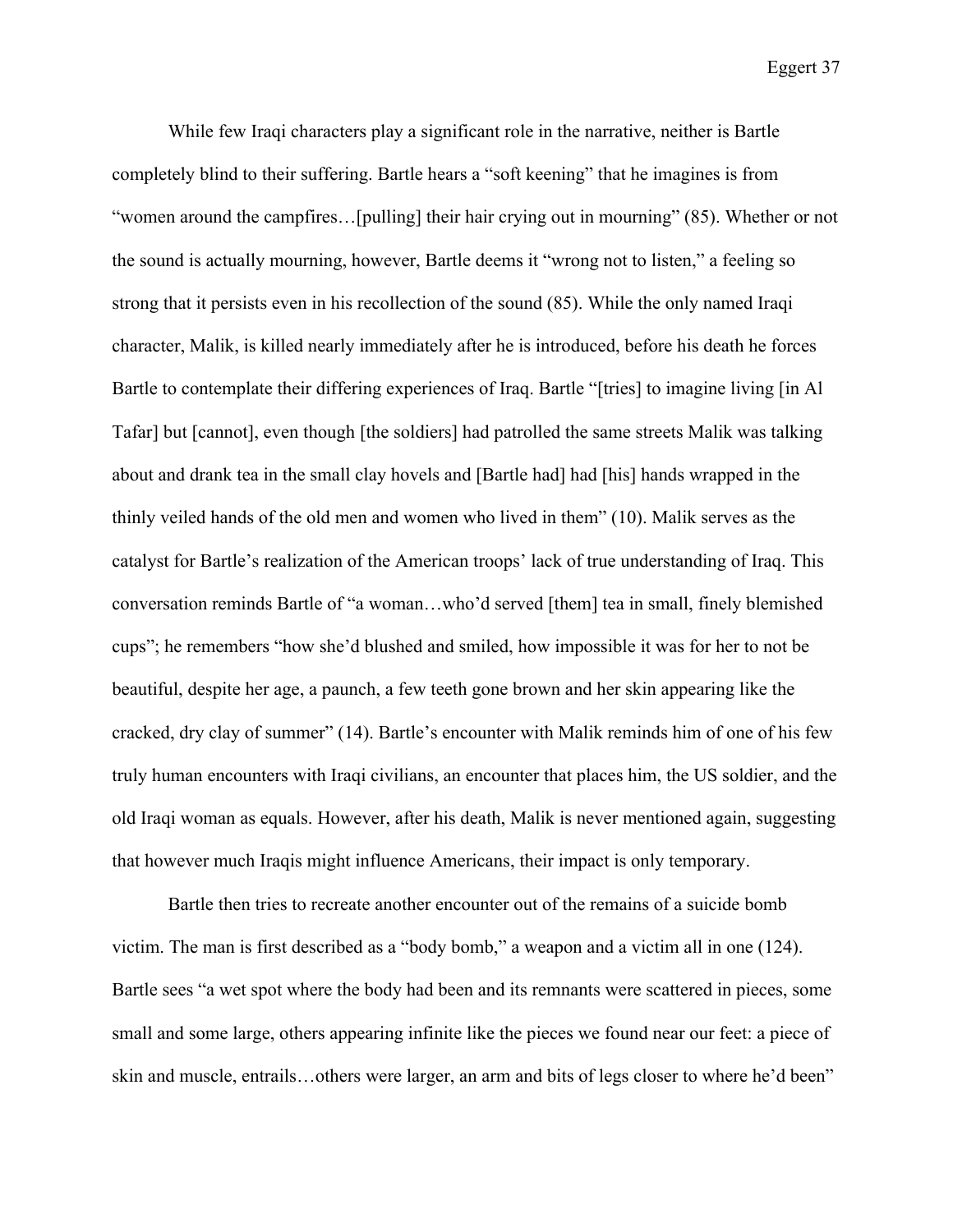(126). However, despite his encounter with the man's body being defined by fragmentation, Bartle tries to imagine the dead man as a whole person. He pictures the last moments of the man's life, imagining him "struggling and begging and asking Allah to free him, then realizing he would not be saved as they cut his throat and his neck bled and he choked and died" (127). Bartle tries to recreate the man's personhood from the chunks of his body, but is ultimately unable to look past the body; the encounter ends with the soldiers using grappling hooks to try and "snag the larger pieces of the body" which "[resist] then [jerk] hard on the rope" (127). Even in his attempt to recreate the man, however, Bartle is still only able to imagine him in the moments before his death, already a victim; he is unable to imagine Iraqi life outside the violence he has witnessed.

While Iraqis by and large fill the background but not the center of the text, Bartle's solipsistic narration is not just a privileging of Americans over Iraqis, but also a privileging of himself and Murphy over everyone else. Malik's death, three pages after his introduction, "transfers civilian trauma to the white American soldier [in] Bartle's struggle to "continue" amid civilian deaths" through the literal transfer of his death—his blood—onto Bartle's body (Darda 436). Bartle justifies his lack of reaction by explaining that he "only [paid] attention to rare things, and death was not rare" (11). While this seems to suggest that Iraqi death need not be commemorated but American death should, Bartle's solipsism extends even to his own unit: only Bartle, Murphy, and Sergeant Sterling are named, the other American soldiers just as much in the periphery as Iraqis. Bartle had "been trained to think that war was a great unifier, that it brought people closer together than any other activity on earth," but this is "bullshit" (12). No army trains its soldiers to believe that war will unify them with their enemy; as such, Bartle rejects the notion of camaraderie within his own unit. He describes war as "the great maker of solipsists" that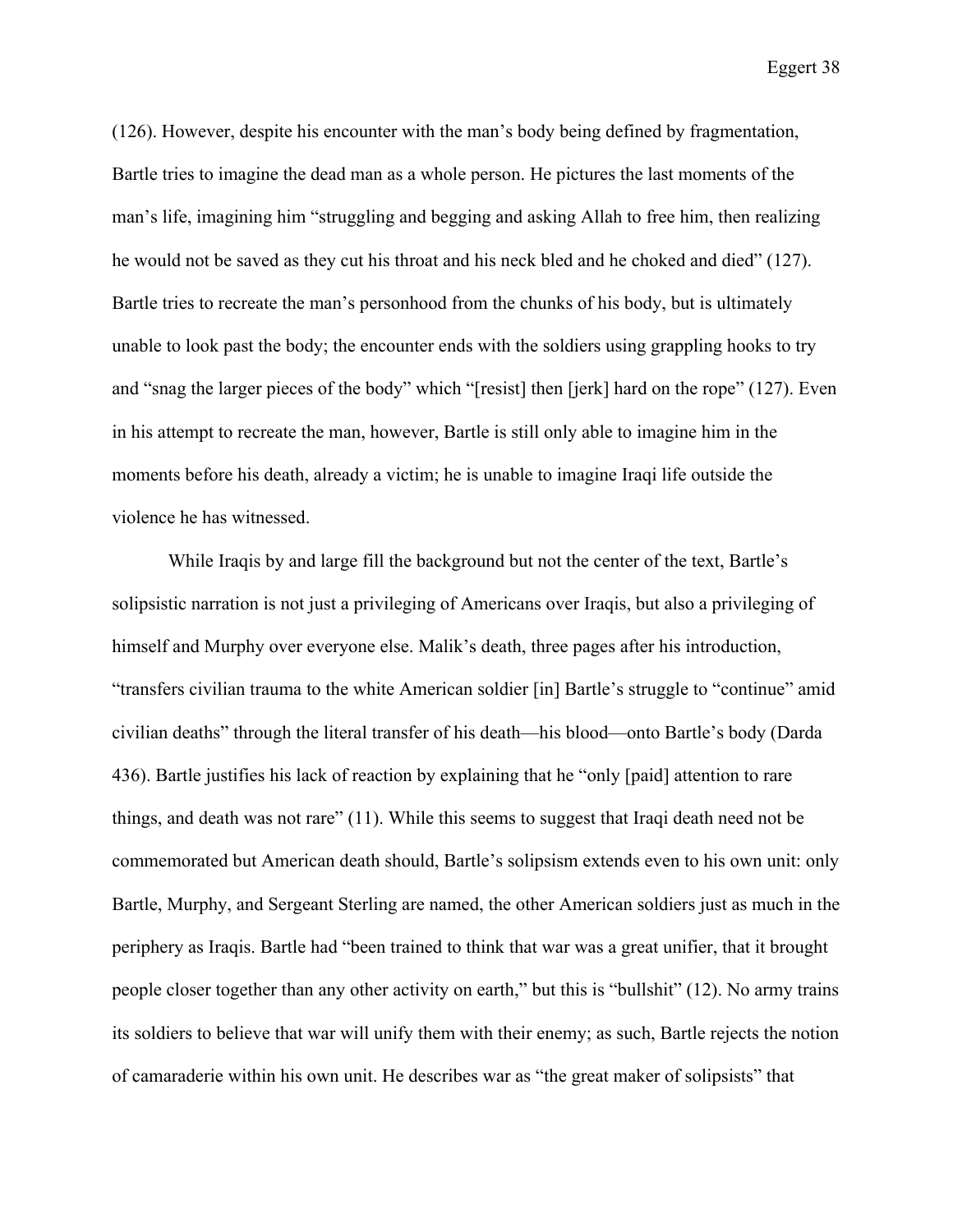teaches people to ask each other, "how are you going to save my life today? Dying would be one way...if you die, it becomes more likely that I will not" (12). Bartle sees each individual person's survival as coming at the expense of another person's; as such, he believes every death, Iraqi or American, increases his own chance of survival. This is an escalation of the idea that "recognizing the humanity of the enemy and even civilian populations often conflicts with the experience of the soldier," which leads to an "American war story tradition [that] tends to reify the individual soldier's experience over a broader representation of the causes and consequences of violent conflict" (Haytock 337).

The only exception to Bartle's solipsism is Murphy. Before they deploy, Bartle promises Murphy's mother that he will bring Murphy home safely; he becomes obsessed with fulfilling this promise by cataloguing Murphy's every action and eventually deteriorating mental state. Bartle starts "tailing [Murphy], trying to figure out what he was up to" (Powers 159). He doesn't "want to believe that [he is] watching the actions of someone who [is] already dead, so [he searches] for evidence that would contradict this...some grasp, at least, at life" (159). This subsumes his entire experience of the war; he describes the change that leads to Murphy's eventual death as the beginning of "everything that will ever matter in [his] life" (4). Bartle's hyper focus on Murphy sharply contrasts his disinterest towards the rest of the war, in which "every action [is] a page in an exercise book," rote and ultimately meaningless (159). Bartle's disinterest is directed less at Iraqis specifically, and more at everyone and every thing that isn't himself or Murphy. He ultimately sees Iraqi civilians as collateral damage in his quest to save Murphy.

Bartle's lack of anger or emotion towards Iraqi militants is especially remarkable when it comes to Murphy's death. When Bartle and Sterling find Murphy's body, he has just suffered a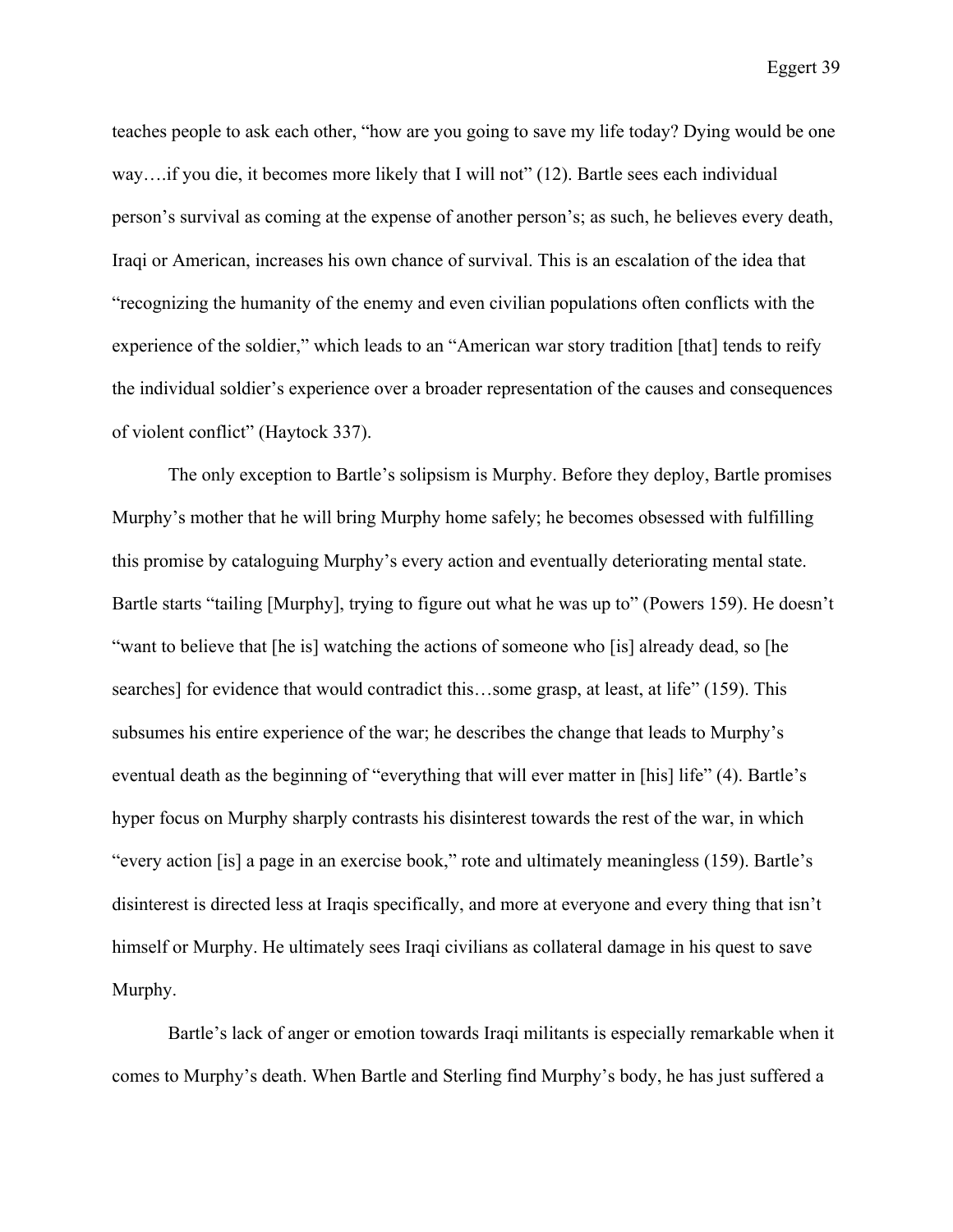horrible death: "broken and bruised and cut and still pale except for his face and hands...throat cut nearly through…ears [and] nose cut off…imprecisely castrated" (205). Yet despite Bartle's hyper focus on Murphy's mental state and ultimate death, he seems to ascribe little blame to the insurgents who actually tortured and killed Murphy. Instead, Bartle focuses his ire at Murphy's death mainly at himself, and some at the military more broadly. When attempting to renarrate the past, Bartle wants "something that [he] could look back on and say…whatever failure or accident of nature that caused [Murphy] to be killed could be explained by something other than the fact that [Bartle] missed [him] giving up" (82). Murphy was murdered, yet Bartle describes his death as "an accident of nature" that, if anything, is Bartle's own fault. Murphy may serve the function of "discharging national bloodguilt by substituting the victim of trauma, the soldier, for the victim of violence, the enemy," but Bartle will not assuage his own personal guilt for Murphy's death (Scranton).

In contrast to Bartle's unfocused disdain, his superior officers view Iraqis generally as hated enemies, not bothering to clarify between combatants and civilians. The company's colonel gives a speech, telling their unit that he knows he doesn't "have to tell [them] what kind of enemy [they'll] be up against," but doesn't actually tell the soldiers who their enemy is (87). He continues, "if those bastards want a fight, we're going to give them one" (87). Sterling, the company's sergeant, tells Murphy and Bartle to remember that the war "was their idea" and is "their idea every time" so "they ought to kill themselves instead of us" (42). Sterling places the entirety of the blame for the war on some nebulous contingent of Iraqis, not clarifying who he does and doesn't mean (insurgents, civilians, etc.).

This institutionalized disregard actually extends to American soldiers as well. In the same speech in which the colonel calls the soldiers the force of divine justice, Bartle is struck by the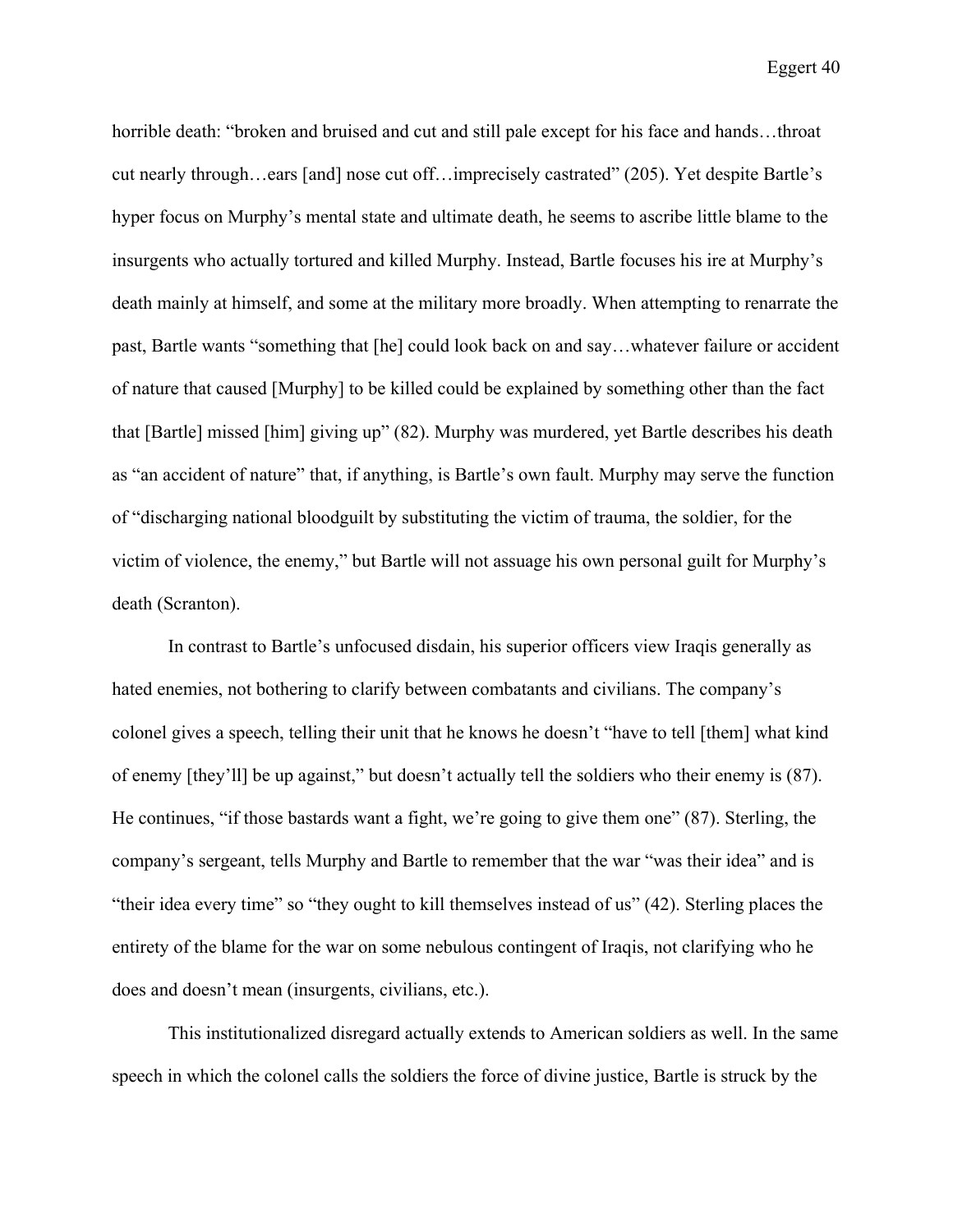"colonel's pride, his satisfaction with his own directness, his disregard for [the soldiers] as individuals" (87). The colonel is proud of himself and his idea of the troops, but not the soldiers as real people. This disregard is exemplified when Bartle takes his concerns regarding Murphy's mental health to Sergeant Sterling. Sterling tells Bartle "no one gives a fuck about Murph," and, later on says, "Some people just can't hack it, Private. You'd better get used to the fact that Murph's a dead man" (69, 155). The military concept of "leave no man behind" (in Latin, 'nemo resideo') originated in antiquity; this language is still codified in the US Army Rangers ("I will never leave a fallen comrade to fall into the hands of the enemy"), the Soldier's Creed ("I will never leave a fallen comrade"), and the Airman's Creed ("I will never leave an Airman behind") (Galdorisi). Yet Sergeant Sterling both figuratively and literally leaves Murphy behind: first ignoring his deteriorating mental health, then actually leaving his body in-country instead of sending it home to his family.

Indeed, even the investigation into Murphy's death is not driven by the army, but by Murphy's mother. The investigator who arrests Bartle tells him that "there had been an incident….civilians had been killed and so on" (Powers 186). The captain cloaks his motives in the language of vague concern for civilian death, but his actions are actually driven by a combination of "higher-ups [feeling] they needed to come down hard on someone to prove that all those boys with guns out roaming the plains of almost every country in the world would be accountable" and trying to make Mrs. Murphy "stop asking whether the army covered up the nature of her son's death" (186, 179). As such, the military sacrifices both Murphy and Bartle; Murphy by not investigating his death or taking action against the actual perpetrators, and Bartle by scapegoating him to make an example of perceived justice to the broader world.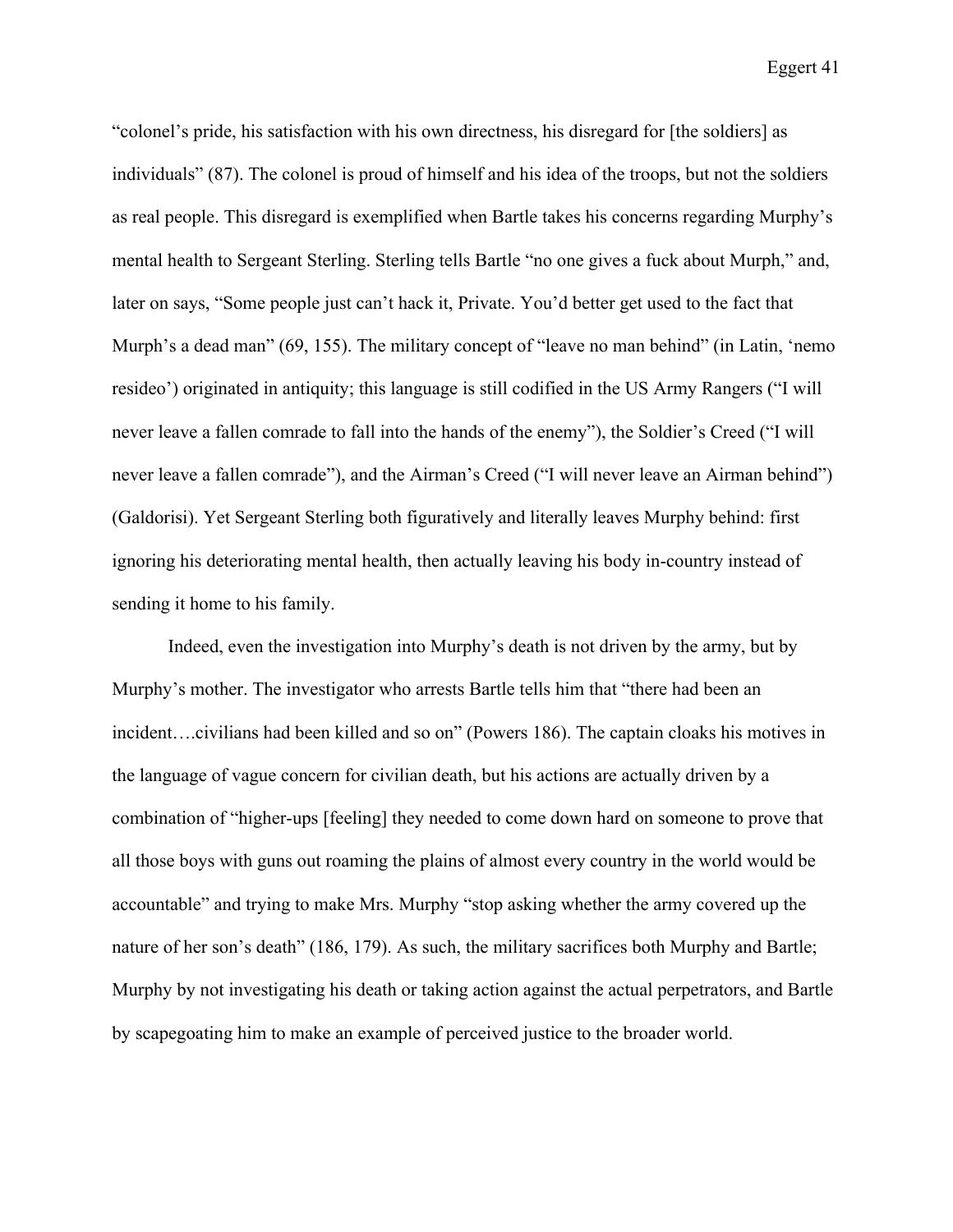Bartle's war experience, lack of support from his own military, and loss of his closest friend come together to make his return to America one of profound isolation and disconnect from his expectations. He is distressed because "the usual had become remarkable, the remarkable boring, and toward whatever came in between [he] felt only a listless confusion" (103). The war has fundamentally changed how Bartle relates to home, and what he considers normal and abnormal, giving him an entirely different frame of reference than the people around him. Bartle finds himself "making strange adjustments to the landscape," picturing himself swimming in his childhood river "not as [he] could be in a few months….but as [he] had been" (109-110). In order to swim in the same river he remembers, Bartle has to imagine himself as he was in the past; if he swims as he is now, it will be a different river, because his way of interacting with it has changed. In his novel, *The Go-Between*, novelist L.P. Hartley wrote, "the past is a foreign country: they do things differently there" (Hartley). When he returns, America and his past self seem more foreign to Bartle than Iraq.

Bartle's distance from civilians who have never been to war is especially noticeable in the way that civilians talk about the war and Iraqis. In the airport, flying home from his tour, Bartle has an uncomfortable conversation with a bartender about his military experience. The bartender tells Bartle, "we ought to nuke those sand niggers back to the Stone Age…turn the whole place into glass" (106). Bartle doesn't respond, so the bartender presses on, saying "whole place is full of savages, is what I hear" (106). Bartle finally responds, vaguely, "something like that" (106). While Bartle did not always speak compassionately about the Iraqis, he shies away from this wholesale dehumanization of the entire country as 'savages' that should be 'nuked.' However, he recognizes the uselessness of trying to explain the American soldiers' interaction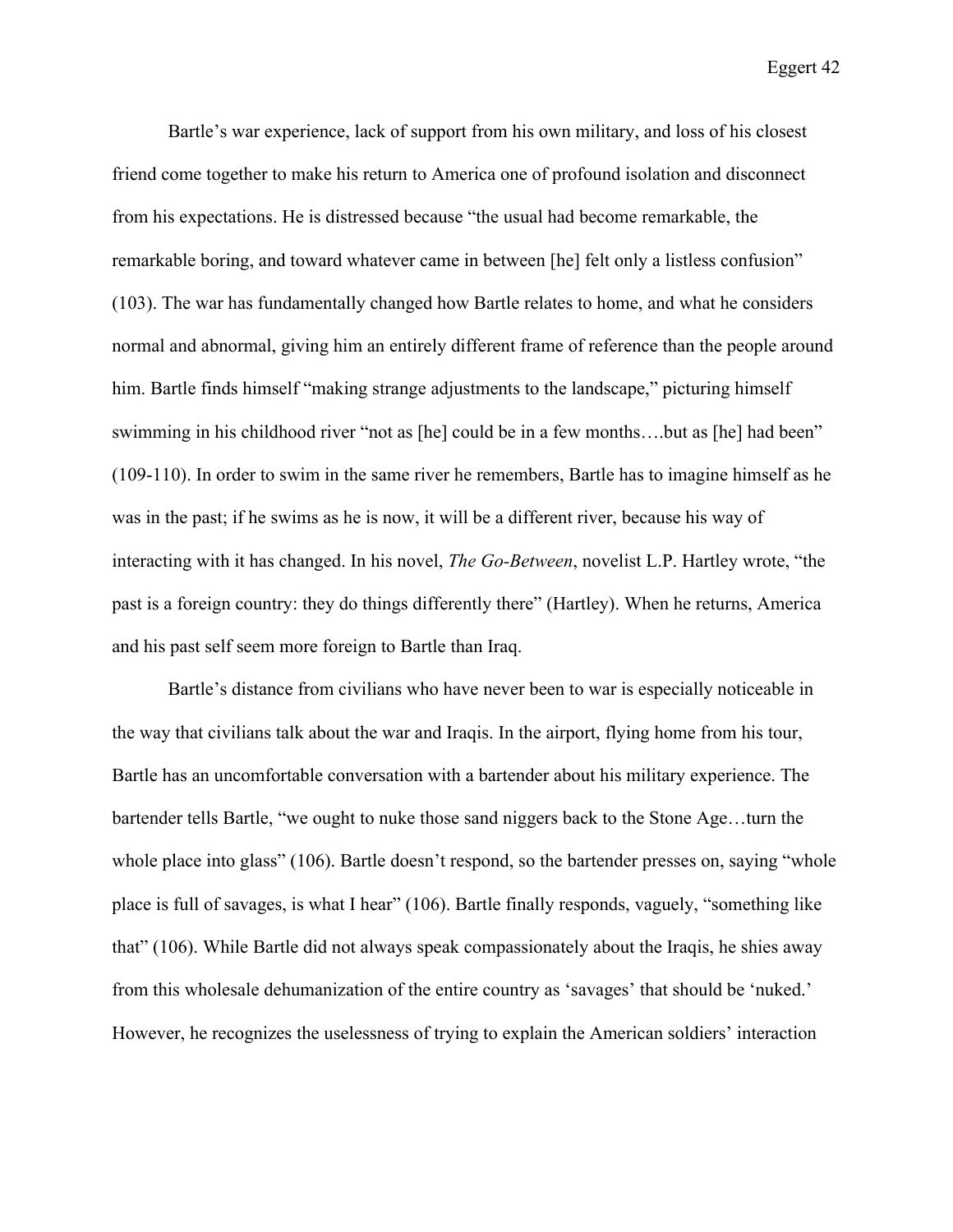with Iraqis—enemies, allies, translators, victims, collateral damage—to a civilian, and so attempts to qualify the man's statements without actually having to combat them.

The bartender refuses to charge Bartle for his drink; this is Bartle's first taste of the civilian veneration he immediately despises. Bartle doesn't "want to smile and say thanks" or "pretend [he'd] done anything except survive" (107). On his flight home, the pilot "made an announcement…how honored he was to be giving an American hero a ride home," to which Bartle thinks, "fuck it" (107). This deference turns Bartle from a real person to an abstract idea; he is not himself, but an idealized hero. These attitudes actually harm Bartle and other soldiers: when Bartle is pulled out of a river near his house, the cops "didn't make [him] go through the motion of any kind of psych evaluation out of respect for [his] service" (147). Military suicide rates continue to increase; in 2012, the VA reported that twenty-two veterans committed suicide every day, one every sixty-five minutes (Kempe and Bossarte 18). However, veteran suicides may be underreported due to a variety of factors, including dishonorable discharges, coroners not noting veteran status, homeless veterans without anyone to vouch that they are a veteran, and families not reporting suicides due to stigma. (Basu). Despite this, the police officers would rather avoid embarrassing themselves and Bartle then potentially saving his life by helping him access mental health services. They echo the public's "reverent but disengaged attitude toward the military" wherein "we love the troops, but we'd rather not think about them" too much, which has "become so familiar that we assume it is the American norm" (Fallows).

Bartle's distaste for this civilian reverence is fueled both by his own self-loathing, and his perception of it as a fundamentally unstable quality, based on misunderstanding and lack of knowledge. He thinks that if Americans knew what he had done, they would revile, not praise, him because he feels that he deserves to be shunned. Bartle "can't tell anyone what's going on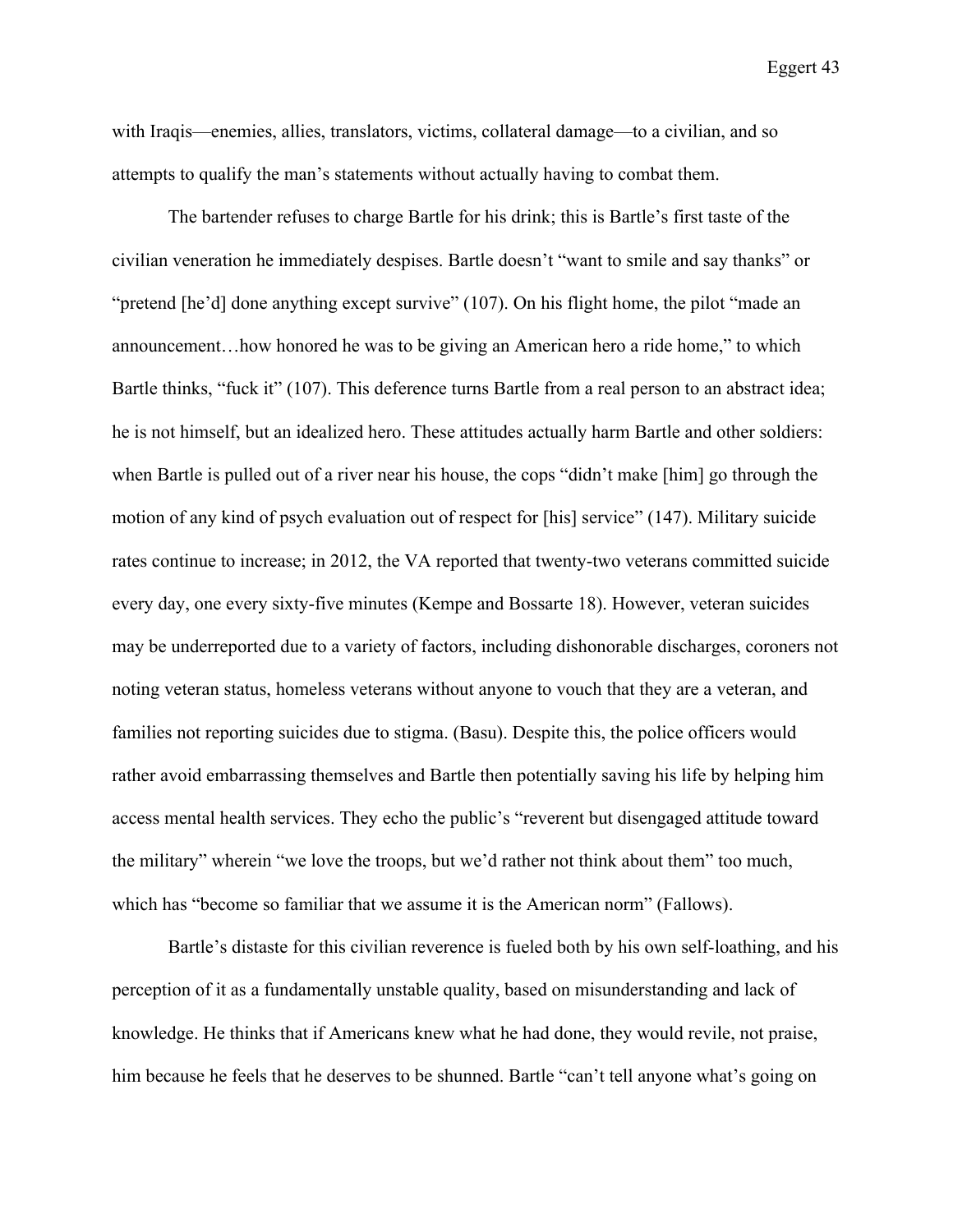because everyone is so grateful to [him] all the time and [he'll] feel like [he's] ungrateful or something.... like [he'll] give away that [he] doesn't deserve anyone's gratitude and really they should all hate [him] for what [he's] done but everyone loves [him] for it and it's driving [him] crazy" (Powers 144). He believes the only possible civilian responses are unknowing fawning or knowing revulsion; he is disgusted by the former, and terrified by the latter. The more civilians honor him, the more he hates himself: "a deeper hole is being dug because everybody is so fucking happy to see you… and everybody wants to slap you on the back and you start to want to burn the whole goddamn country down" (145).

Bartle's self-loathing is heightened by his voluntary enlistment in the military. He saw joining the military primarily as an escape from the boredom of his everyday life. Despite being one of only two and a half million Americans, or less than one percent of the country, to serve in Iraq or Afghanistan post-9/11, Bartle does not feel braver than his compatriots (Fallows). Instead, he feels that his choice to go to war was an act of cowardice:

But then, you signed up to go so it's all your fault, really, because you went on purpose, so you are in the end doubly fucked, so why not just find a spot and curl up and die and let's make it as painless as possible because you are a coward and, really, cowardice got you into this mess because you wanted to be a man and people made fun of you and pushed you around in the cafeteria and the hallways in high school because you liked to read books and poems sometimes and they'd call you a fag and really deep down you know you went because you wanted to be a man and that's never gonna happen now and you're too much of a coward to be a man (145-146).

Bartle enlists not to serve his country, but to better his personal social standing. His self-loathing fundamentally comes not from what he did do during the war, but what he didn't do: become a hero, become a man, live up to his idealized expectations of what a soldier is and does.

Murphy also joins the military to escape the monotony of his everyday life; since he and Bartle are the only characters whose motivations for enlisting are shown, Powers obscures the important demographic realities of the supposedly "all-volunteer" army. Both Bartle and Murphy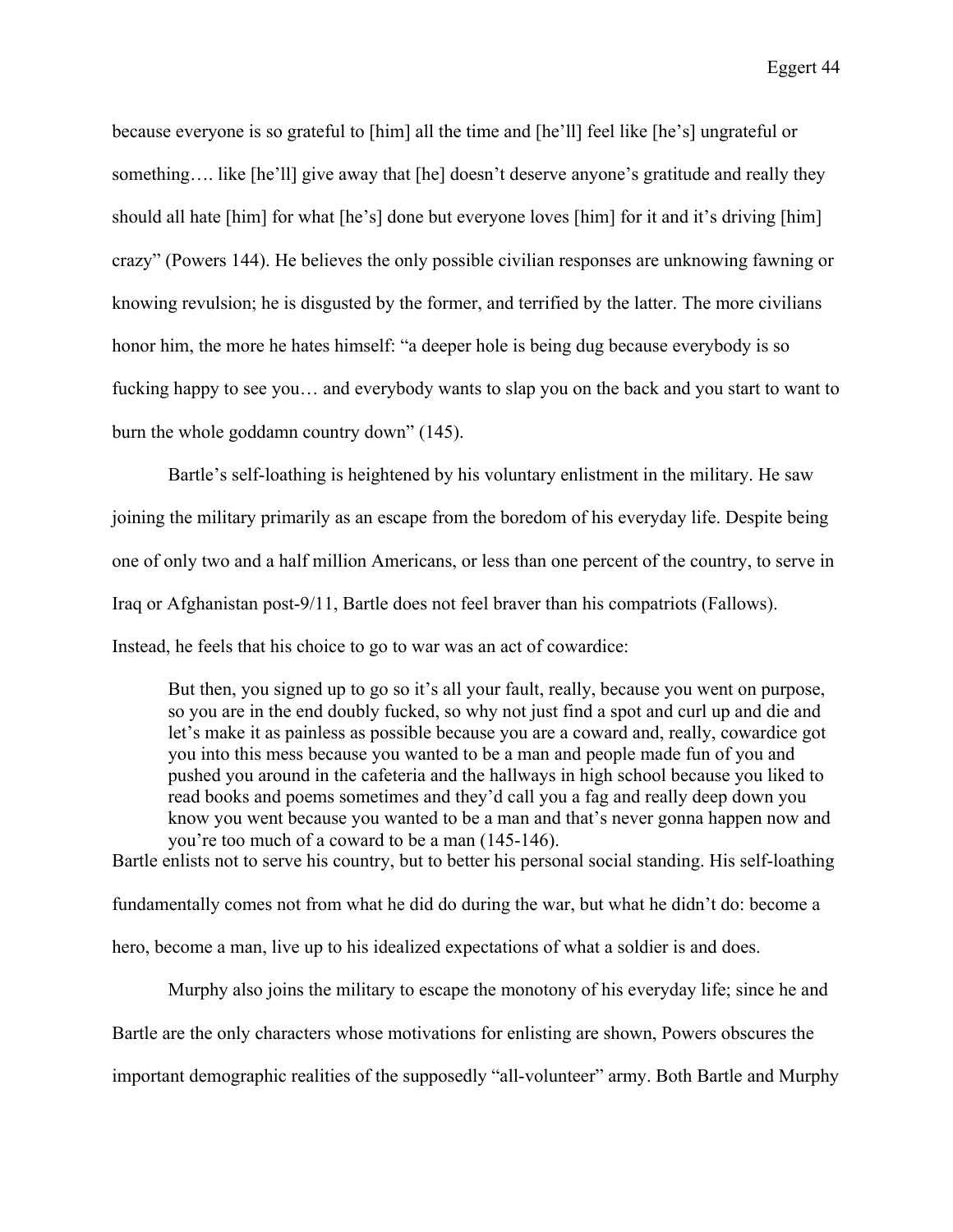had "had small lives, populated by a longing for something more substantial than dirt roads and small dreams" (37). However, neither are stated to need the military to provide them opportunities, such as higher education, they could not afford otherwise. This sets both men apart from the majority of enlisted troops, for whom "the AVF exploits the lack of opportunity elsewhere for poor people of color in the U.S. and targets them to become its unwilling 'cannon fodder' for fighting its imperialist wars abroad," which can be seen by the fact that "people of color, and especially African-Americans, are overrepresented in the military" (Tannock 166). Women also tend to join the military "not because they are attracted by the life of a soldier or because they are intensely or discreetly patriotic, but because they see opportunities for vocational training, higher education, employment, [and] secure careers" (Woods 156).

Bartle's military service sets him apart from those around him, but his narrative voice also challenges the perception that no one can understand his experience. He writes, "nothing is more isolating than having a particular experience" but then immediately qualifies it by saying, "at least, that's what I thought. Now I know: all pain is the same. Only the details are different" (132). This is exemplified through his interactions with Murphy's mother: their pain—both missing Murphy—is the same, while the details—Bartle cannot forget Murphy's body, and Mrs. Murphy cannot imagine it—differ. The gruesome image of Murphy's body is "burned into [Bartle's] memory," while Mrs. Murphy only has Murphy's "absence from the family plot" (206, 219). However, "Bartle's "missing [Murphy] became a grave that could not be filled or leveled, just a faded blemish in a field and a damn poor substitute for grief, as graves so often are" (139-140). The actual grave that Murphy's body is denied is instead replaced by a perpetually open grave in Bartle's mind; Murphy's absence cannot be renarrated or healed. Both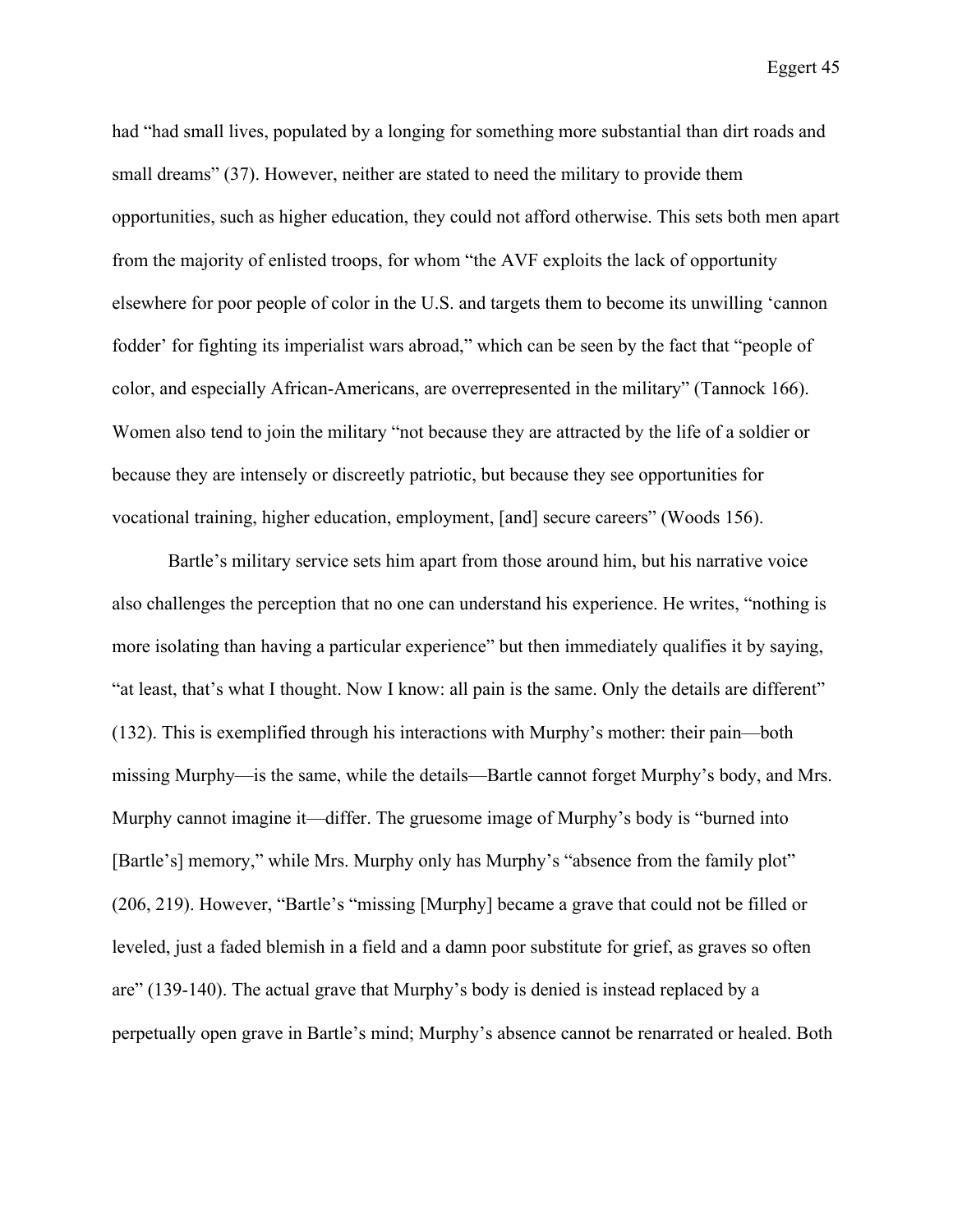Bartle and Mrs. Murphy have their own empty graves. This binds them together, and they both leave the conversation with "justified…resignation" (223).

In an interview with his alma mater, The University of Texas at Austin, Kevin Powers said, "The stories of the men and women who fight our wars are often I believe seen in our culture as incomprehensible, that if you haven't been there you can't understand," but stated, "I don't know if I agree with that notion" (Youngblood). In his attempt to give his readers "an experience that they might not have had otherwise," however, Powers focuses solely on a demographic that is already overrepresented in both fiction broadly, and war fiction in particular: the traumatized white man, or what Roy Scranton calls the "trauma hero" (Youngblood, Scranton). Powers' Bartle is ultimately focused on his own pain at his losing his friend; as such, he largely overlooks the suffering of his fellow American soldiers, and the pain they inflict on Iraqis. While he may seem to be breaking down the binary of ally versus enemy by disregarding even his American comrades, he is simply redefining it; rather than Americans versus Iraqis, Bartle's allies are himself and Murphy, and his enemies are everyone and everything else. Bartle is ultimately disappointed not by his country, but by himself and his personal sense of failure at not keeping Murphy alive, losing the opportunity for larger critiques about the nature and human cost of the Iraq War.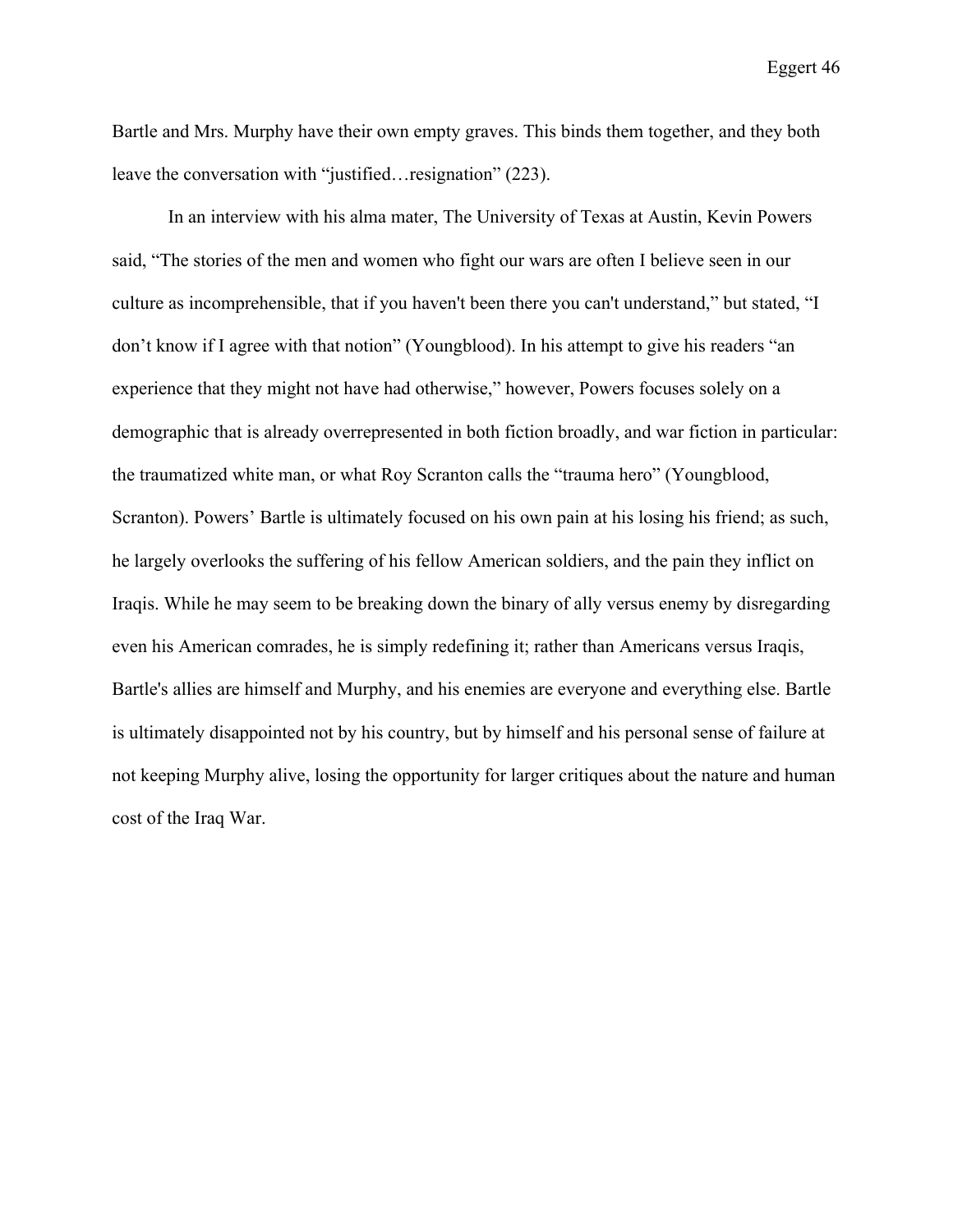## **Chapter Four:** *Redeployment* **and the Limits of the War Novel**

Phil Klay's *Redeployment* immediately departs from the other texts examined in this project, in that it is a collection of short stories rather than a novel, without even—like *The Things They Carried*—an overall narrator to bind together seemingly disparate chapters. The book does not claim to present any universal truths about war, and in fact attacks the idea of universal truth or experience at all. The ten narrators are infantry soldiers, officers, chaplains, Foreign Service officers, and adjutants—variously combatants and noncombatants, already home and still deployed, named and unnamed. In an all-volunteer army, demographically similar soldiers can have dramatically different reasons for going to war; one study cited various reasons for joining the military as economic/pragmatic—primarily lower income individuals searching for the opportunities afforded by the G.I. Bill or a career in the military, or what has been called the 'poverty draft'—or idealistic—perceiving military service as heroic—or some combination of factors (Rozanova et. all 429). This disparate army of enlisted soldiers, officers, paramilitary contractors, civilian officers, and other noncombatants fought an equally disparate enemy that gave way to insurgents of various nationalities, creeds, and religious divisions. This multitude of different experiences of the war breaks down the idea of a universal war experience, and thus a war novel. In asking "Where's the Great Novel About the War on Terror," Matt Gallagher questions, "how can there be a definitive  $GWOT<sup>3</sup>$  novel when there's no definitive  $GWOT$ experience?" (Gallagher 5). As such, any analysis of *Redeployment* must be qualified: Klay's narrators contradict each other and have different opinions about the war, their enemies, and American civilians.

 $3$  Global War on Terrorism, a term that usually encompasses the United States' military actions in Iraq, Afghanistan, and Syria, as well as more general counter-terrorism actions.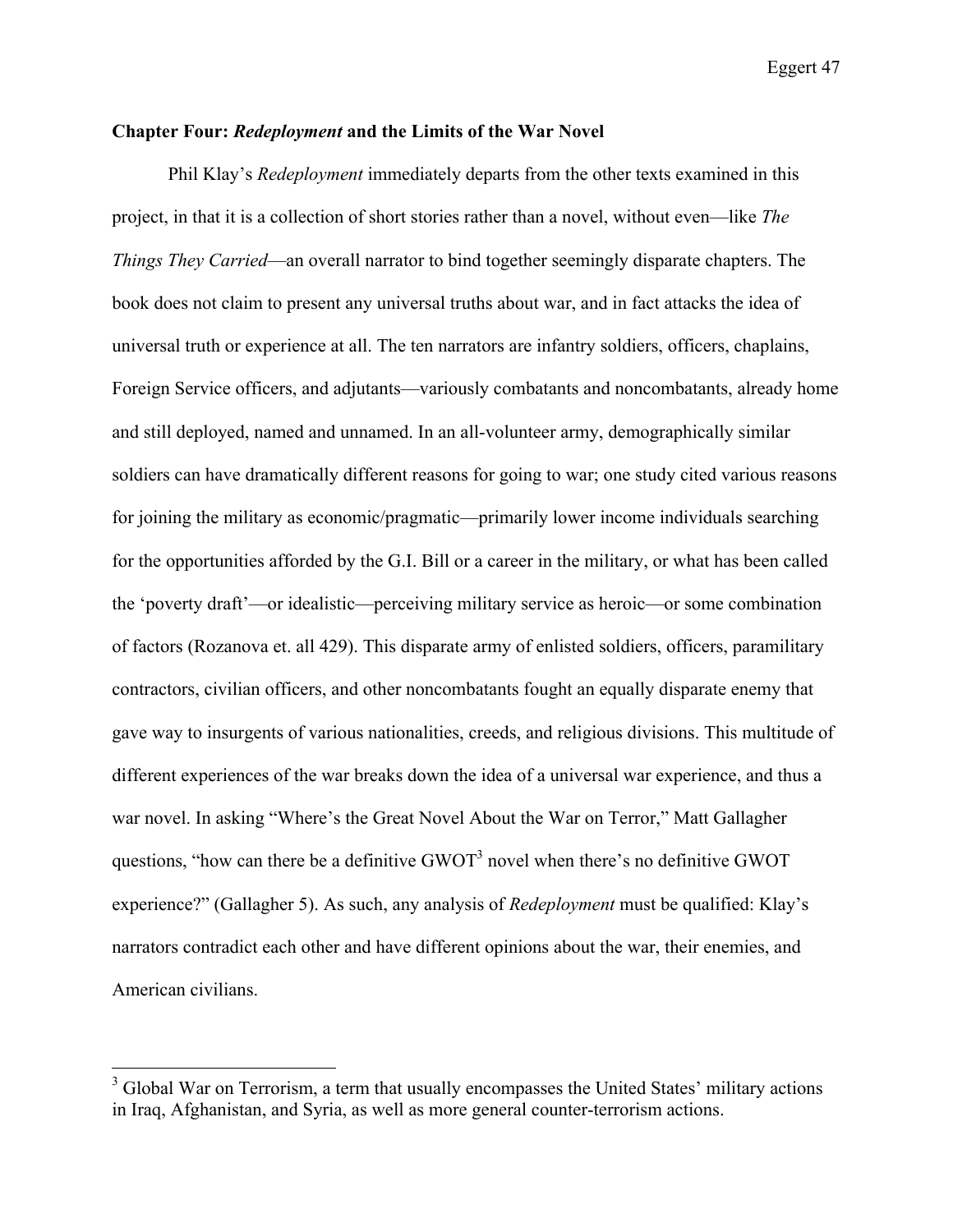*Redeployment* is rife with soldiers speaking crudely, violently, and in a racist manner about Iraqi combatants and non-combatants alike. Almost immediately after a soldier nicknamed Timhead has killed a young teenager, another American, Harvey, tells him, "Man, I'd have been up there so fast, bam bam, shot his fuckin' hajji<sup>4</sup> mom too...ain't no more terrorist babies be popping out of that cunt" (Klay 38). Harvey has no compassion for the youth of the dead child and in fact wants to go even further and kill his mother too, assuming that she is also an insurgent and will have future children who will also become insurgents; he uses both racist and sexist language. In the story "Prayer in the Furnace," the narrator, a Catholic chaplain, worries that his soldiers have stopped distinguishing between insurgents and civilians. In one such conversation, the soldier he speaks too says, "the only thing I want to do is kill Iraqis…killing hajjis is the only thing that feels like doing something"; when the chaplain clarifies, "Insurgents, you mean," he responds, "They're all insurgents" (148). Historian Thomas Ricks argues that shortly after the beginning of the war, American soldiers began to view Iraqi civilians as "the playing field on which the contest occurs" rather than people who needed and deserved safety (Ricks 5-6). The same soldier, Rodriguez, gives a eulogy in which he says that a dead comrade "actually liked the Iraqis" and "was the only guy in the squad who thought the country wouldn't be better if [the US] just nuked it until the desert turned into a flat plane" (131). Here Rodriguez escalates his logic, and indicates that the troops as a whole agree with him; not only does he say that every Iraqi is an insurgent and therefore an enemy, he also believes that they all deserve to die. In fact, he thinks the country itself deserves the death penalty; he doesn't just want to kill

 $4$  Originally an honorific given to a Muslim who completed the Hajj to Mecca, now used as racial slur by American soldiers beginning during Operation Iraqi Freedom to refer to Iraqis, Afghanis, and anyone perceived to be Arab or Muslim. It is comparable in offensive intent to the slur 'gook' used by American soldiers during the Vietnam War.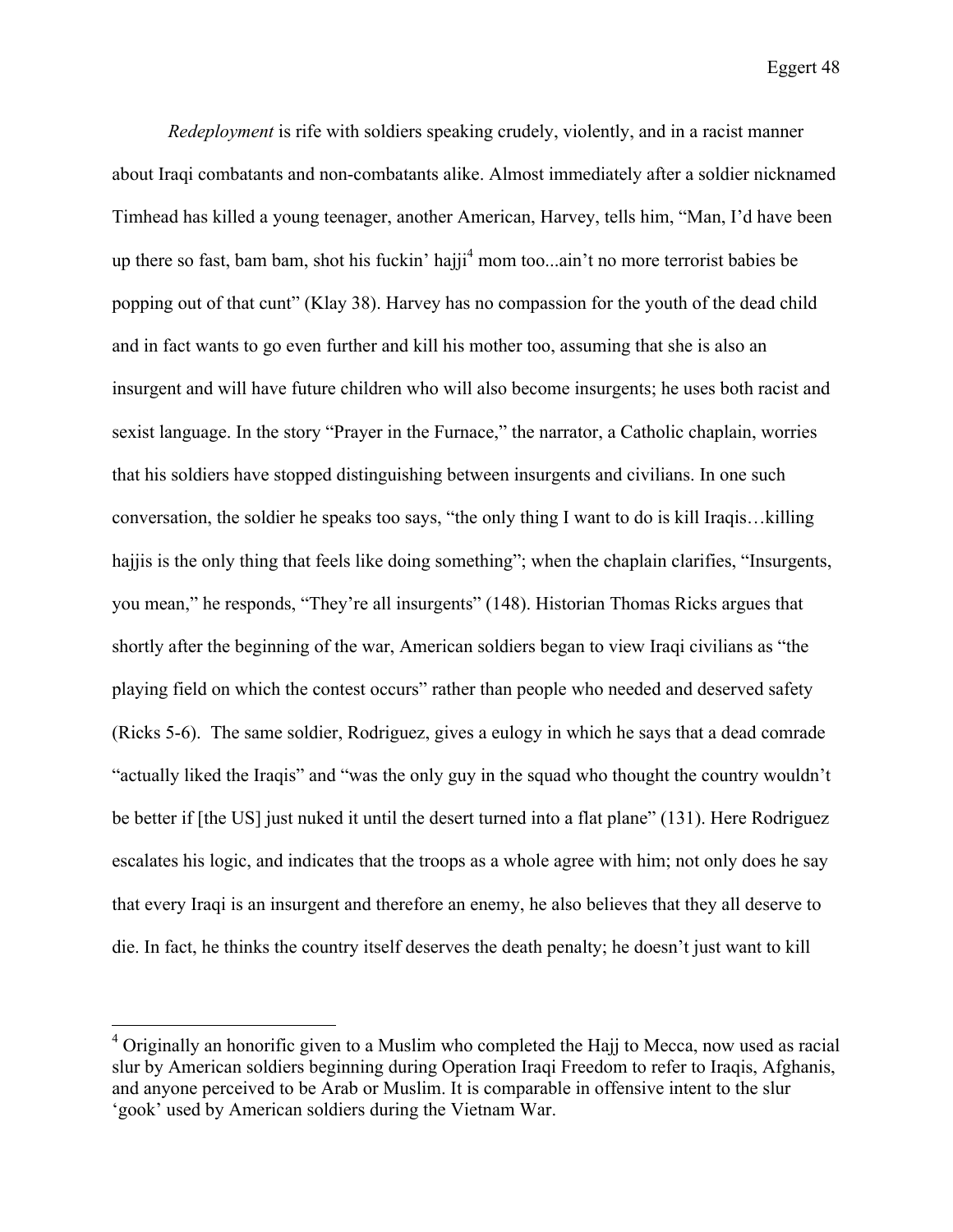every single Iraqi, he wants to destroy the entire region. Rodriguez treats the Americans' enemy not just as Iraqis, but also the country of Iraq itself.

This disregard both is and is not institutionalized in the military. Rodriguez's company is led by Captain Boden, who describes Iraqis as "a people who do not understand kindness"; he says, "they see kindness as a weakness. And they will take advantage of it. And Marines will die" (141). Boden's short, declaratory sentences provide an unbreakable link of cause and effect; if one shows kindness to Iraqis, inevitably Marines will die. He describes Iraqis as both conniving and subhuman; despite supposedly not understanding kindness, they are able to exploit it. The unit's Lieutenant Colonel also subscribes to the policy of excessive force, telling his troops, "when we shoot, we shoot to kill...Marines do not fire warning shots" (143). However, while Captain Boden and Lieutenant Colonel Fehr advocate for shooting anything and everything Iraqi, they are also teaching their unit "to ignore MEF<sup>5</sup> policy" and cause another Captain to be "stunned" (143). While Charlie Company's command institutionalizes brutality within their own unit, they also go against wider military policy; however, the structure of the military also enables this since "only a commander can recommend an investigation" into potential war crimes (144). By designating the company in "Prayer in the Furnace," the story in which the most abuse of civilians is described, Charlie Company, Klay explicitly connects military violence in Iraq back to Vietnam and the specter of My Lai. However, the same attitude that encourages excessive violence towards civilians ultimately harms soldiers as well. When the chaplain raises concerns about Charlie Company, the Major he speaks to shrugs and says, "they're led by an idiot. What are you gonna do?" (143). If Iraqis are 'collateral damage,' so are the Marines to some extent. In writing about the designations of injury and death as "byproducts"

 <sup>5</sup> Marine Expeditionary Force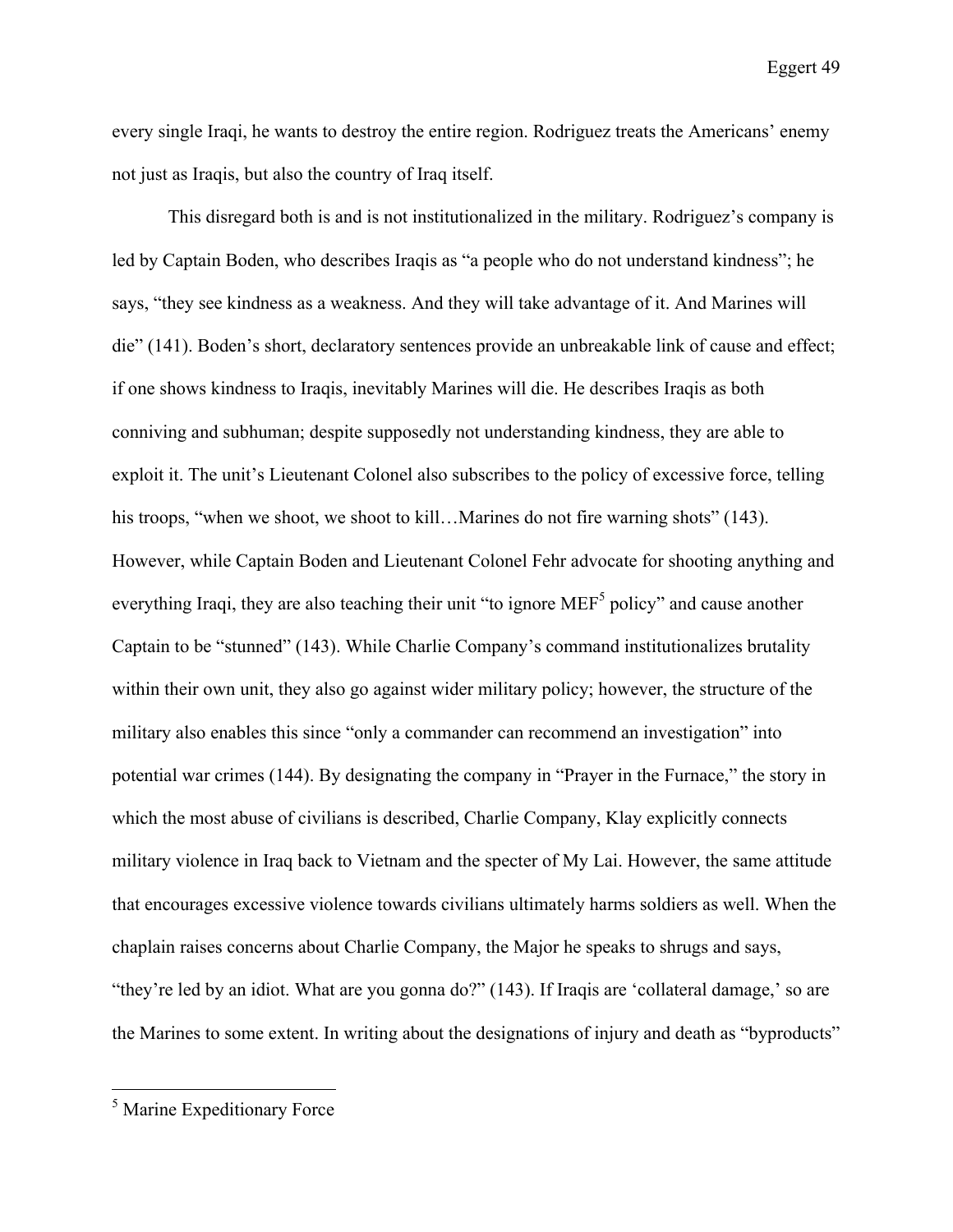of war, Elaine Scarry argues, "if one is talking about the interior activity of war, then injury is not something on the road to a goal, but is the goal itself" (Scarry 74). The American superior officers treat the damage to both Americans and Iraqis as an unfortunate and even unintended side effect to their ultimate goal, but this physical harm actually becomes the goal itself.

Rather than letting anti-war civilian readers self-righteously condemn the soldiers, however, Klay complicates this reading by revealing that the breakdown between enemy soldiers and civilians is not merely an issue of American perception, but an actual crisis of the war. Rodriguez, the soldier who tells his chaplain "the only thing [he wants] to do is kill Iraqis" also shows a photograph of a five or six year old Iraqi child "bending over a box…planting an IED" (148). In another story, a soldier kills a thirteen or fourteen year old child because "the kid had grabbed his dad's AK when he saw [the US soldiers] standing there and thought he'd be a hero and take a potshot at the Americans" (32). While this does not mean that every Iraqi citizen is secretly an insurgent, and does not legitimize indiscriminate killing of Iraqis, it is also not as simple as war-crazed Americans losing the ability to distinguish between combatants and noncombatants. In Iraq, child soldiers have been trained and used by both Saddam Hussein's government and Kurdish armed opposition groups before and after the 2003 United States invasion, as well as the Islamic State of Iraq and the Levant (ISIL or ISIS) (Wessells 236). Ultimately, however, this merely expands the American versus enemy binary without actually dismantling it; while the internal binary of soldier versus civilian or adult versus child breaks down, this only reinforces the ultimate American versus enemy binary by simply expanding the definition of who the enemy is.

Klay also subverts the effect of this blurring of boundaries by presenting the expectation of gleefulness at killing—an expectation on the part of both the soldiers themselves, and the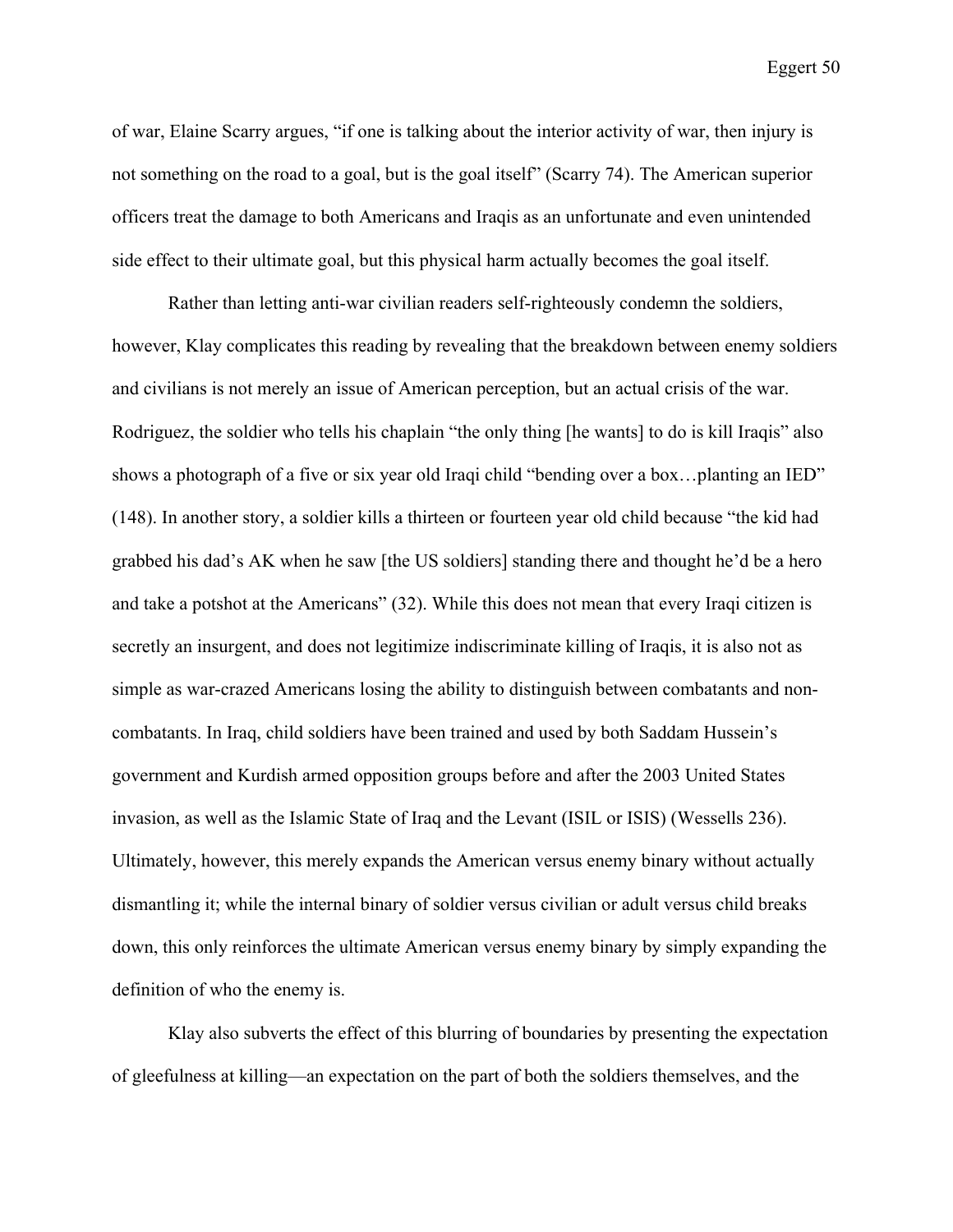book's readers—that is then unfulfilled. Early on in the collection, we are introduced to PFC<sup>6</sup> Dyer, who is "excited" about the chance to "finally pop his cherry and shoot somebody" since "all he's killed so far in the Corps has been paper" (17). However, after he actually does shoot an insurgent who just wounded a fellow soldier, he has to pack the man's wound and finds himself very concerned with the man's welfare. Dyer pulls apart "his own IFA $K^7$  to get gauze for the hajji" which he's "not supposed to do" because "your IFAK is for you" (20). After the soldiers return to base, Dyer repeatedly attempts to ask the doctors how the Iraqi is doing, to the extent that the other soldiers conceal the man's death from him. He ends the story staring glumly into "his ice cream melting into the cobbler" unable to "do the basic things" (27). The same Captain Boden who tells his Marines that Iraqis don't understand kindness has a leadership style "that goes over well with nineteen-year-olds before they've actually been to war" because "when their lives are on the line, Marines want more than pure, unthinking aggression" (131). Klay subverts civilian expectations of military blood thirst by revealing the inexperience—in both soldiers and civilians—that drives this belief, and its potential ramifications for soldiers themselves.

Many of the soldiers also have similar concerns about the efficacy of the war. There is a undercurrent of an "unsettling, sometimes nauseating, sensation of defeat and despair" that runs through the stories; the fact that the "war in Iraq was a misbegotten venture begun on bad intelligence and without a vision to guide the soldiers after they destroyed the state" is not explicitly voiced by the soldiers themselves, but permeates the stories with an overwhelming moral fatigue (Filkins). While none of the narrators or main characters are Iraqi, a translator in "Money as a Weapons System" makes several bitter assertions about American actions in Iraq and the future of the country; he tells the narrator, "You have baked Iraq like a cake…and given

 $6$  Private First Class, the second-lowest rank for enlisted personnel.

 $<sup>7</sup>$  Individual First Aid Kit</sup>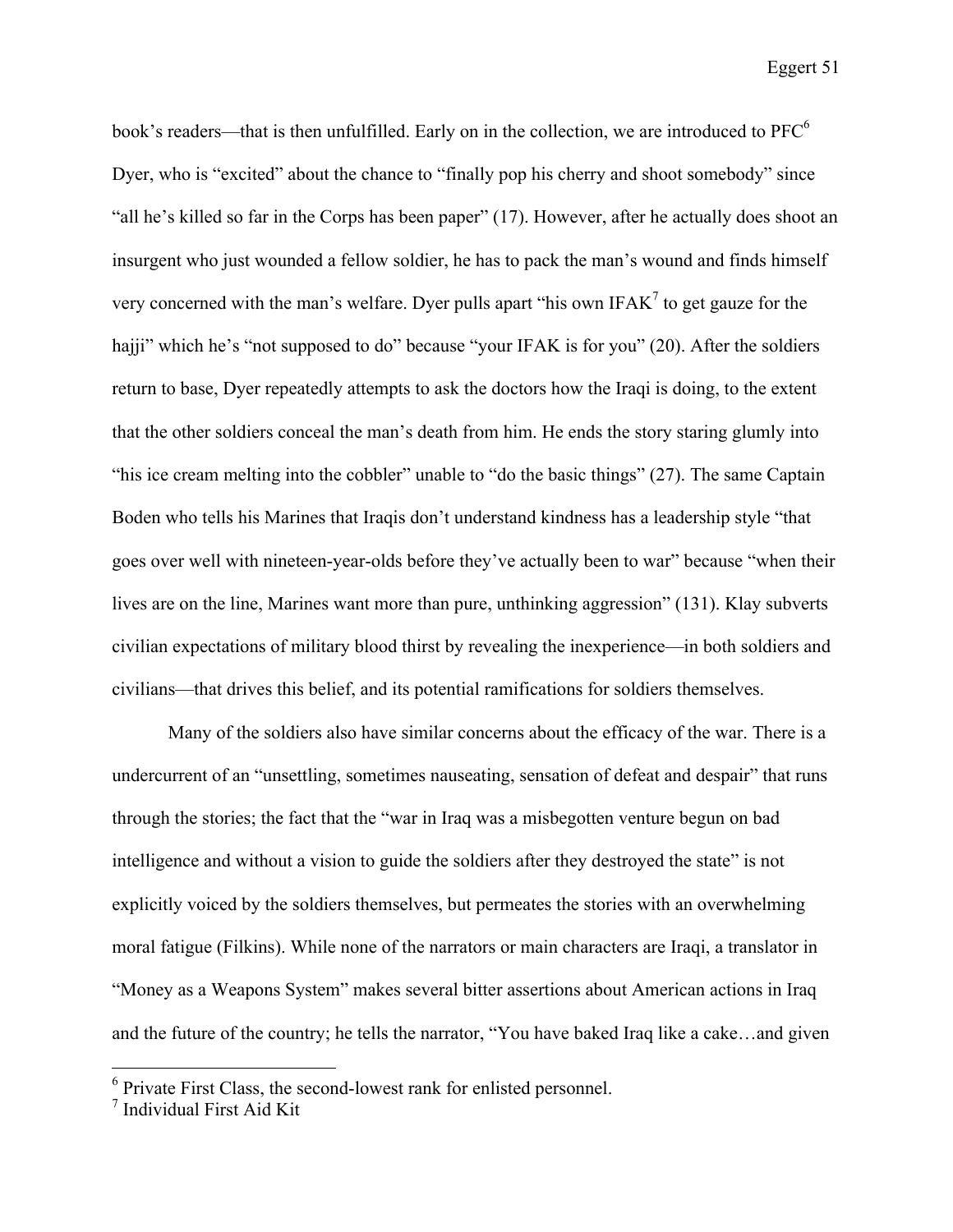it to Iran to eat" (85). While the narrator stammers and tries to dispute this, he is ultimately unable to say the translator is wrong, acknowledging both American pessimism about the war, and the reasonable Iraqi cynicism. This moral fatigue comes out most of all in "Prayer in the Furnace," both during and after the soldiers' deployment. One soldier says to the chaplain, "What are we doing? We go down a street, get IED'd, the next day go down the same street and they've IED'd it again" (147). This sense of moral failure continues to permeate even after soldiers have returned home, shaping how they look at themselves and their actions while deployed. Another soldier from Charlie Company tells the chaplain, complaining about a fellow soldier who's spoken out against the war, "Alex is gonna go and act like a big hero, telling everybody how bad we were. We weren't bad. I wanted to shoot every Iraqi I saw, every day. And I never did" (165). The overwhelming failure of the war, even years later, permeates the soldiers' consciousness to the extent that not killing civilians becomes a success, rather than a given.

Beyond disappointment at the 'morally bruising' battlefield of Iraq, the stories express disillusionment at the reality of war itself; they are disappointed with their country for the war, but also disappointed at themselves for not acting heroically. The chaplain is concerned by the actions of his unit, but also disenchanted with the war itself; he says, "I had at least thought there would be nobility in war" but instead sees "mostly normal men, trying to do good, beaten down by horror, by their inability to quell their own rages, by their masculine posturing and their socalled hardness, their desire to be tougher, and therefore crueler, than their circumstances" (151). He sees the soldiers' potential abuses not as a byproduct of this specific war, but of war in general; it is not that the Iraq War does not live up to the nobility of previous wars, but that the nobility of war is fundamentally a myth. This myth, however, is actively encouraged by the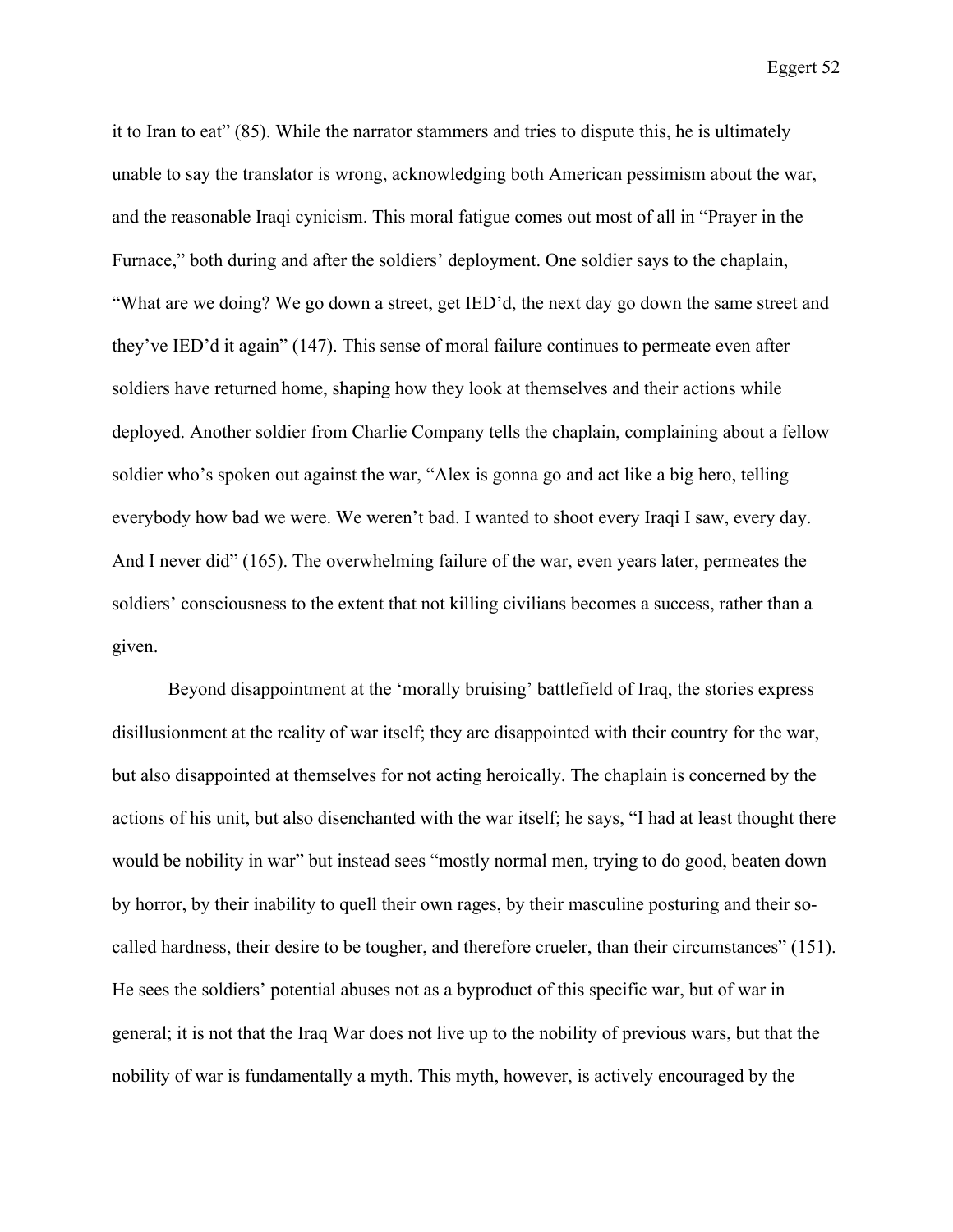army; in 2006, as the Iraq War continue to drag on longer than expected, the US Army replaced its main recruiting slogan, "An Army of One," with the now familiar "Army Strong," emphasizing personal bravery and strength over military unity (Burns). Another of Klay's veterans misses "the idea of Iraq all [his] civilian friends imagine when they say the word, an Iraq filled with honor and violence" (239). He misses not the Iraq that he experienced, but an imagined war in an imagined country that he perceives to be nobler than his own life despite having been to war and knowing that this idea does not exist. Even his unit's "one no-shit hero...like you read about, like you see in the movies" ultimately died saving a man who wasn't in real danger, in an alley the unit had been warned against entering. The story is only heroic if you leave out large chunks; if not, it is simply a pathetic tragedy.

If the experiences of soldiers in-country are characterized by rage and despair, their returns home are distinguished by profound alienation from American civilians. Roughly half the stories take place partly or wholly in America, where the characters feel both unable to describe what they've experienced to their families and friends, and unable to relate to the everyday life of someone who has never been to war. Hypervigilance is a frequent symptom of PTSD, which is estimated to affect between 4 and 17 percent of US Iraq War veterans; however, even veterans without PTSD reported significantly higher rates of hypervigilance than civilians without PTSD (Kimble et. all). After an attempted shopping trip with his wife throws him into a panic, one soldier thinks about the "people walking around by the windows like it's no big deal…people who have no idea where Fallujah is…people who've spent their whole lives at white," the lowest level of alertness or fear (12). In contrast, most veterans "stay orange, all the time" (13). These different levels of alertness to one's surroundings or potential threats color veteran's perspectives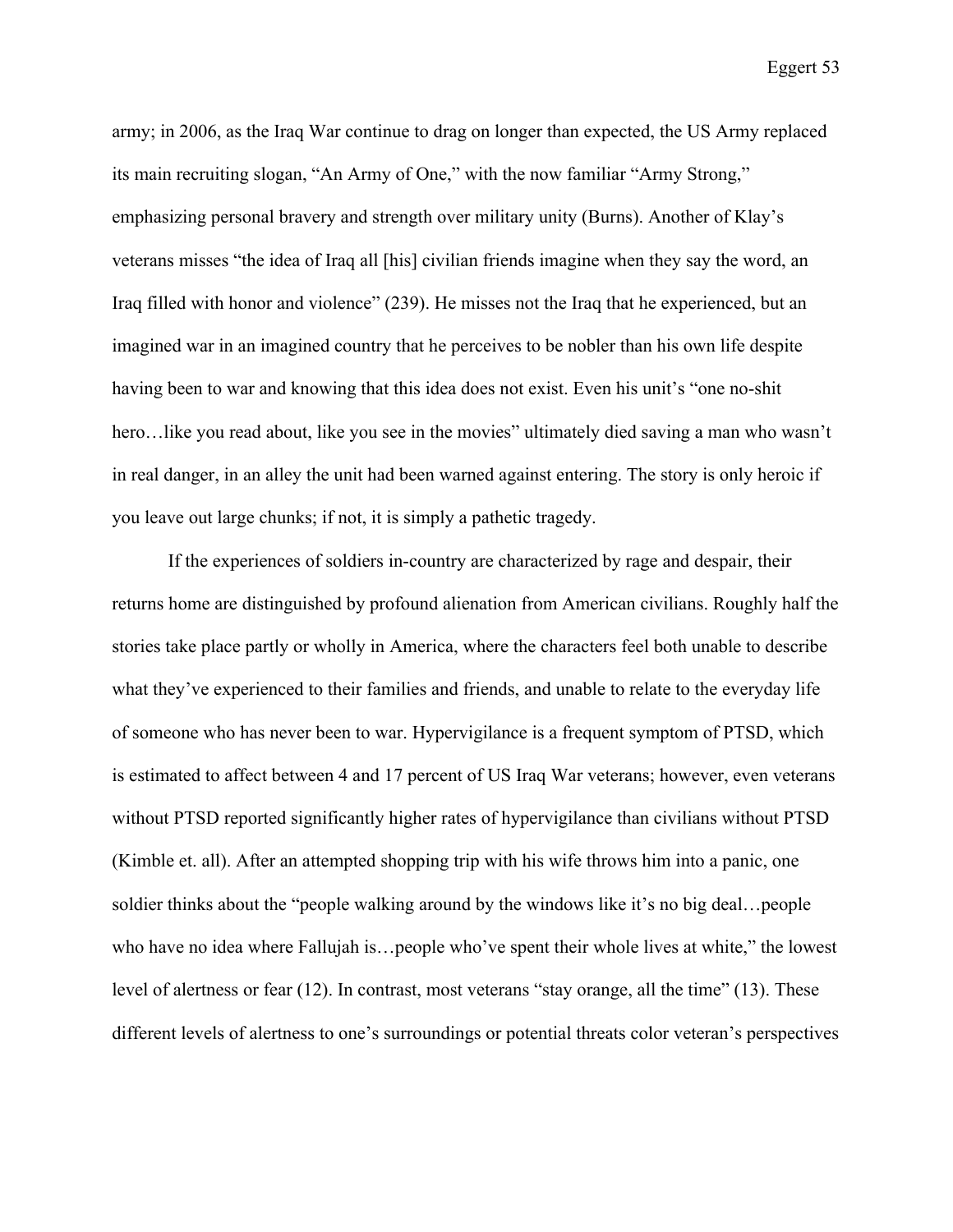on everything, fundamentally separating the way they see the world from the civilians around them.

This disconnect is heightened by the fact that the soldiers perceive civilians' response as primarily falling into one of two camps: empty reverence, or self-righteous contempt. They believe that American civilians either thank them for their service without understanding what that truly entails, or condemn them for choosing to participate in a war that most people don't understand. One narrator sums this up by saying that, "the weird thing with being a veteran…is that you do feel better than most people" because they "risked [their] life for something bigger than [themselves]" even if they didn't "understand American foreign policy or why we were at war"; at the same time, however, they "feel somehow less" because "what happened, what [soldiers] were a part of...was an ugly thing" (203). The lack of a draft is what ultimately both elevates and damns veterans: they chose to go to war, and most American civilians have neither made that choice, nor know anyone who has. The widening gap between soldiers and civilians at home (at the same time that it is collapsing abroad) contributes to an atmosphere that either completely praises or completely condemns soldiers; there is no room for subtlety because for most people, soldiers are an idea rather than real people they know. As such, the soldiers are disgusted by both responses: they neither want the praise, nor feel they deserve all the contempt.

In particular, the soldiers view the evolution from near total support to widespread condemnation of the war as hypocritical. One character says, "It's all phony…when the war started, almost three hundred congressmen voted for it…and seventy-seven senators….but now, everybody's washed their hands of it" (206). Furthermore, even self-identified anti-war people tend to thank the troops for their service: "the insufferable public interest crowd, who hated the war…didn't understand why anyone would ever want to own a gun, let alone fire one…still paid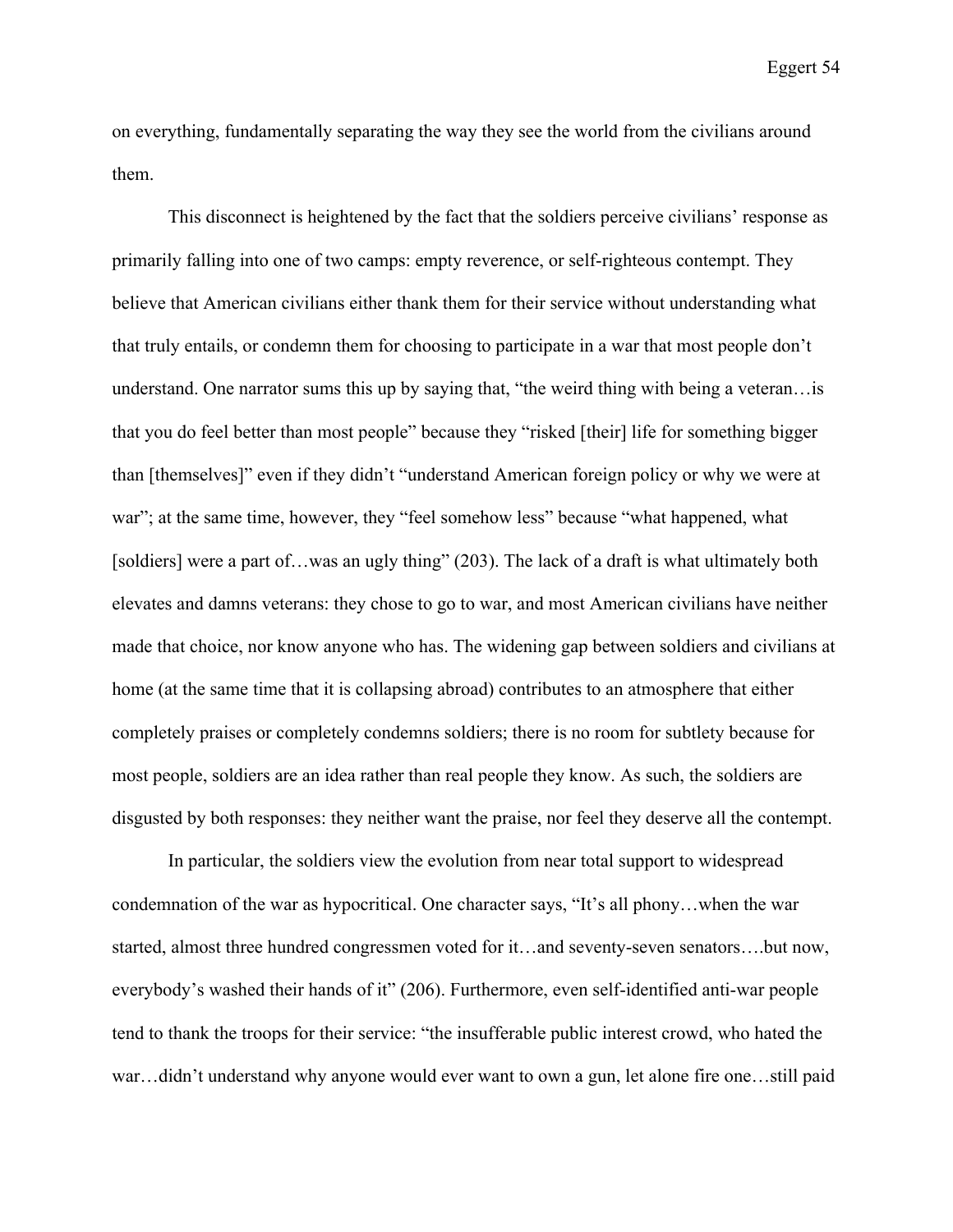lip service to the idea that I deserved some sort of respect" (251). This phenomenon is a different manifestation of the stigmatization of Vietnam veterans; both types of responses treat veterans as a fundamentally separate class of people who impact or are responsible for the war, which civilians do not see themselves as doing. While Klay does not directly talk about the antiwar movement, he views anti-war civilians as ultimately apathetic and not actually contributing to peace. In synthesizing peace movements in response to the Gulf Wars, James Dawes describes how "the peace movement has failed to centrally target....dysfunctional military-industrialism" and so "has restricted itself to the marginal role of affecting the length of time allowable for any given conflict" (Dawes 421). The antiwar movement does not address central conditions of the war, so cannot truly impact it, just as antiwar people do not understand what the soldiers experience, so thank them for their service without fully comprehending what they are thanking soldiers for.

However, this reverence versus revulsion dichotomy is fundamentally based on the assertion that no one can understand what soldiers have experienced, a view Klay subtly challenges. One character, himself a veteran, mocks this phenomenon, telling "an old joke, 'How many Vietnam vets does it take to screw in a lightbulb?' 'You wouldn't know, you weren't there'" and describing this attitude as a "game" to manipulate his fellow college students that is ultimately "bullshit" (Klay 170). According to military historian Yuval Harari, this idea of the incommunicability of war experience and trauma developed in the post-Enlightenment period with the shift from a focus on empirical knowledge to personal witnessing and response. He describes this phenomenon in that, "a central tenet of the new stories of war was that those who did not undergo the key experiences of war cannot understand those experiences and cannot understand war in general" (Harari 232). Joyce Wexler expands this idea, stating, "only those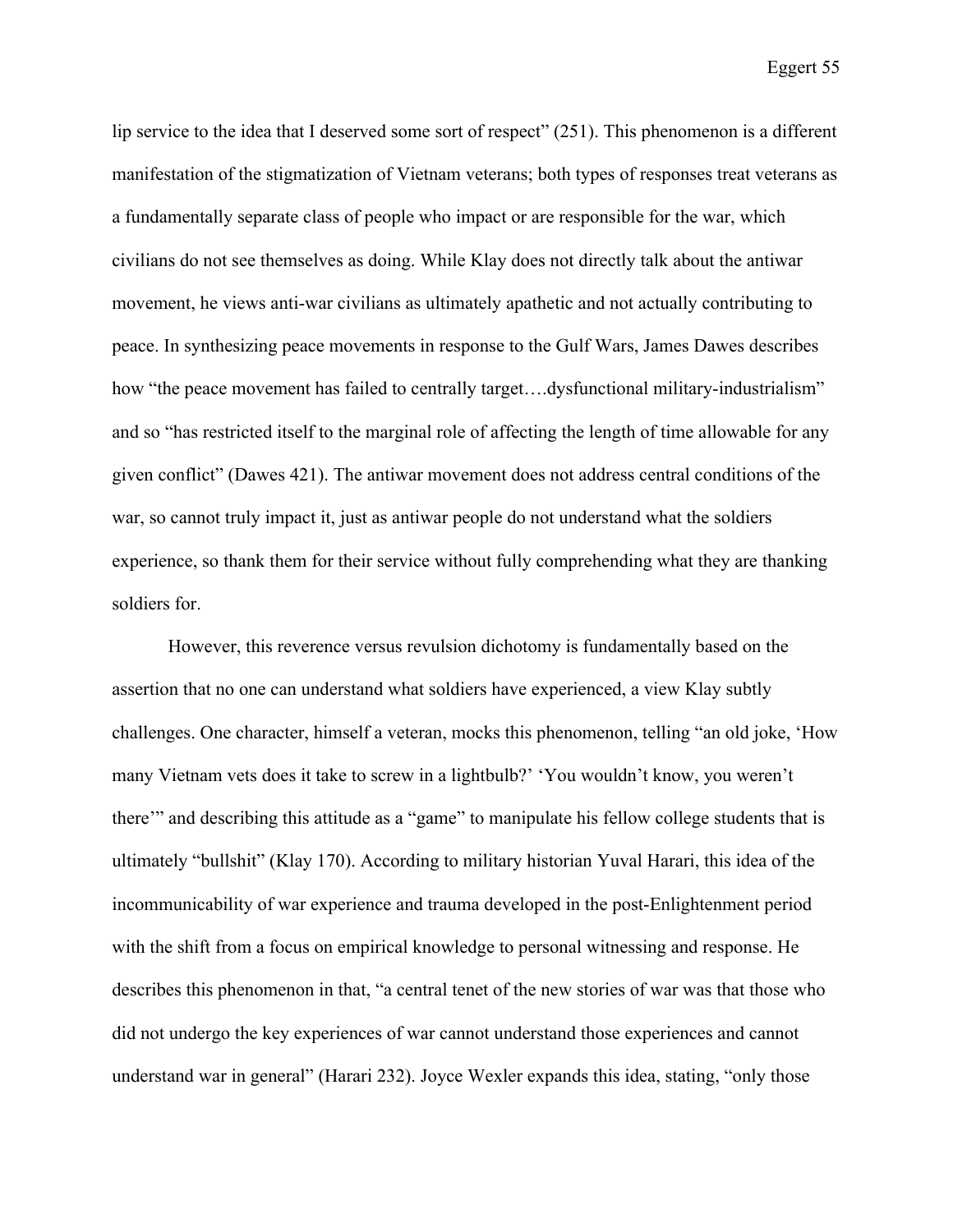who were there can know what [a soldier] knows; others know nothing" (Wexler 2). While an accepted convention of war writing since the mid-eighteenth century, Klay disputes what he calls the "[fetishization of] trauma as incommunicable," which is "an abrogation of responsibility" that "lets civilians off the hook from trying to understand, and veterans off the hook from needing to explain" ("After War, A Failure of the Imagination").

Instead, Klay presents instances of civilians who, though they may not have experienced war, have had their own traumatic experiences that Klay argues should allow them to empathize with soldiers, if not directly relate to their experiences. In "Prayer in the Furnace," in response to the soldiers' acknowledgement that many of them think no civilian will be able to understand what they've gone through when they return to the states, the chaplain tells them about a parishioner who had to watch his infant child develop a brain tumor and suffer through chemotherapy for months before finally dying and asks the soldiers, "Who would rather go through that than be in Ramadi?" (Klay 157). While not claiming that their experience of war is relatable to civilians, he argues that their experience of *suffering* is, and that this can be used as a building ground for the seemingly unbridgeable gap between soldier and civilian. In particular, women who have experienced sexual assault, and veterans who have experienced combat tend to report post-traumatic stress disorder at similar report (Farley et. all 3). In another instance, this same opportunity for connection is lost because the civilian woman, a victim of childhood abuse, tells the veteran she has just recounted her painful history to, "I'm not comparing what I've been through to what you have…I'm not saying mine's as bad" (Klay 261). Despite trying to respect the veteran's experience, the woman is actually speaking over him when he says that he doesn't have PTSD and his war experience was actually not as bad as her trauma. Instead, she continues to insist that his experience is unimaginably worse, turning him from an equal to a mythologized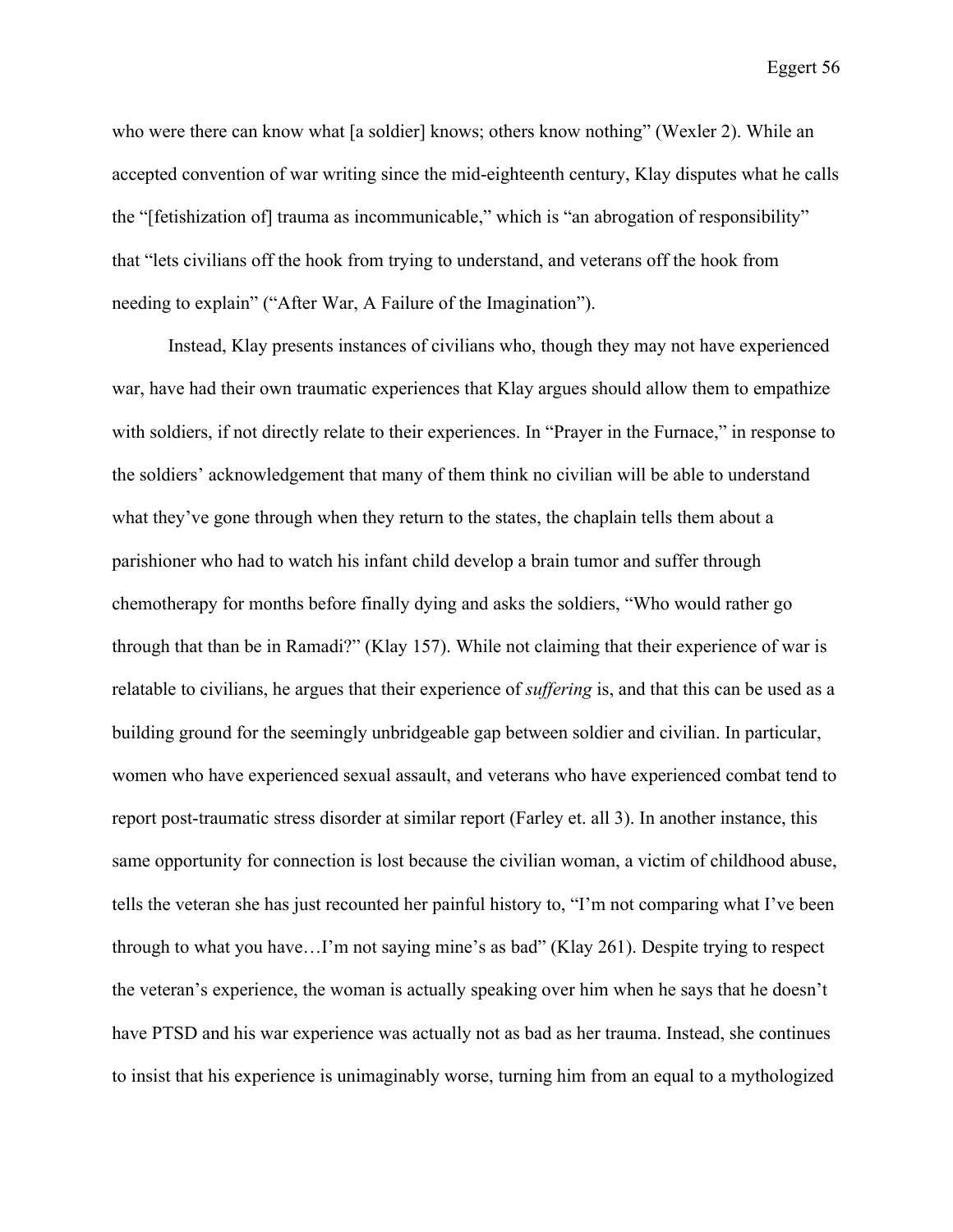veteran figure, an encounter that is taken almost word for word from an exchange Klay himself relates in "After War, A Failure of the Imagination."

That same veteran is able to connect to a civilian friend through the abdication of this position as the ultimate authority on trauma. When trying to decide whether to go into corporate or public interest law, he is told by a drop out from Teach for America, "America is broken, man…trust me, you don't want to be the guy bailing water out of a sinking ship" (253). When he tries to assert his authority on this issue—"'Iraq vet,' I said, pointing at my chest. 'Been there, done that'"—his friend refuses to accept this, saying "I'll throw my middle school tour against your deployment any day" (253). The narrator briefly tries to reassert his authenticity, asking his friend if the middle schoolers shot at him, to which his friend responds that one student stabbed another, after which the narrator is forced to acknowledge that his friend's experience "trumped the shit out of [him]" (253). However, because the veteran is able to acknowledge the similarities between his friend's experience and his own—and because his friend is willing to challenge him—they can commiserate about being "a Band-Aid on a giant sucking chest wound" (253).

Despite *Redeployment*'s wealth of multiple perspectives, it is limited in that all the narrators are still American men. While the Defense Department did not lift their ban on female soldiers in combat positions until 2013, some 300,000 women served in Iraq and Afghanistan (Lemmon). Although officially excluded from combat positions, women attached to combat units endured virtually identical risks as their male counterparts, including engaging enemy fighters in close quarters (King 122). However, in Redeployment, women are by and large reluctant or fearful girlfriends, or sexual conquests, who either venerate or revile the soldiers' experiences, but do not understand them. While Jessie, one of the only female soldiers depicted or named ("War Stories"), is described as tough and presumably competent, the focal point of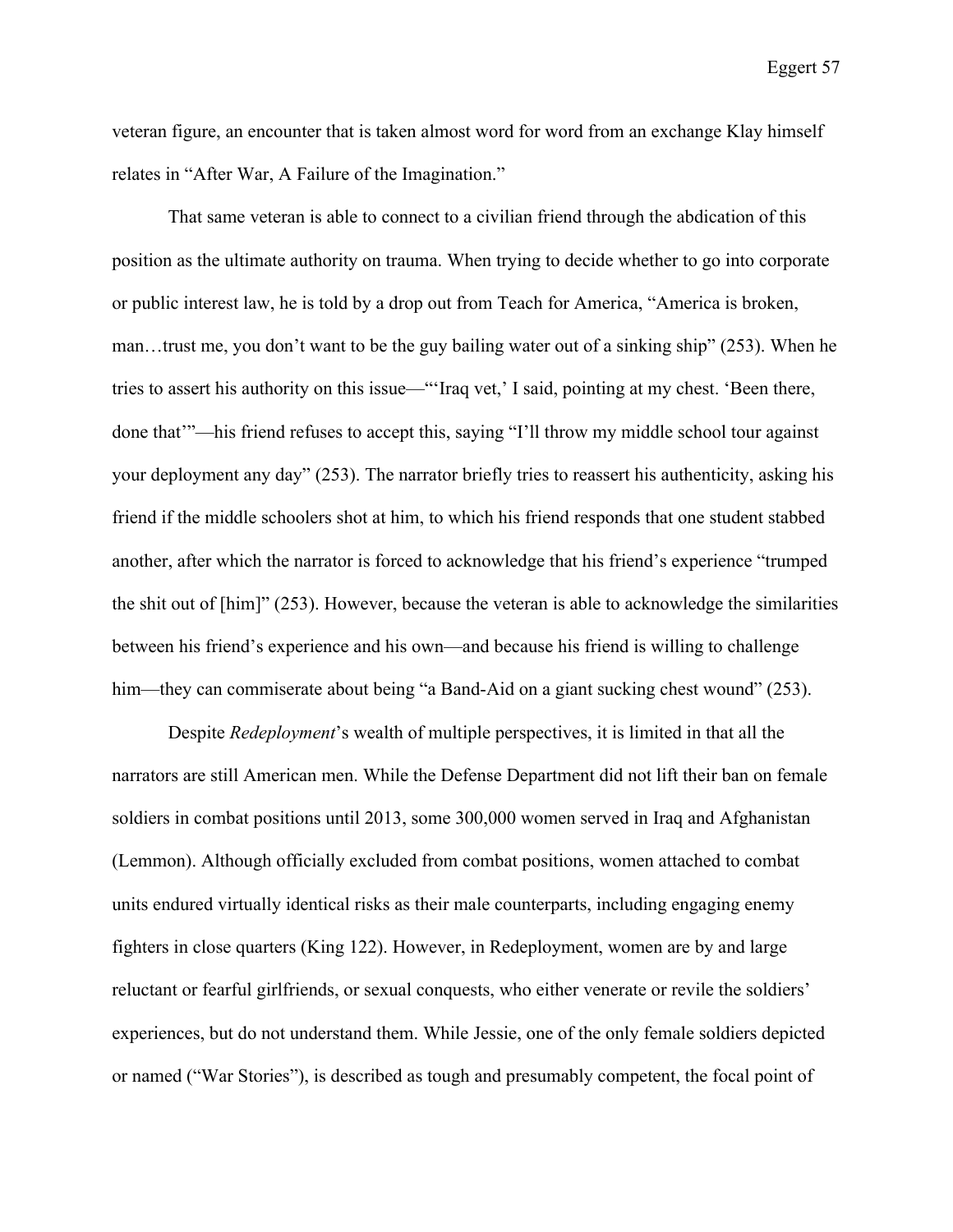her appearance is her relationship with a male soldier, Jenks, and whether or not she will sleep with him, illustrating the principle that "however competent a women might be, her relations with male soldiers are finally determined by her sexuality" (124). The book examines the intricacies and difficulties of modern war—at times explicitly comparing Iraq to earlier wars such as the story entitled "In Vietnam They Had Whores"—but still ultimately considers war to be the provenance of men.

The inclusion of both combatant and non-combatant narrators depicts the multiplicity of experience of the Iraq War, however the divide in narrators creates a false dichotomy in interpretations of the war. The noncombatant narrators—a priest, a Foreign Service officer—are the characters most worried about abuse of power or civilians, and most respectful of the Iraqis they encounter. This divide led one reviewer to condemn the book for "[pigeonholing] veterans as dysfunctional, abusive, dependent, and violent" since the only characters "[allowed] to survive the war with a better understanding of the world" are civilians, or at least noncombatants (Mayfield 3). While I would argue that Klay complicates the perception of even his soldiers as violent, that the most unquestionably non-violent characters are all combatants can lead to a superficial reading that stigmatizes veterans. Furthermore, that all the narrators are Americans leads to Iraqis primarily being portrayed as the backdrop upon which battles are fought or life is lived, rather than real people with real experiences of their own suffering from the war.

*Redeployment* begins with a soldier coming home, and ends with a soldier making his first confirmed kill. The book's nonlinear structure resists a narrative of recovery or closure, fitting for a nation still at war. In the last story, "Ten Kliks South," the narrator becomes obsessed with determining the exact degree of culpability each member of his crew-served gun bears for their role in the killing of insurgents. He asks, "if we used a howitzer to kill somebody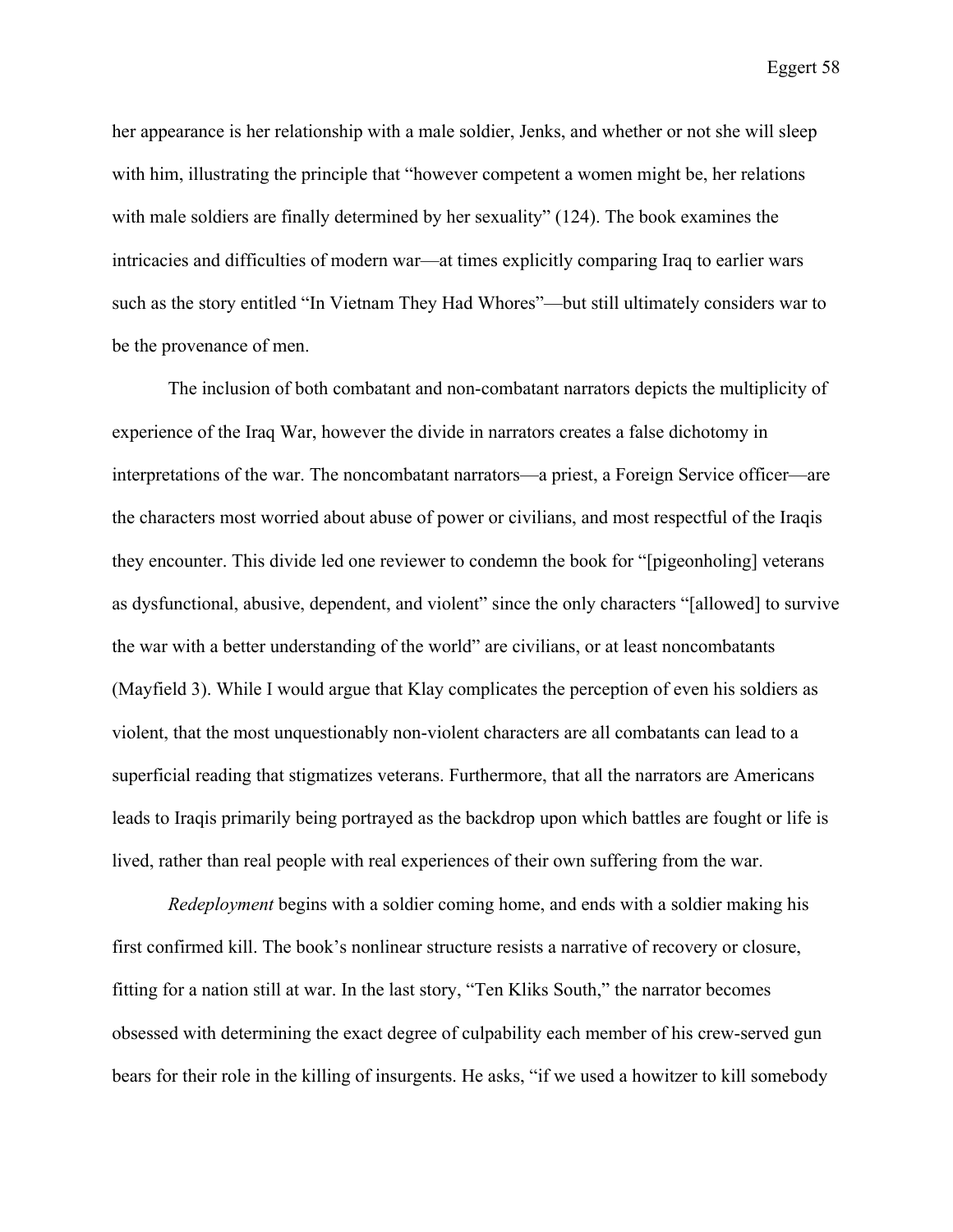back in the states…I wonder what crime they'd charge us with…murder, sure…but for each of us? In what degree? I mean, me and Bolander and Jewett loaded, right?... The lieutenant gave the order" (Klay 274). The narrator's questions reveal an experience of war deeply fragmented and isolated not just from civilians, but from itself; as a single member of a team of gunners, working in conjunction with other teams of gunners, firing on targets from a distance, he literally does not know if he has killed someone or not. Even if he has, he is unable to assess his degree of responsibility: "Platoon-sized is like, forty…figure, six guns, so divide and you got six, I don't know, six point six people per gun….divide it by nine Marines on the gun, and you, personally, you've killed zero point seven something people today. That's like, a torso and a head. Or maybe a torso and a leg" (272).

That Klay chooses to end the book with this story speaks to a larger series of questions surrounding the Iraq War itself. Just as the narrator is unable to tell at exactly what point he has killed, so too goes the ending of the war. While the last official combat troops left Iraq in December of 2011, more than 20,000 Marines and private contractors remained to guard the U.S. Embassy and act as Iraqi military trainers (Denselow). In 2014, the US dispatched troops back to Iraq in response to incursions by the Islamic State of Iraq and the Levant (ISIL or ISIS); as of now, some 5,200 American troops remain in Iraq (Hennigan). Like the soldier unable to tell exactly at what point he has killed someone, we don't know when the war is over. Did the war ever end? Does it end when the last US troops leave the country, or when the American public stops caring about it? Should the United States be like this soldier, dividing up what percentage of torsos and heads and legs we, personally, are responsible for? Is it possible for a nation to simultaneously be at war and not at war, if the war impacts only a miniscule number of its citizens?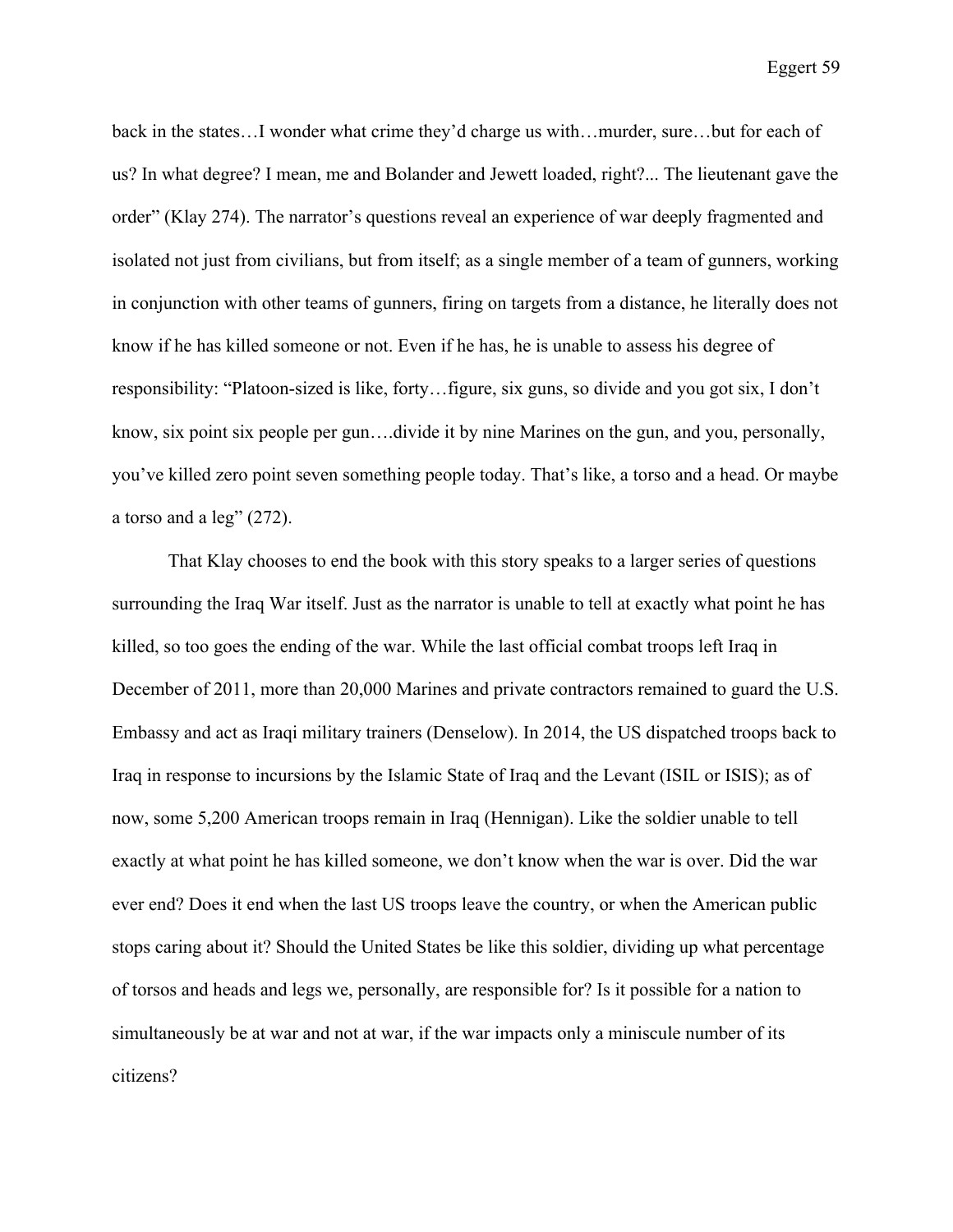## **Conclusion**

I began with a poem that illustrated the relentless binarizing of war, and I want to close with another poem that shows some of the breakdowns in these binaries. *Here, Bullet*, is the first book of poetry by veteran Brian Turner, written primarily while he spent a year as an infantry team leader in Iraq, beginning in November of 2003. Unlike much other American war writing, *Here, Bullet* writes from both American and Iraqi perspectives, and "[keeps] sight of the individuality of the Iraqi people" (Najmi 56). Turner's multi-voiced narration rejects the idea of 'sides' in war; rather, he argues, everyone experiences suffering. In one poem, "The Hurt Locker<sup>8</sup>," the poem rejects divisions and instead opens with the unifying experience of pain. The poem begins, "Nothing but hurt left here / Nothing but bullets and pain / and the bled-out slumping" (Turner 13). The poem does not distinguish between American hurt and Iraqi hurt or identify whose "bled-out" bodies are "slumping"; rather, everyone suffers regardless of whose bullets are fired.

In the next stanza, the poem differentiates different experiences in the war, but continues to blur binaries between soldiers and civilians. Turner writes, "Believe it when you see it. / Believe it when a twelve-year-old / rolls a grenade into the room" (13). He continues, "Believe it when four men / step from a taxicab in Mosul / to shower the street in brass / and fire" (13). Turner depicts the breakdown of categorization. In particular, the image of men stepping from a taxicab, not usually imagined as a vehicle of war, to attack, forces readers to imagine 'real life'—which we, as Americans, consider to be life not at war—and war co-existing side by side. Furthermore, that the command to "believe it"—the it, in this case, being that nothing is left but

<sup>&</sup>lt;sup>8</sup> Although the poem shares a name with Kathryn Bigelow's 2008 Iraq War film, there is no connection between the two. The phrase "the hurt locker" originated during the Vietnam War, and, along with related phrases such as "in the hurt bag" and "in the hurt seat," was used to mean "in trouble or at a disadvantage; in bad shape" (Lighter).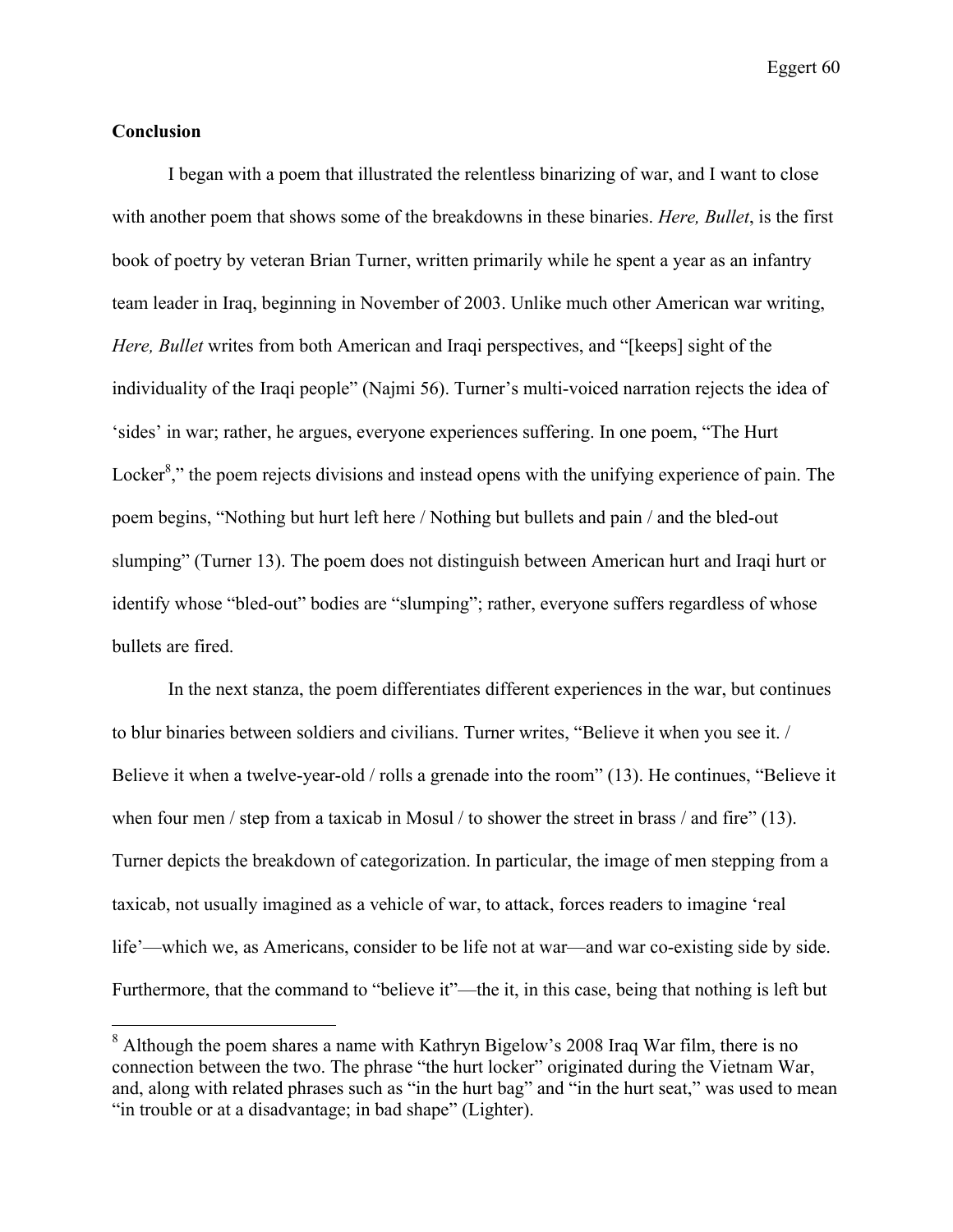hurt—comes primarily because of a twelve year-old throwing a grenade implies not just that we must contemplate a world in which twelve year-olds are simultaneously children in need of protecting and the perpetrators of war, but that no one should be able to remain unscathed in the face of this reality.

The poem ends with a return to amorphous images of violence and pain. Turner writes, "Open the hurt locker / and see what there is of knives / and teeth. Open the hurt locker and learn / how rough men come hunting for souls" (13). The final lines of the poem pull back from the specifics the Iraq War to return to more primeval and enduring aspects of war; rather than IEDs, drones, or sniper rifles, the weapons are "knives and teeth," and rather than oil, the installation of an American-friendly regime, or the proliferation of weapons of mass destruction, the objective of the "rough men" is "hunting for souls" (13). I open with this poem not just to show the disintegration of some of the binaries present in my opening case study, but also to interrogate the poem's demand of its (presumably American) audience: to listen and learn, illustrating the disconnect the author believes to exist between war experiences and war perceptions.

Throughout this paper, I have examined the effects of binary thinking on American Vietnam and Iraq War writing. In particular, I have looked at the dichotomy between American soldiers and who they consider their enemies to be while deployed, and the relationship between American soldiers and American civilians at home. While a true assessment of the impact of the elimination of the draft is beyond the scope of this project, I would argue that this has been one of the most significant factors in the widening gap between the American military and the broader American public. This disconnect, in turn, leads to a lack of oversight or concern for military actions abroad, causing the perpetual "waging of war against distant, racialized others, mainly in the Global South" because of the lack of impact on everyday American lives (Deer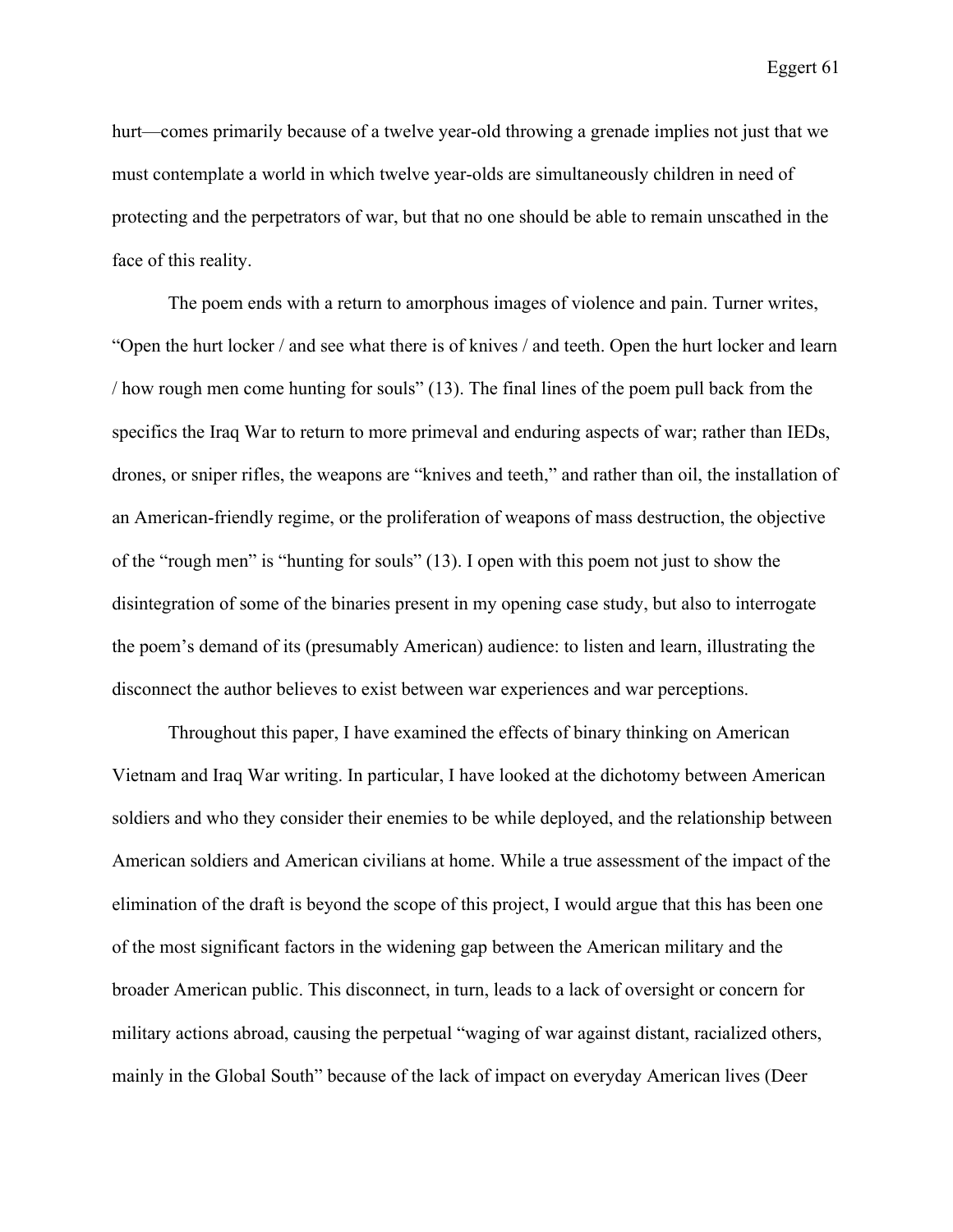315). Journalist James McGovern, in a 2007 proposal to raise taxes so as to truly spread the impact of war on Americans, describes a photograph he encountered of a handwritten sign in a US military facility in Ramadi, Iraq, which read, "America is not at war. The Marine Corps is at war; America is at the mall" (McGovern).

I explore how this disconnect begins to increase during the Vietnam War, which had a draft but was still disproportionately fought by poor people of color who could not avoid the draft through graduate school deferments or loopholes. The perceived alienation in *The Things They Carried* goes hand in hand with the scapegoating of individual soldiers in *In the Lake of the Woods*. Public disgust for veterans during and after the Vietnam War largely transforms into empty reverence for Iraq War veterans, in which even anti-war people thank soldiers for their service without understanding what it is they're thanking them for. Both *The Yellow Birds* and *Redeployment* depict returning soldiers who are unable to connect those around them because they are seen as abstractions rather than people.

Corresponding to increasing alienation of American soldiers from the American public is the collapsing of distinctions between enemy combatants and noncombatants, due to the changing nature of warfare. In *The Things They Carried*, despite treating the Vietnamese civilians he encounters as alien others, O'Brien recognizes their status as noncombatants. *In the Lake of the Woods* portrays the wholesale slaughter of Vietnamese civilians during the notorious My Lai massacre, but also the acknowledgement from the narrator of the immorality of these actions. In *The Yellow Birds*, Bartle fails to meaningfully distinguish between Iraqi insurgents and Iraqi militants because they all exist in the background of his personal drama with Murphy. Finally, *Redeployment* displays the murkiness of morality in war zone in which not only do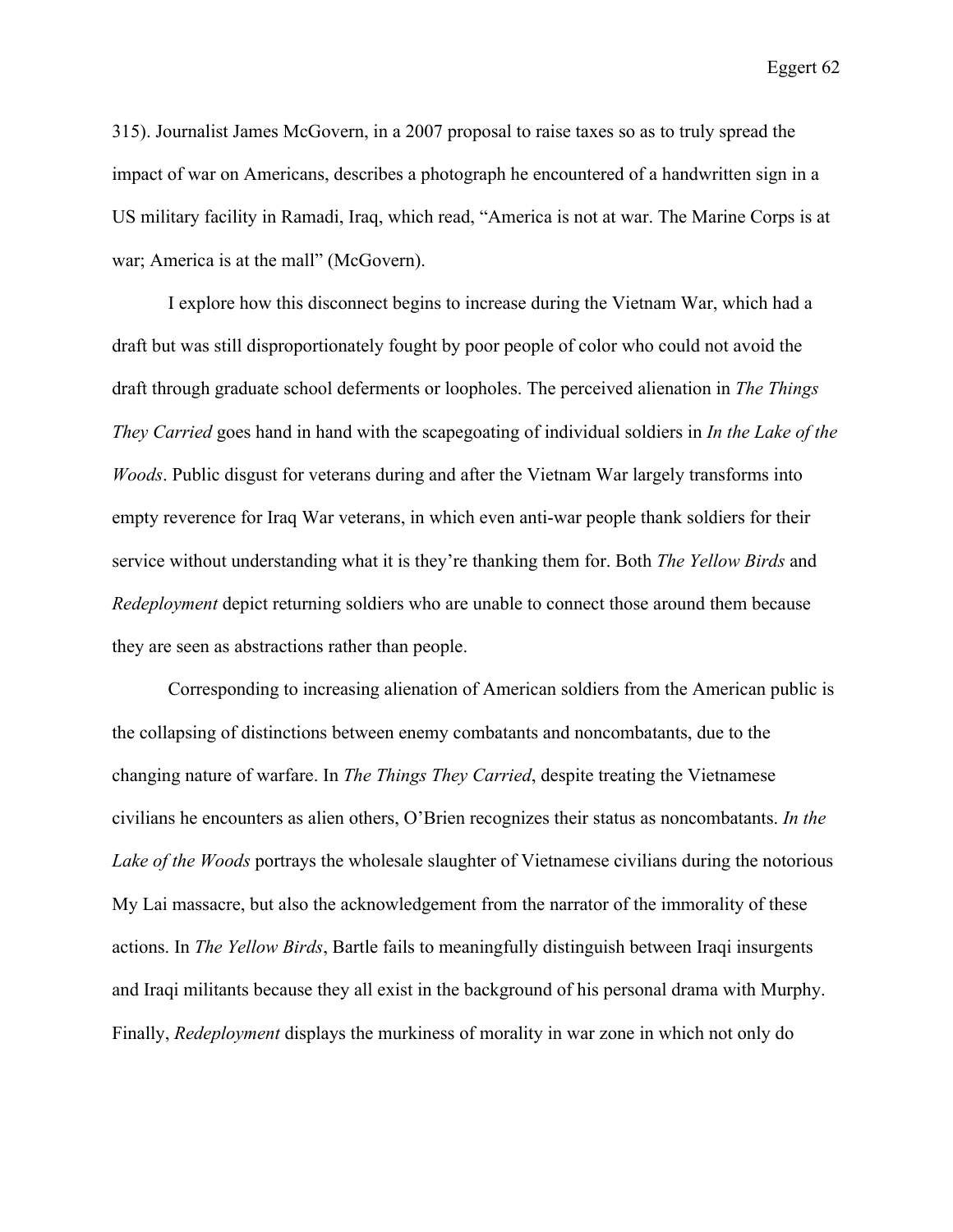American soldiers fail to differentiate between soldiers and civilians, but it is unclear to what extent these categorizations still exist.

In part because of the increased mechanization of war with drones and longer-range guns, not only are American civilians alienated from the wars our country is fighting, but soldiers themselves are increasingly so as well. The final story of *Redeployment* is narrated by a soldier who is unsure whether or not he has killed anyone, or to what is his degree of responsibility. Yet this soldier is still deployed in Iraq; increasingly, however, US weapons of war are controlled by military operatives from thousands of miles away, with even less of a personal stake in their actions, or not piloted at all. In "The Case For and Against Autonomous Weapons Systems," James Dawes argues that the use of AWS will create a dystopian nightmare in which war is seen to have no casualties, "a shocking moral hypocrisy that only counts dead bodies on 'our' side" (Dawes 614). The lack of personal investment in America's wars by the majority of Americans has already increased the frequency and duration of war; if no one in a country, whether soldiers or civilians, is threatened during war which is deemed to have no casualties, we come closer and closer to the Clausewitzian idea of total war without moral limits.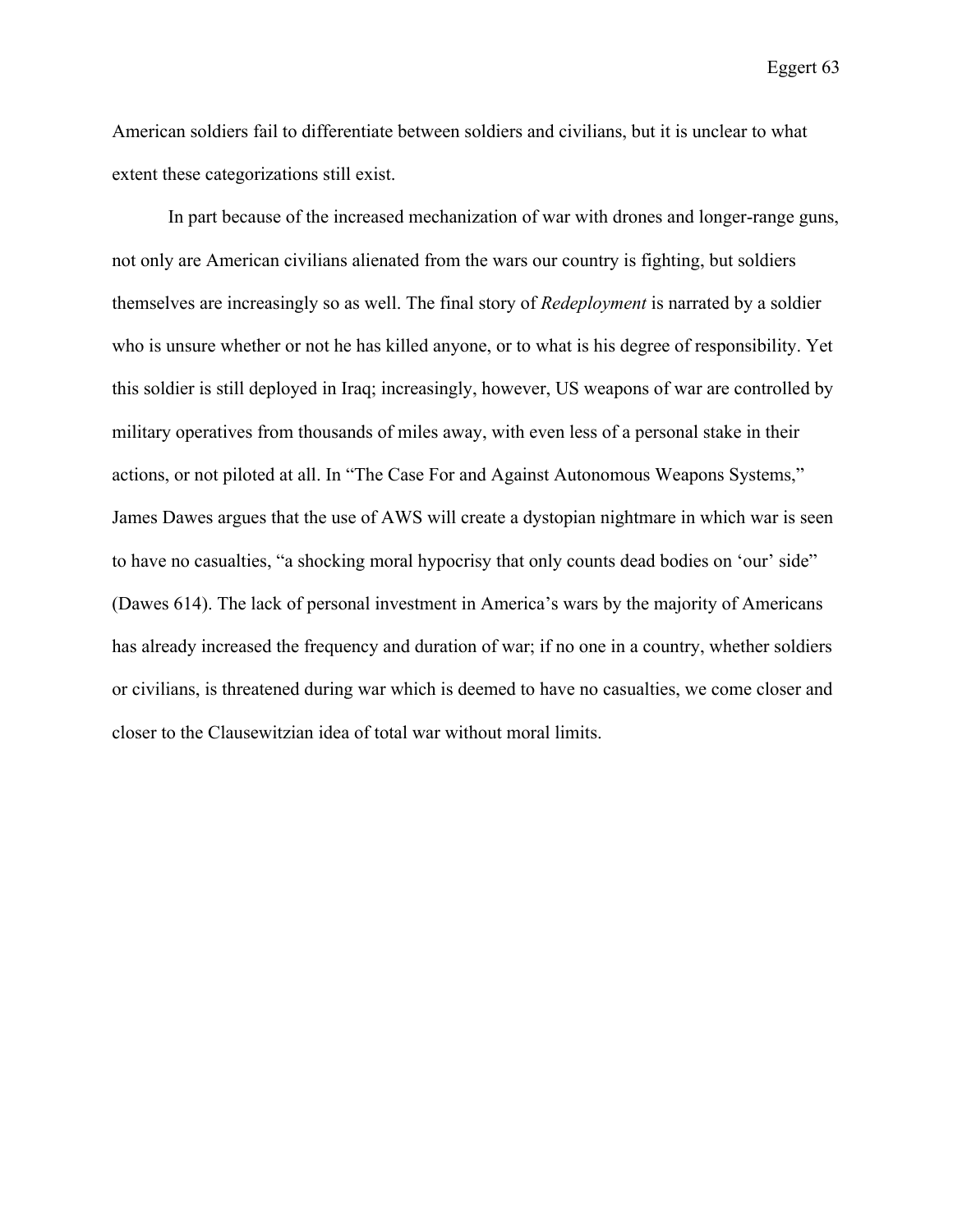## **Works Cited**

- Anderson, David L. "What Really Happened?" *Facing My Lai: Moving Beyond the Massacre* ed. Anderson, University Press of Kansas, 1998, pp. 1-18.
- Appy, Christian. *Working Class War: American Combat Soldiers and Vietnam*. University of North Carolina Press, 1993.
- Arendt, Hannah. *Eichmann in Jerusalem: A Report on the Banality of Evil*. Penguin Books, 1976.
- --. *On Revolution*. Viking Press, 1963.
- Aquinas, Thomas. *Summa Theologica*. Benziger, 1947.
- Basu, Moni. "Why Suicide Rates Among Veterans May be More than 22 a Day." *CNN* 14 November 2013.
- Belknap, Michal. *The Vietnam War on Trial: The My Lai Massacre and the Court-Martial of Lieutenant Calley*. University Press of Kansas, 2002.
- Burns, Robert. "Army Launching 'Army Strong' Ad Campaign." *The Washington Post* 9 October 2006.
- Christopher, Renny. *The Viet Nam War/The American War: Images and Representations in Euro-American Vietnamese Exile Narratives.* University of Michigan Press, 1995.
- Clarke, Michael Tavel. "'I Feel Close to Myself': Solipsism and US Imperialism in Tim O'Brien's *The Things They Carried*." *College Literature: A Journal of Critical Literary Studies* vol. 40, no. 2, 2013, pp. 130-154.
- Clausewitz, Carl von. *On War*. Trans. Michael Howard and Peter Paret. University of Princeton Press, 1989.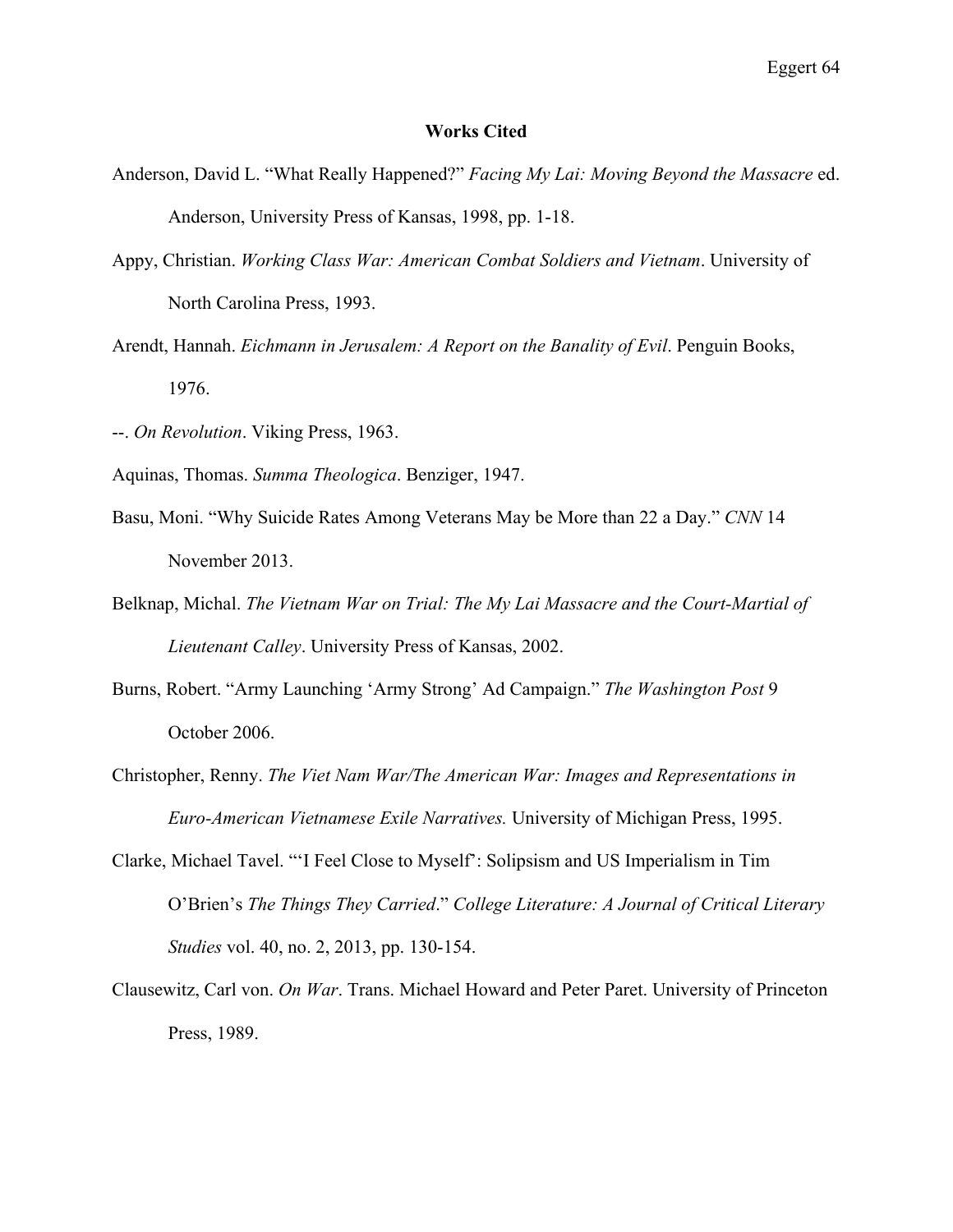- Cohen, Samuel. "Triumph and Trauma: *In the Lake of the Woods* and History." *Clio: Journal of Literature, History, and the Philosophy of History* vol. 53, no.3, 2007, pp. 219-36.
- Crown, Sarah. "Kevin Powers on *The Yellow Birds*: 'I Felt Those Things, and Asked the Same Questions.'" *The Guardian* 13 November 2012.
- Darda, Joseph. "The Ethnicization of Vietnam America: Larry Heinemann, Toni Morrisson, and Military Whiteness after Vietnam." *Contemporary Literature* vol. 57, no. 3, 2016, pp. 410-440.
- Dawes, James. "The Case For and Against Autonomous Weapons Systems." *Nature Human Behavior* vol. 1, 2017, pp. 613-614.
- --. *The Language of War*. Harvard UP, 2005.
- --. "Limits to Violence." *A New Literary History of America*. Eds. Marcus Greil and Sollors Werner. Harvard UP, 2009.
- --. "The Gulf Wars and the US Peace Movement." *American Literary History*, vol. 21, no. 2, 2009, pp.418-428.
- Deer, Patrick. "Beyond Recovery: Representing History and Memory in Iraq War Writing." *Modern Fiction Studies* vol. 63, no. 2, 2017, pp. 312-335.
- --."Mapping Contemporary American War Culture." *College Literature* vol. 43, no. 1, 2016, pp. 48-90.

Denselow, James. "The US Departure from Iraq is an Illusion." *The Guardian* 25 October 2011.

DeRosa, Aaron and Stacy Peebles. "Enduring Operations: Narratives of the Contemporary Wars." *Modern Fiction Studies* vol. 63, no. 2, 2017, pp. 203-224.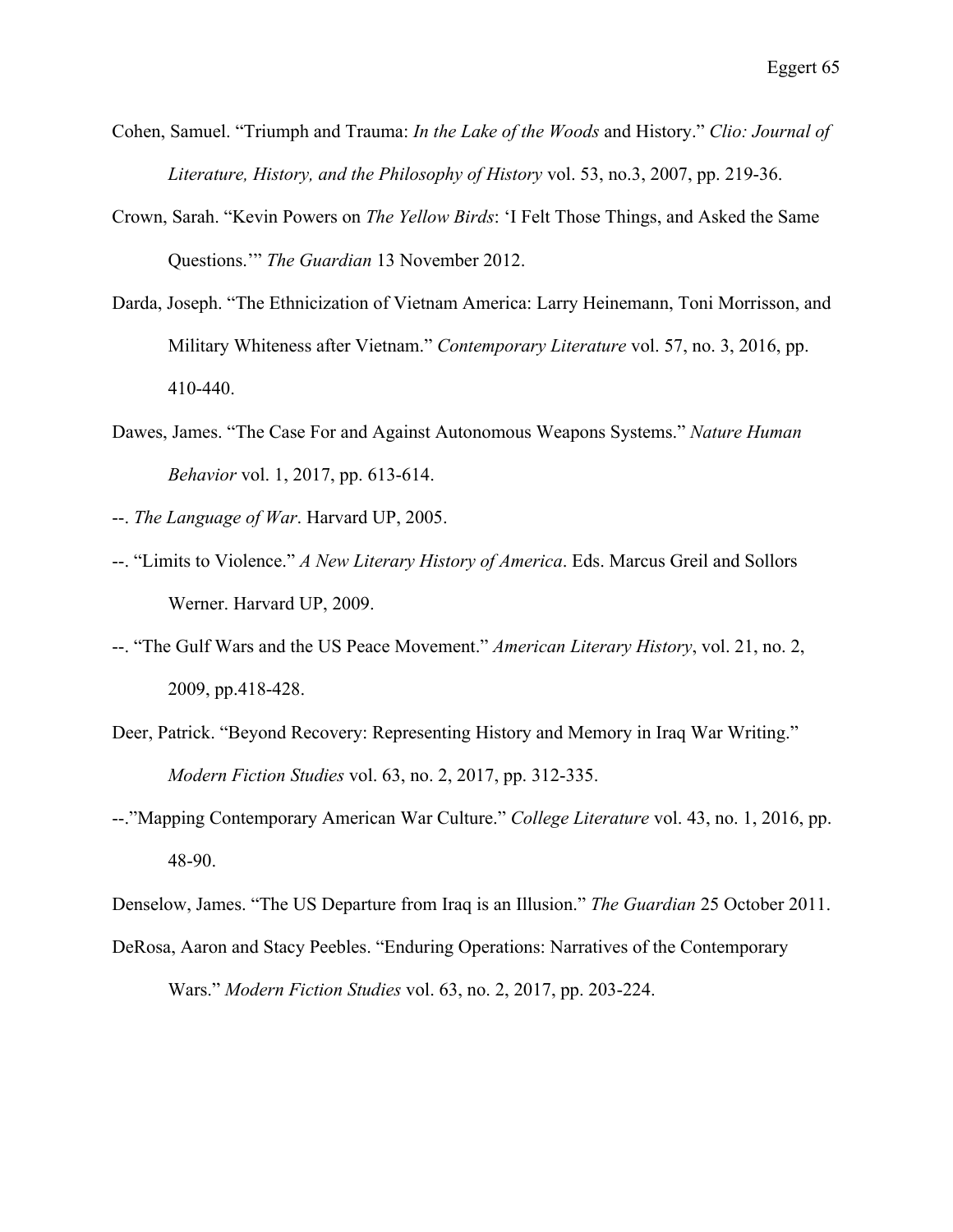Dunnaway, Jen. "'One More Redskin Bites the Dirt': Racial Melancholy in Vietnam War Representation." *Arizona Quarterly: A Journal of American Literature, Culture, and Theory* vol. 64, no. 1, 2008, pp. 109-129.

"Empathy." *Stanford Encyclopedia of Philosophy* 14 February 2013.

Fallows, James. "The Tragedy of the American Military." *The Atlantic* January/February 2015.

--. "What Did You Do in the Class War, Daddy?" *Washington Monthly* vol. 8, no. 12, 1977.

- Farley, Melissa, et. all. "Garden of Truth: The Prostitution and Trafficking of Native Women in Minnesota." *Minnesota Indian Women's Sexual Assault Coalition,* 27 October 2011, pp. 1-69.
- Filkins, Dexter. "The Long Road Home: *Redeployment* by Phil Klay." *New York Times* 6 March 2014.
- Foster, Cody. "Did America Commit War Crimes in Vietnam?" *The New York Times* 1 December 2017.

Fussell, Paul. *The Great War and Modern Memory*. Oxford UP, 2013.

Galdorisi, George. "Why We Leave No Man Behind." *CNN* 9 June 2014.

Gallagher, Matt. "Where's the Great Novel about the War on Terror?" *The Atlantic*. 14 June 2011.

Goldenberg, Suzanne and Oliver Burkeman. "George's War." *The Guardian* 11 February 2004.

Harari, Yuval. *The Ultimate Experience: Battlefield Revelations and the Making of Modern War Culture, 1450-2000.* MacMillan, 2008.

Hartley, L.P. *The Go-Between*. Harlow, 1972.

Haytock, Jennifer. "Reframing War Stories: Multivoiced Novels of the Wars in Iraq and Afghanistan." *Modern Fiction Studies* vol. 63, no. 2, 2017, pp. 336-354.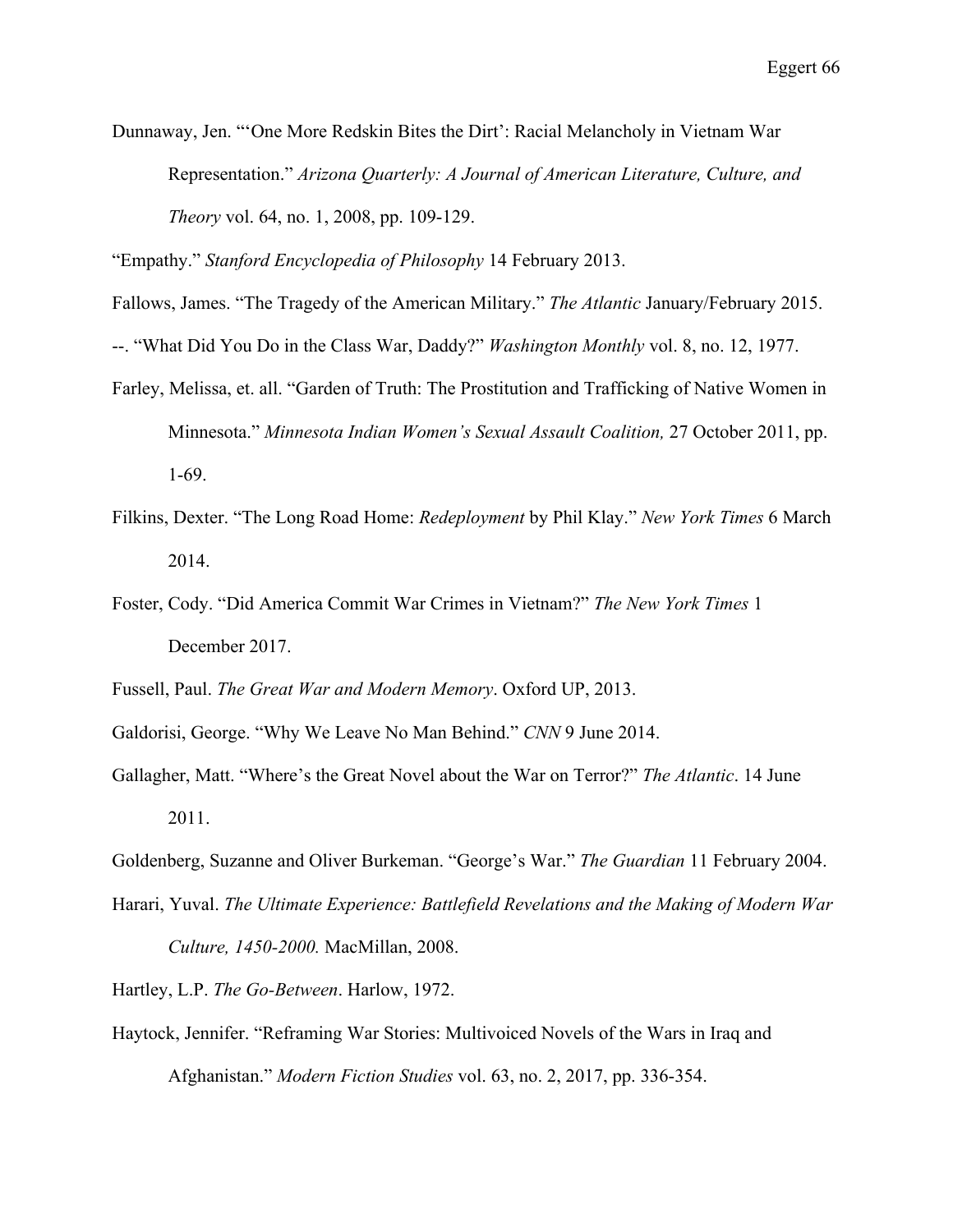- Hennigan, W.J. "Trump Administration Stops Disclosing Troop Deployments in Iraq and Syria." *Los Angeles Times* 30 March 2017.
- International Committee of the Red Cross (ICRC). *Convention for the Amelioration of the Condition of the Wounded in Armies in the Field (First Geneva Convention)*. 22 August 1864.
- International Committee of the Red Cross (ICRC). *Geneva Convention Relative to the Protection of Civilian Persons in Time of War (Fourth Geneva Convention)*, 12 August 1949.

Kempe, Janet and Robert Bossarte. "Suicide Data Report." *Department of Veterans Affairs* 2012.

- Kimble, Matthew, Kevin Fleming and Kelly Bennion. "Contributors to Hypervigilance in a Military and Civilian Sample." *Journal of Interpersonal Violence*, vol. 28, no. 8, 2013, pp. 1-17.
- King, Anthony. "The Female Combat Soldier." *European Journal of International Relations* vol. 22, no. 1, 2016, pp. 122-143.

Klay, Phil. "After War, a Failure of the Imagination." *The New York Times* 8 February 2014. --. *Redeployment*. Penguin, 2014.

Komunyakaa, Yosef. "Missing in Action." *Dien Cai Dau*. Wesleyan UP, 1998.

Kristoff, Nicholas. "The Silence of Bystanders." *The New York Times* 19 March 2006.

LeGro, Tom. "Conversation: Kevin Powers, Author of *The Yellow Birds*." *PBS* 4 October 2012.

- Lemmon, Gayle Tzemach. "Women in Combat? They've Already Been Serving on the Front Lines, With Heroism." *Los Angeles Times* 4 December 2015.
- Lighter, J.E. *The Random House Historical Dictionary of American Slang, Volume II: H-O*. Random House, 1997.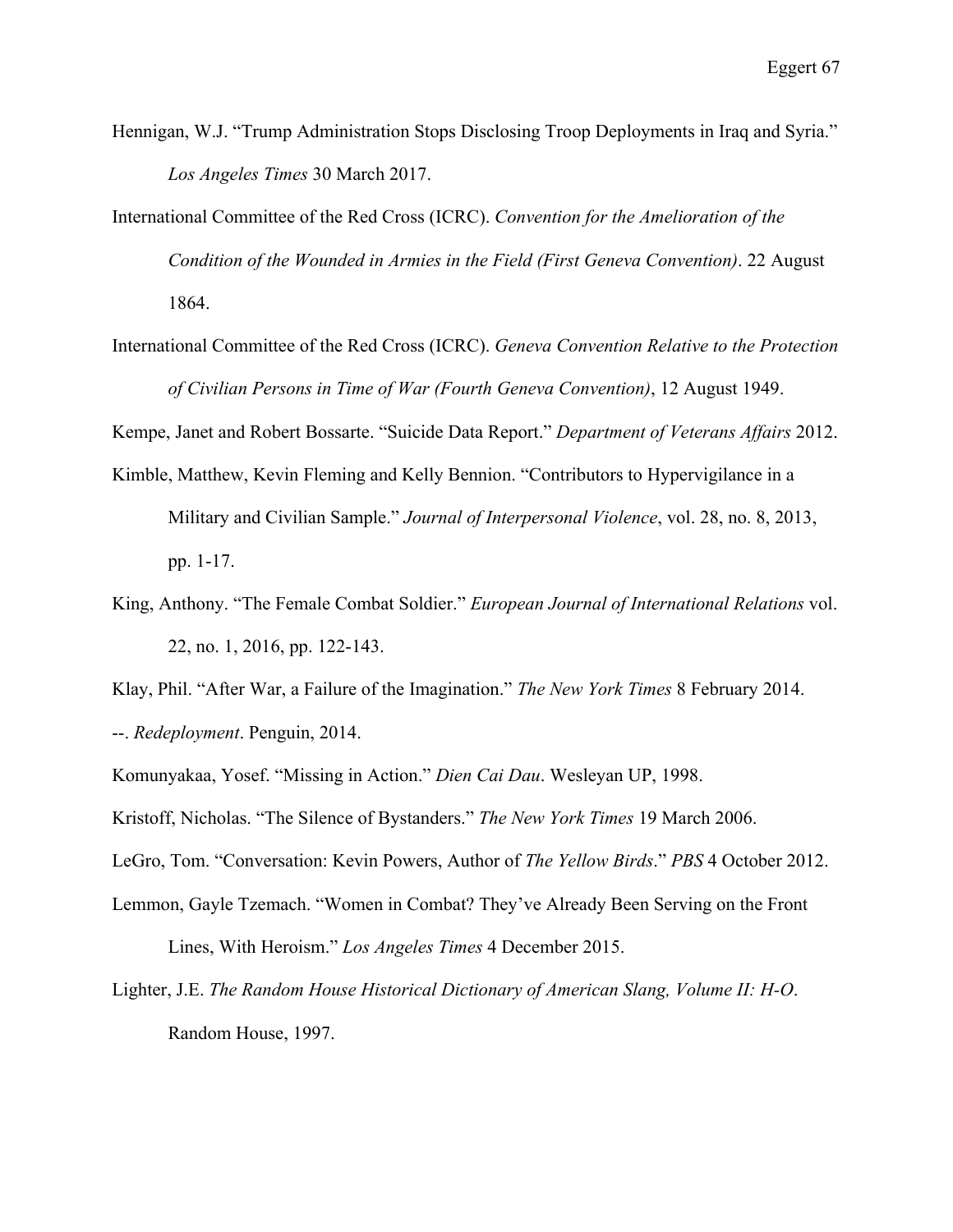- Mann, Joelle. "Mapping Memory: Moving Between Trauma and Terror in *The Yellow Birds*." *Critique: Studies in Contemporary Fiction* vol. 58, no. 4, 2018, pp. 340-350.
- Mayfield, Tyrell. "Reflections on *Redeployment*." *War, Literature, and the Arts*, vol. 28, no. 1, 2016, pp. 1-3.
- Melley, Timothy. "Postmodern Amnesia: Trauma and Forgetting in Tim O'Brien's *In the Lake of the Woods*." *Contemporary Literature* vol. 44, no. 1, 2003, pp. 106-131.

McGovern, James. "The Iraq Money Pit." *The Boston Globe* 4 October 2007.

Najmi, Samina. "The Whiteness of the Soldier-Speaker in Brian Turner's *Here, Bullet*." *Rocky Mountain Review* vol. 65, no. 1, 2011, pp. 56-78.

O'Brien, Tim. *In the Lake of the Woods*. Houghton Mifflin, 2006.

--. *The Things They Carried*. Houghton Mifflon, 2009.

Oliver, Kendrick. "Atrocity, Authenticity and American Exceptionalism: (Ir)rationalising the Massacre at My Lai." *Journal of American Studies* vol. 37, no. 2, 2003, pp. 247-268.

"Pentagon Papers: The Secret War." *Time* vol. 97, no. 26, 28 June 1971.

Powers, Kevin. *The Yellow Birds*. Hachette Book Group, 2013.

- Raviv, Shaun. "The Ghosts of My Lai: In the Hamlet Where U.S. Troops Killed Hundreds of Men, Women and Children, Survivors Are Ready to Forgive the Most Infamous American Soldier of the War." *Smithsonian* vol. 48, no. 9, 2018, pp. 60-75.
- Reinhold, Herman. "Fragging: Why U.S. Soldiers Assaulted Their Officers in Vietnam." *Military Review* vol. 92, no. 3, 2012, pp. 101-102.
- Ricks, Thomas. *The Gamble: General Petraeus and the American Military Adventure in Iraq*. Penguin, 2010.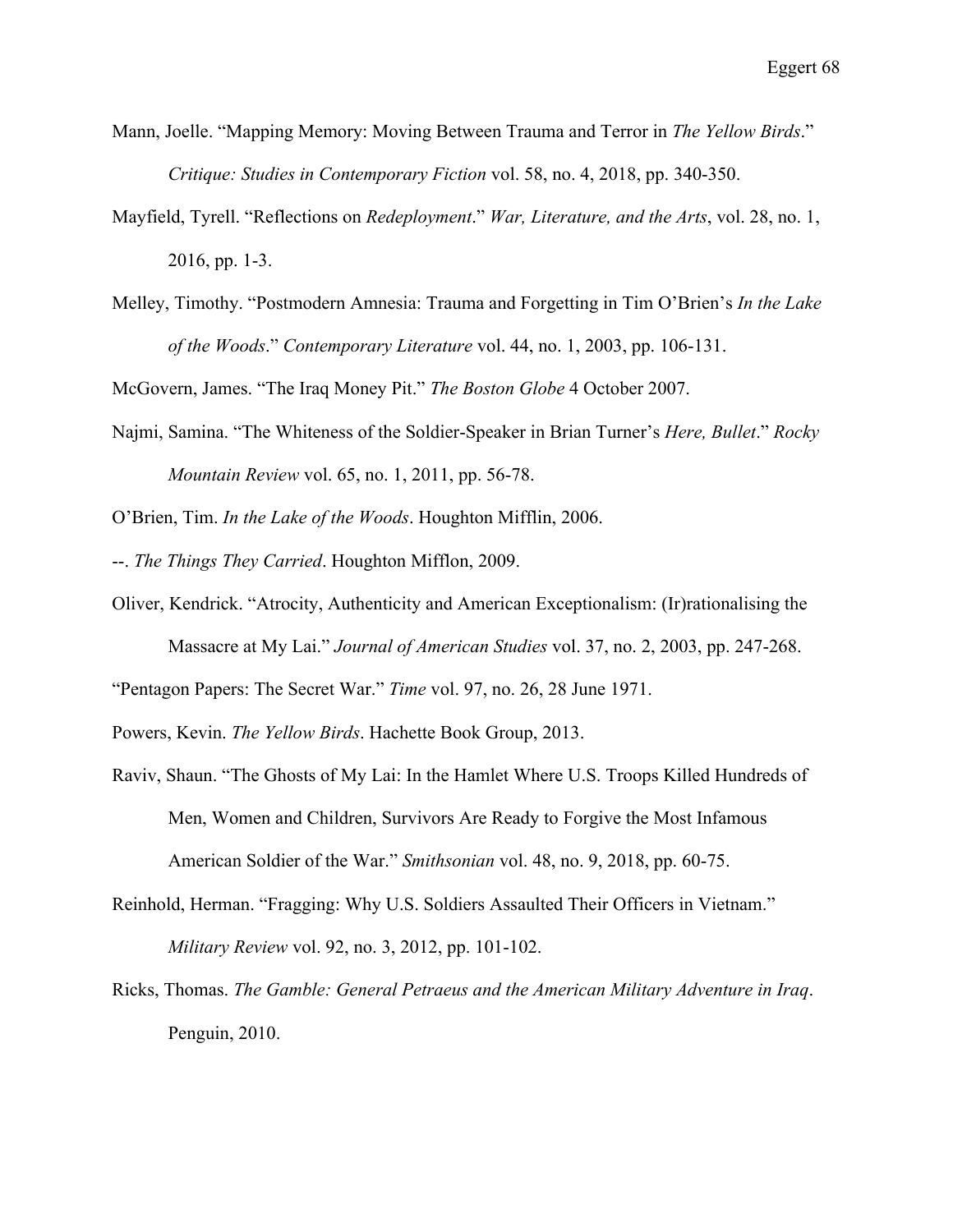Saint-Amour, Paul. "Perpetual Interwar." *Postmodern/Postwar—And After*, ed. Jason Gladstone, Andrew Hoberek, and Daniel Worden. University of Iowa Press, 2015, pp. 165-177.

Scarry, Elaine. *The Body in Pain: The Making and Unmaking of the World*. Oxford UP, 1987.

- Schivelbusch, Wolfgang. *The Culture of Defeat: On National Trauma, Mourning, and Recovery*. Metropolitan, 2003.
- Schmitt, Carl. *The Concept of the Political*. Trans. George Schwab. University of Chicago Press, 1996.
- Scranton, Roy. "The Trauma Hero: From Wilfred Owen to *Redeployment* and *American Sniper*." *Los Angeles Review of Books* 25 January 2015.
- Smith, Lorrie. "Back Against the Wall: Anti-Feminist Backlash in Vietnam War Literature." *Gender and the War: Men, Women and Vietnam* vol. 1, no. 3, 1989, pp. 115-126.
- --. "'The Things Men Do': The Gendered Subtext in Tim O'Brien's *Esquire* Stories." *Critique: Studies in Contemporary Fiction* vol. 36, no. 1, 1996, pp. 16-40.
- Sturken, Marita. *Tangled Memories: The Vietnam War, the AIDS Epidemic, and the Politics of Remembering*. University of California Press, 1997.
- Tannock, Stuart. "Is 'Opting Out' Really an Answer?: Schools, Militarism, and the Counter-Recruitment Movement in Post-September 11 United States at War." *Social Justice* vol. 32, no. 3, 2005, pp. 163-178.

"*The Things They Carried*, 20 Years On." *National Public Radio* 14 March 2010.

- Turner, Brian. "The Hurt Locker." *Here, Bullet*. Alice James Books, 2005.
- "Vietnam War Military Fatal Casualty Statistics." *National Archives* 11 January 2018.

Walzer, Michael. *Just and Unjust Wars*. Basic Books, 1977.

Weber, Max. *Politics as a Vocation*. Fortress Press, 1965.